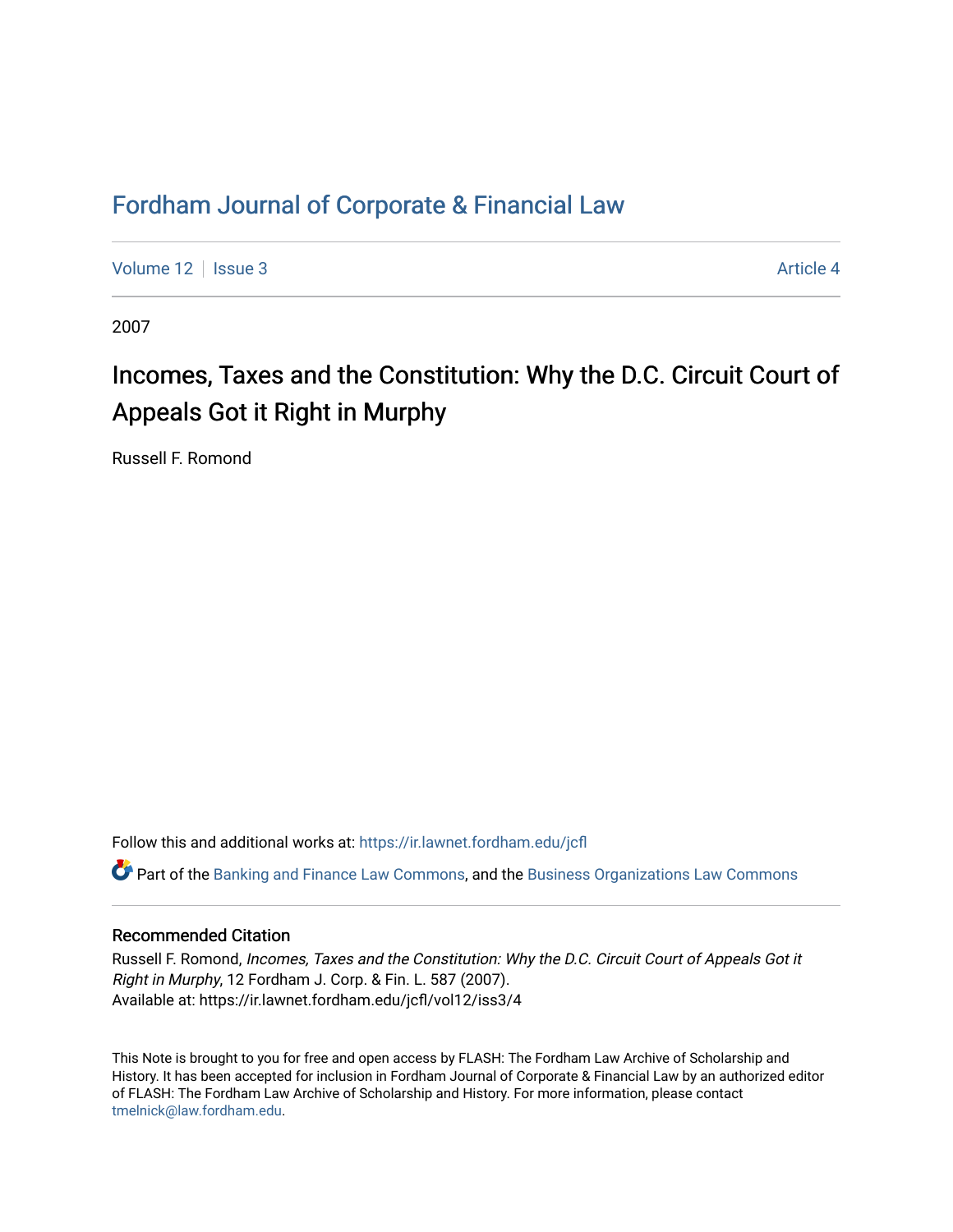## **NOTE**

## INCOME, TAXES AND THE CONSTITUTION: WHY THE D.C. CIRCUIT COURT OF APPEALS GOT IT RIGHT IN *MURPHY*

## *Russell F. Romond*[∗](#page-1-0)

In August 2006, the U.S. Court of Appeals for the District of Columbia Circuit ("D.C. Circuit") struck down an income tax statute on constitutional grounds—the first time in over eight decades that any court has taken such action.<sup>[1](#page-1-1)</sup> In *Murphy v. Internal Revenue Service* ("*Murphy*"), the D.C. Circuit held § 104(a)(2) of the Internal Revenue Code (the "Code") unconstitutional because it excluded from gross income awards for compensatory damages on account of physical personal injuries, but included awards for such damages on account of nonphysical personal injuries.<sup>[2](#page-1-2)</sup> The decision was widely criticized by academics and tax professionals, particularly with respect to the D.C. Circuit's misconceptions regarding the constitutional source of Congress's taxation power, and many commentators wrote at length about the "parade of horribles" that would inevitably result if the decision were allowed to stand.<sup>[3](#page-1-3)</sup>

<span id="page-1-0"></span><sup>∗</sup> J.D. candidate, Fordham University School of Law, 2007; B.S., Fordham College of Business Administration, 1999. I would like to thank Professor Jeffrey M. Colón of Fordham University School of Law for his thoughtful insight and advice, as well as the members of the *Fordham Journal of Corporate & Financial Law* for their diligent editorial assistance.

<span id="page-1-1"></span><sup>1.</sup> In 1920, the Supreme Court struck down a statute taxing stock dividends as income in Eisner v. Macomber, 252 U.S. 189 (1920). However, in 1972, the Tenth Circuit cited constitutional grounds to *expand* the application of a statutory tax exemption in Moritz v. Comm'r, 469 F.2d 466 (10th Cir. 1972).

<span id="page-1-2"></span><sup>2. 460</sup> F.3d 79, 81 (D.C. Cir.), *vacated,* Murphy v. IRS, 2006 WL 4005276 (D.C. Cir. Dec 22, 2006).

<span id="page-1-3"></span><sup>3.</sup> Professor Paul Caron, of the University of Cincinnati College of Law, said of *Murphy*, "It is difficult to overstate the importance and potential harm of this decision." Ryan J. Donmoyer, *Tax Law Ruling by Court May Encourage New Challenges* (Aug. 23, 2006), *available at* http://www.bloomberg.com/apps/news?pid=20601103&sid=az SsFNBVDjJ8&refer=us. *See also* Paul Caron, *Tax Prof Commentary on Murphy*, (Aug.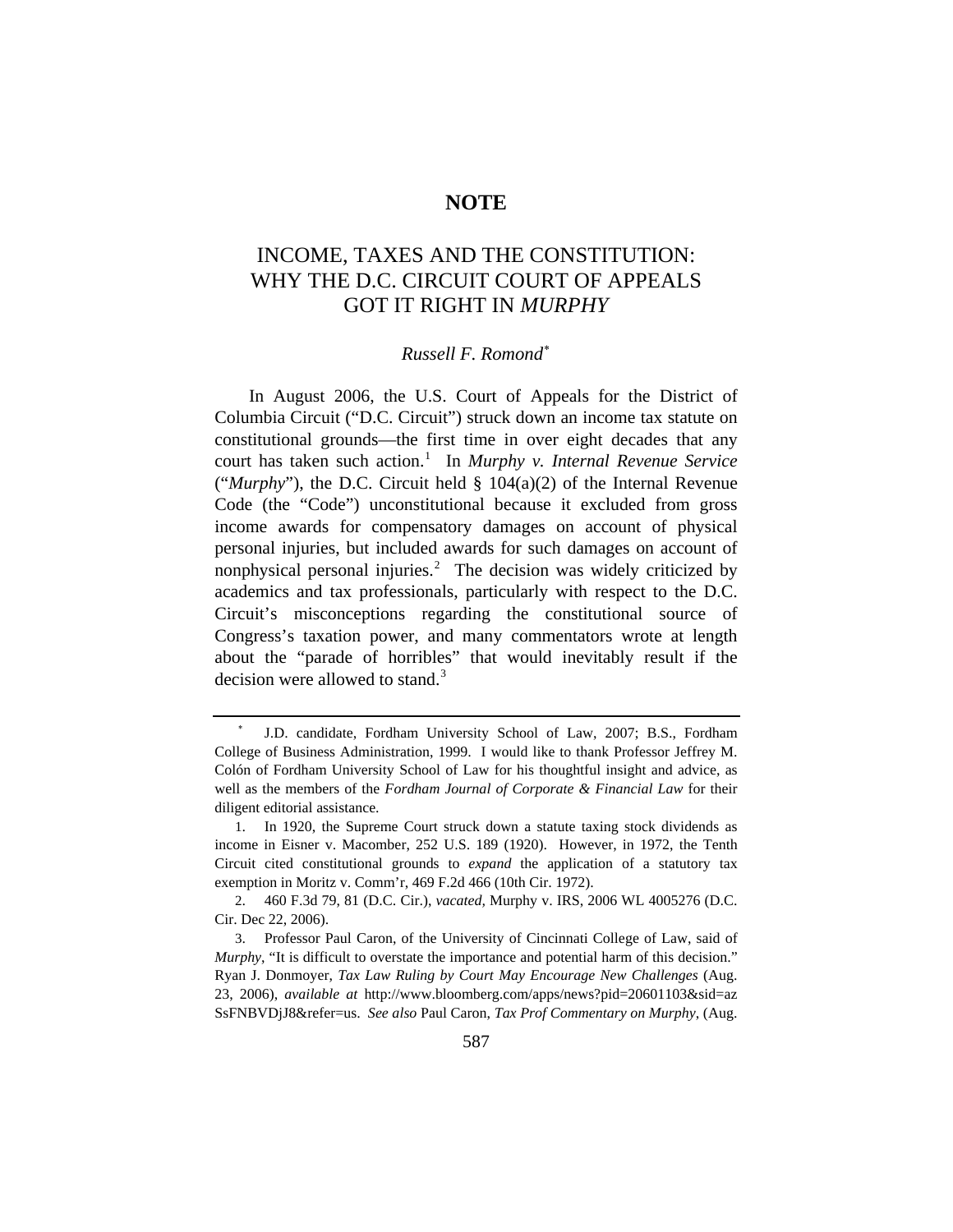*Murphy* warrants controversy. Historically, courts have deferred to legislatures with respect to economic and regulatory legislation, especially where such legislation involves "complex tax laws."[4](#page-2-0) The IRS promptly filed a petition for a rehearing en banc, but the D.C. Circuit ultimately dismissed the petition as moot.<sup>[5](#page-2-1)</sup> In a surprising move, the original three-judge panel vacated its decision on its own motion and scheduled a rehearing of the case. $6$  As of this writing, the ultimate outcome of the case is unknown. However, the panel's original opinion in *Murphy*, though vacated, merits discussion because there the court asked a question that goes to the very foundation of our income tax laws, namely: "What does the government tax when it purports to tax income?"

This article will attempt to answer that question. Part I of this article will briefly summarize the D.C. Circuit's opinion in *Murphy* and present the issues raised by the decision. Part II will analyze the D.C. Circuit's opinion and argue that the court ultimately decided *Murphy* correctly, despite some errors in its analysis. This Part will then develop a rule for courts to apply to determine whether a transaction results in an "accession to wealth" within the framework provided by the Supreme Court in *Commissioner v. Glenshaw Glass Co.*, [7](#page-2-3) and revisit *Murphy* within the context of this rule. $8$  This Part will demonstrate that Congress designed the income tax to operate as a tax on net incomes, and not on gross receipts.

Part III will examine and refute the claim that *Murphy* would undermine the very foundation of the income tax and consequently prohibit the taxation of wages. This Part will first address the most common arguments made by "tax protestors"—taxpayers who cite various constitutional objections to paying income taxes—and explain why *Murphy* adds nothing to their arguments. Part III will next apply

<sup>23, 2006),</sup> *available at* [http://taxprof.typepad.com/taxprof\\_blog/2006/08/tax\\_prof\\_](http://taxprof.typepad.com/taxprof_blog/2006/08/tax_prof_) commen.html.

<span id="page-2-0"></span><sup>4</sup>*. See* Nordlinger v. Hahn, 505 U.S. 1, 11 (1992) ("In structuring internal taxation schemes the States have large leeway in making classifications and drawing lines which in their judgment produce reasonable systems of taxation.").

<span id="page-2-2"></span><span id="page-2-1"></span><sup>5.</sup> Order Dismissing Appellees' Petition for Rehearing En Banc, No. 05-5139 (D.C. Cir. Dec. 22, 2006).

<sup>6.</sup> Order for Reh'g, No. 05-5139 (D.C. Cir. Dec. 22, 2006).

<sup>7. 348</sup> U.S. 426 (1955).

<span id="page-2-4"></span><span id="page-2-3"></span><sup>8.</sup> This rule is referred to as the "accession to wealth" rule, discussed *infra* notes 116-29.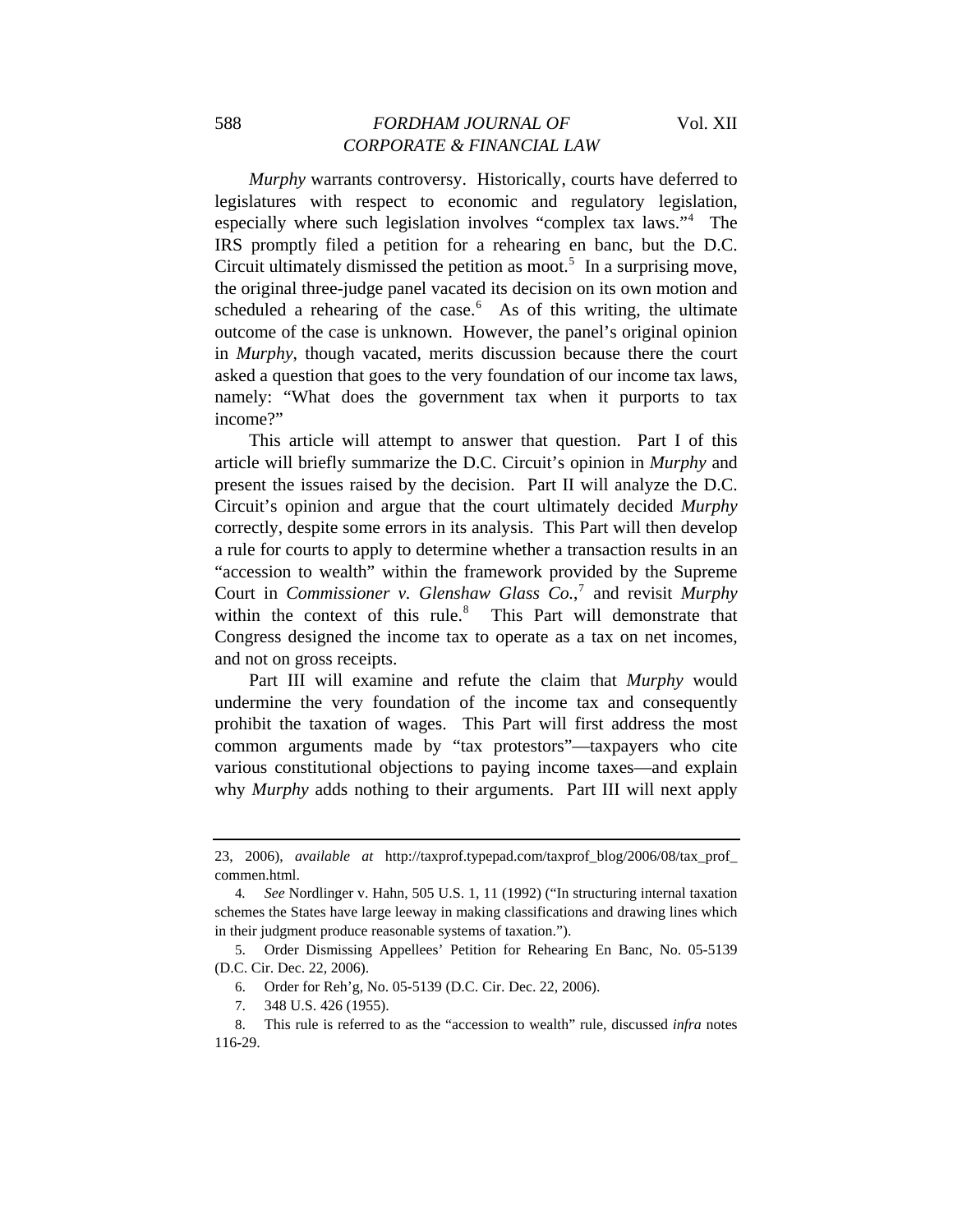the accession to wealth rule to examine how Congress taxes wages under the income tax. While it is universally recognized that wages are a source of gross income under  $\S 61(a)$  of the Code,<sup>[9](#page-3-0)</sup> the Court has never actually held whether wages—in their entirety—are gains or receipts to the taxpayer. Part III will explore whether the entirety of wages represent gain to the taxpayer, as opposed to merely receipts, and then explain the tax consequences of this distinction by comparing how the Code treats wages compared to transactions in property and income from a trade or business. Part III concludes by suggesting that the current income tax on wages operates similar to a graduated "sales" tax to the wage earner, and proposes that Congress amend the Code to provide wage earners a method to calculate their gains derived from wages to report as gross income.

Part IV will argue that Congress should adopt a "wage expenditure basis" to calculate the proportion of wages that constitutes gross income to wage earners. This Part proposes a formula for calculating this basis, expressed as follows:

$$
B_{we} = [P + T + (E_{mw} * 92.35\%)]^{10}
$$

According to this formula, the wage gains accruing to the wage earner are the net wages remaining after adjusting for payroll and state income taxes, as well as an adjusted minimum wage payable for an equivalent quantity of labor. This methodology provides three advantages over the way the Code currently taxes wages. First, a wage expenditure basis is equitable because it brings wages, as a source of income, into parity with capital gains and income from a trade or business, both of which incorporate the notion of "gain" by adjusting for the costs of production of income. Second, it would enhance the progressive nature of the current tax structure and provide tax relief to low income workers and two-earner families. Finally, it is relatively easy to implement and leaves intact the other provisions of the Code that provide credits, deductions and exemptions for dependents and personal expenses.

- *T* = State and local income taxes withheld; and
- $E_{mw}$  = Minimum wage equivalent for the amount of labor performed.

<sup>9.</sup> I.R.C. § 61(a) (2000).

<span id="page-3-1"></span><span id="page-3-0"></span><sup>10.</sup> Where:

 $B_{we}$  = Wage expenditure basis;

 $P =$  Payroll taxes;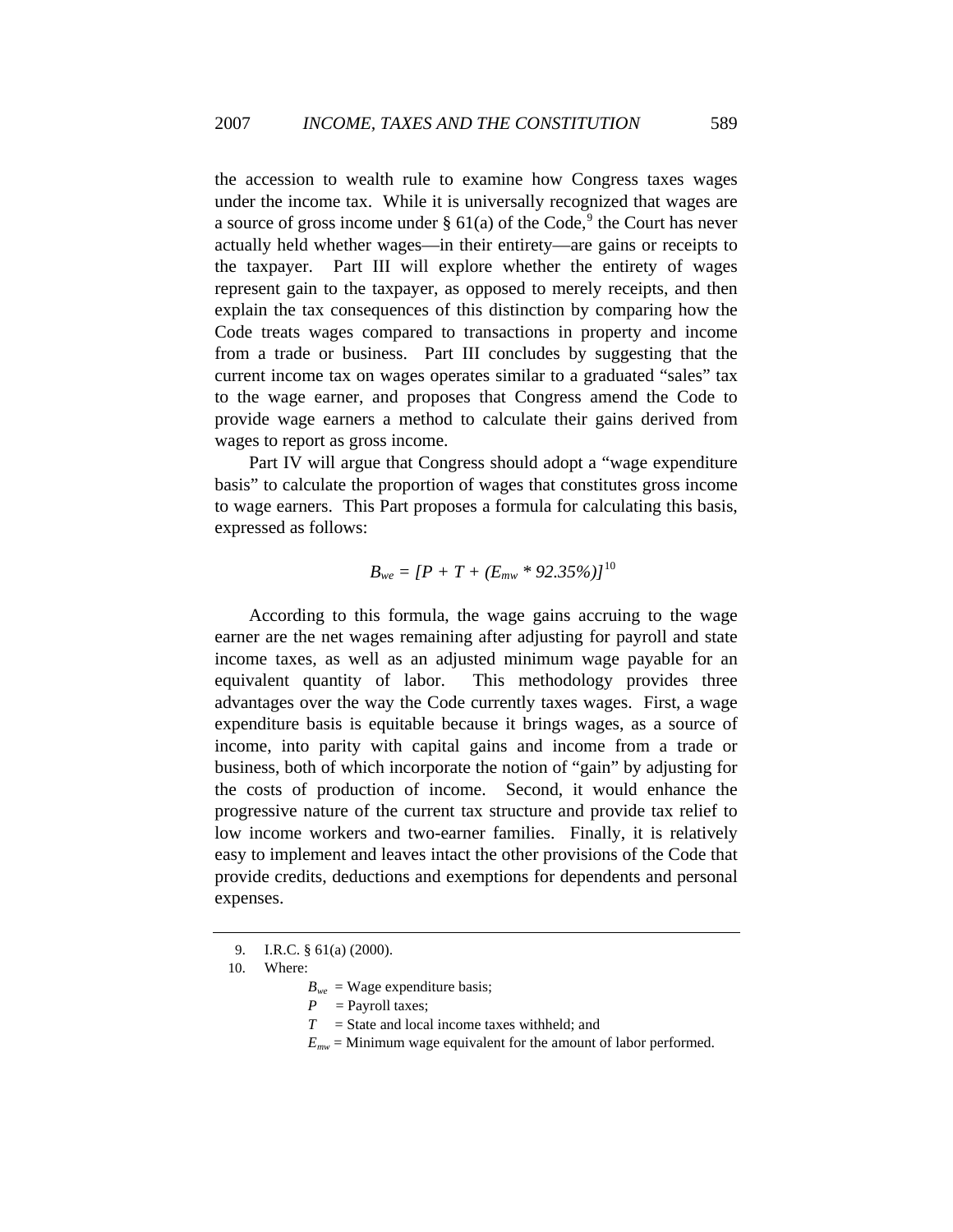#### I. *MURPHY V. INTERNAL REVENUE SERVICE*

## *A. Background*

Marrita Murphy filed a claim with the Department of Labor alleging unlawful discrimination and retaliation by her former employer.<sup>[11](#page-4-0)</sup> An administrative law judge awarded Murphy \$70,000 in compensatory damages, \$45,000 of which was for "emotional distress or mental anguish" and \$25,000 of which was for "injury to professional reputation."[12](#page-4-1) Murphy included her award as "gross income" on her 2000 tax return and paid  $$20,665$  in taxes.<sup>[13](#page-4-2)</sup>

Murphy later filed an amended return with the Internal Revenue Service ("IRS") seeking a tax refund for this payment.<sup>[14](#page-4-3)</sup> After the IRS denied Murphy's request, she filed suit in federal court.<sup>[15](#page-4-4)</sup> The district court ruled against her and Murphy appealed to the D.C. Circuit.<sup>[16](#page-4-5)</sup> In her complaint, Murphy first claimed that she was entitled to a refund under § 104(a)(2) of the Code because her award compensated for physical injuries, and thus should have been excluded from gross income.<sup>[17](#page-4-6)</sup> Murphy alternatively claimed that  $\S$  104(a)(2) was unconstitutional as applied to her award because her damages were compensatory and thus not "income" within the meaning of the Sixteenth Amendment.<sup>[18](#page-4-7)</sup> The court rejected Murphy's first claim on the merits.<sup>[19](#page-4-8)</sup> Their ruling on her second claim is the basis for this article.

In her second claim, Murphy argued that her award was neither a gain nor an accession to wealth, but instead a return of "human capital" and thus not income.<sup>[20](#page-4-9)</sup> According to this human capital theory, "a damage award for personal injuries—including nonphysical injuries—is not income but simply return of capital—'human capital.'"<sup>[21](#page-4-10)</sup> Murphy

12*. Id.*

<span id="page-4-2"></span><span id="page-4-1"></span><span id="page-4-0"></span><sup>11</sup>*. See* Murphy v. IRS, 460 F.3d 79, 81 (D.C. Cir. 2006).

<sup>13</sup>*. Id.*

<sup>14</sup>*. Id.*

<sup>15</sup>*. Id.*

<sup>16</sup>*. Id.* at 82.

<sup>17</sup>*. Id.*

<span id="page-4-9"></span><span id="page-4-8"></span><span id="page-4-7"></span><span id="page-4-6"></span><span id="page-4-5"></span><span id="page-4-4"></span><span id="page-4-3"></span><sup>18</sup>*. Id.;* U.S. CONST. amend. XVI ("The Congress shall have power to lay and collect taxes on incomes, from whatever source derived, without apportionment among the several States, and without regard to any census or enumeration.").

<sup>19</sup>*. See Murphy*, 460 F.3d at 84.

<span id="page-4-10"></span><sup>20</sup>*. Id.* at 85.

<sup>21</sup>*. Id.*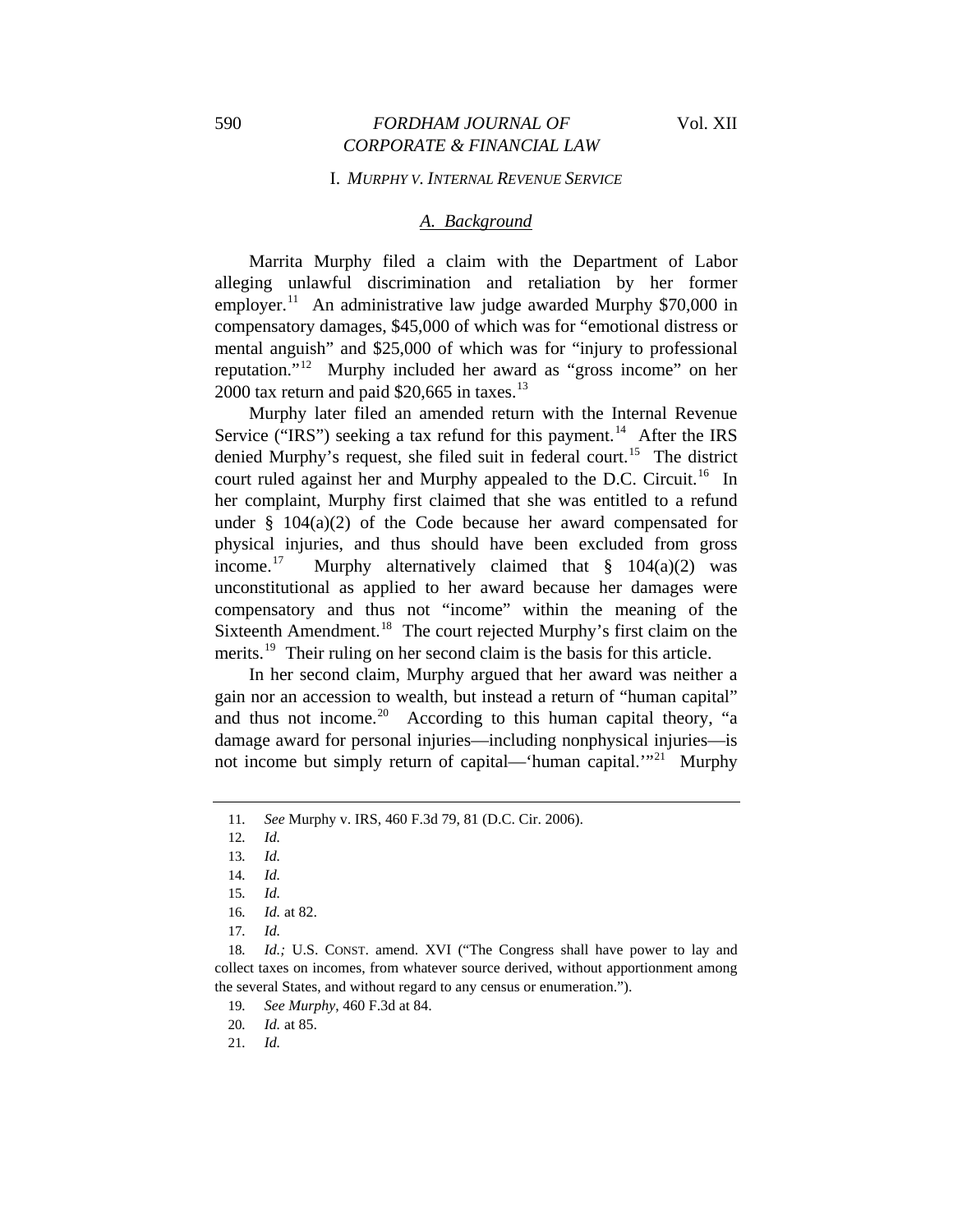cited to the Supreme Court's decision in *Commissioner v. Glenshaw Glass Co.*, a 1918 Attorney General Opinion ("1918 Opinion"), a 1918 revenue ruling ("1918 Ruling"), and a House Report on the Revenue Act of 1918 ("1918 House Report") in support of her argument.<sup>[22](#page-5-0)</sup> In *Glenshaw Glass*, the Court recognized the "long history of . . . holding personal injury recoveries nontaxable on the theory that they roughly correspond to a return of capital" when it distinguished punitive damages from compensatory damages as a source of taxable income.<sup>[23](#page-5-1)</sup> Similarly, the 1918 Opinion stated that proceeds from an accident insurance policy are capital, as distinguished from income, because they "merely take the place of capital in human ability which was destroyed by the accident."<sup>[24](#page-5-2)</sup> The 1918 Ruling made the same conclusion with respect to damages or settlement awards received for accident injuries.<sup>[25](#page-5-3)</sup> The 1918 House Report also expressed doubt as to whether compensatory damages would be required to be included in gross income.<sup>[26](#page-5-4)</sup> Murphy argued that compensatory damages of this sort were commonly understood to be excluded from income at the time the Sixteenth Amendment was ratified. $27$ 

The Government responded with several arguments. First, it invoked the presumption that "Congress enacts laws within its constitutional limits."<sup>[28](#page-5-6)</sup> Second, it asserted that Congress could, at its discretion, repeal § 104(a)(2) in its entirety and constitutionally tax all compensatory damages.[29](#page-5-7) Third, it argued that the Court's discussion of "human capital" in footnote eight of *Glenshaw Glass* referred only to a since-abandoned congressional policy.<sup>[30](#page-5-8)</sup> Finally, they dismissed Murphy's "human capital" argument as a flawed analogy to financial capital or property because the latter items have a "basis," from which income is calculated as "the excess of the amount realized therefrom over the adjusted basis."<sup>[31](#page-5-9)</sup> Unlike property, the Government contended,

<span id="page-5-2"></span><span id="page-5-1"></span><span id="page-5-0"></span><sup>22</sup>*. Id.* at 85-86 (citing Comm'r v. Glenshaw Glass Co., 348 U.S. 426 (1955); 31 Op. Att'y. Gen. 304 (1918); T.D. 2747, 20 Treas. Dec. Int. Rev. 457 (1918); H.R. Rep. No. 65-767 (1918)).

<sup>23</sup>*. Id.* at 85 (citing *Glenshaw Glass Co.*, 348 U.S. at 432 n.8).

<sup>24</sup>*. Id.* at 86 (citing 31 Op. Att'y. Gen. at 308).

<span id="page-5-3"></span><sup>25</sup>*. Id.* at 86.

<sup>26</sup>*. Id.* at 86 (citing H.R. Rep. No. 65-767, at 9-10).

<span id="page-5-6"></span><span id="page-5-5"></span><span id="page-5-4"></span><sup>27</sup>*. Id.* at 86.

<sup>28</sup>*. Id.*

<span id="page-5-8"></span><span id="page-5-7"></span><sup>29</sup>*. Id.*

<sup>30</sup>*. Id.* at 86-87.

<span id="page-5-9"></span><sup>31</sup>*. Id.* (citing I.R.C. § 1001(a)).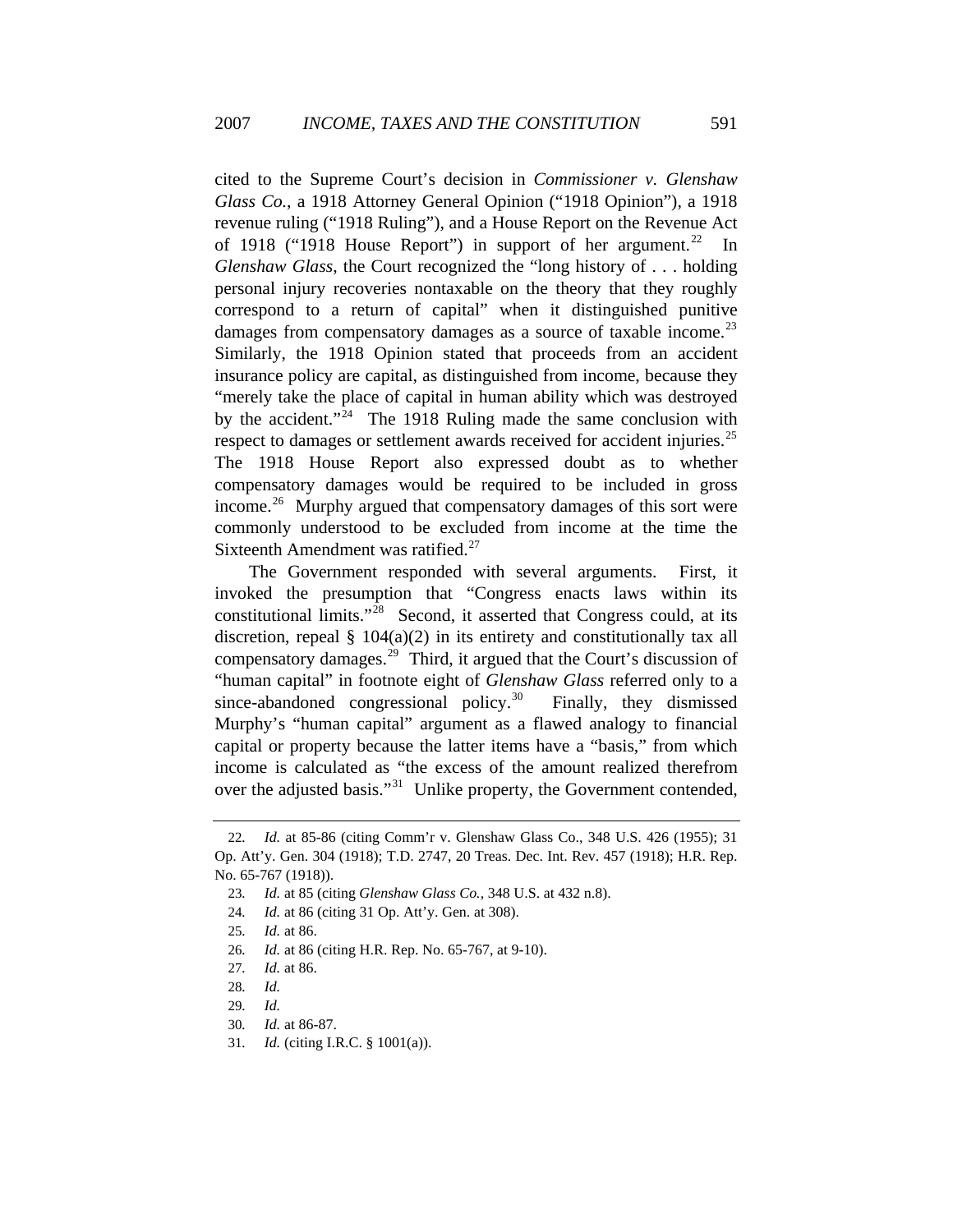"people do not pay cash or its equivalent to acquire their well being, [thus] they have no basis in it for measuring a gain (or loss) upon the realization of compensatory damages."<sup>[32](#page-6-0)</sup>

#### *B. The D.C. Circuit's Decision*

The D.C. Circuit ruled in Murphy's favor and awarded her a refund of her tax payment, plus applicable interest.<sup>[33](#page-6-1)</sup> The court held that "[t]he Sixteenth Amendment simply does not authorize the Congress to tax as incomes every sort of revenue a taxpayer may receive."[34](#page-6-2) While the court did concede that "the Supreme Court has broadly construed the phrase 'gross income,'" the court noted that the Supreme Court also "has made plain that the power to tax incomes extends only to 'gains' or 'accessions to wealth.'"<sup>[35](#page-6-3)</sup>

The court first applied the Supreme Court's analysis in *O'Gilvie v. United States*, [36](#page-6-4) and considered "whether the taxpayer's award of compensatory damages is 'a substitute for [a] normally untaxed personal ... quality, good, or 'asset.'"<sup>37</sup> The court reasoned that Murphy's emotional well-being and good reputation were not taxable as income; therefore, compensatory damages for their loss likewise could not be considered income.<sup>[38](#page-6-6)</sup> Thus, the court held that "the Sixteenth Amendment does not empower the Congress to tax her award."<sup>[39](#page-6-7)</sup>

The D.C. Circuit next applied the Supreme Court's approach in *Merchant's Loan & Trust Co. v. Smietanka*, [40](#page-6-8) and examined the original understanding of "income" at the time the Sixteenth Amendment was adopted.<sup>[41](#page-6-9)</sup> Although the court did not rely on the 1918 House Report, it agreed with Murphy that the 1918 Opinion and the 1918 Ruling

<sup>32</sup>*. Id.*

<sup>33</sup>*. Id.* at 92.

<span id="page-6-3"></span><span id="page-6-2"></span><span id="page-6-1"></span><span id="page-6-0"></span><sup>34</sup>*. Id.* at 87 (citing Burk-Waggoner Oil Ass'n v. Hopkins, 269 U.S. 110, 114 (1925) ("Congress cannot make a thing income which is not so in fact.")).

<sup>35</sup>*. Id.* at 88 (citing Comm'r v. Glenshaw Glass Co., 348 U.S. 430, 431 (1955)).

<sup>36. 519</sup> U.S. 79, 86 (1996).

<span id="page-6-5"></span><span id="page-6-4"></span><sup>37</sup>*. See* Murphy v. IRS, 460 F.3d 79, 88 (D.C. Cir. 2006) (citing *O'Gilvie*, 519 U.S. at 86).

<span id="page-6-8"></span><span id="page-6-7"></span><span id="page-6-6"></span><sup>38</sup>*. Id.* ("[I]t is clear from the record that the damages were awarded to make Murphy emotionally and reputationally 'whole' and not to compensate her for lost wages or taxable earnings of any kind.").

<sup>39</sup>*. Id.*

<sup>40. 255</sup> U.S. 509, 519 (1921).

<span id="page-6-9"></span><sup>41</sup>*. See Murphy*, 460 F.3d at 89-91.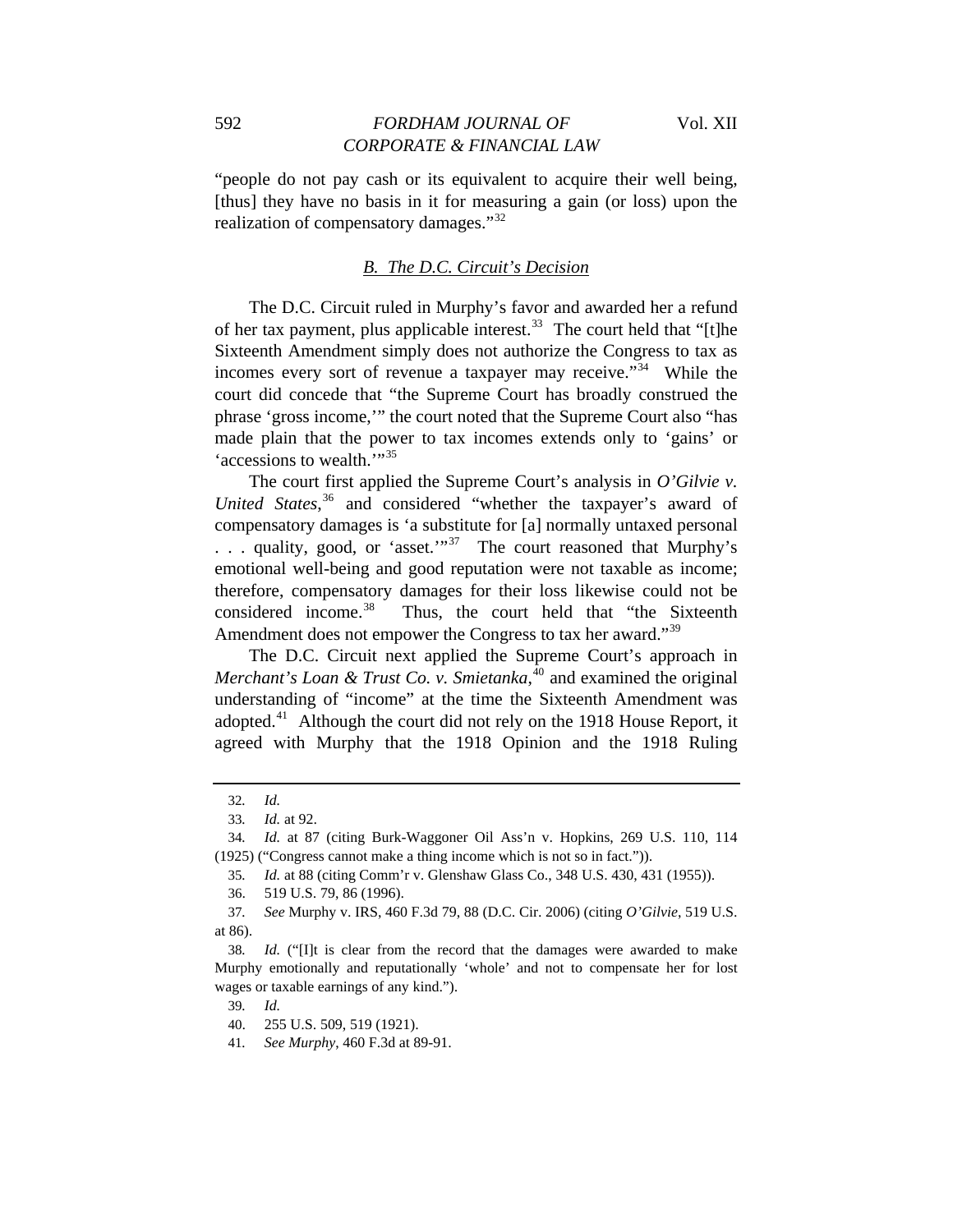indicated that incomes did not include "monies received solely in compensation for a personal injury and unrelated to lost wages or earnings."<sup>[42](#page-7-0)</sup> The court noted a number of nonphysical injuries for which compensatory damages were available under state tort law as support for the conclusion that they were "not regarded differently than was compensation for injuries and, therefore, not considered income" by those who ratified the Sixteenth Amendment.<sup>[43](#page-7-1)</sup> Then, in a conclusion that was nothing short of astonishing, the D.C. Circuit concluded:

> In sum, every indication is that damages received solely in compensation for a personal injury are not income within the meaning of that term in the *Sixteenth Amendment*. First, as compensation for the loss of a personal attribute, such as well-being or a good reputation, the damages are not received in lieu of income. Second, the framers of the *Sixteenth Amendment* would not have understood compensation for a personal injury—including a nonphysical injury—to be income. *Therefore, we hold § 104(a)(2) unconstitutional insofar as it permits the taxation of an award of damages for mental distress and loss of reputation*. [44](#page-7-2)

## *C. Reaction*

*Murphy* is the first decision to strike down a tax statute as unconstitutional in over 80 years. $45$  The decision has generated as much controversy as can be expected from a milestone of this magnitude and has captured the attention of both tax professionals and the public at large. Reaction from tax professionals and academics has been overwhelmingly negative. Tax professors and constitutional law professors united (in what would be an unlikely alliance under any other circumstance) to denounce the opinion as "flawed," "odd," "bizarre," and "horrible."[46](#page-7-4) Tax professionals fear that the decision will give renewed inspiration to "tax protestors," while legal scholars caution about the risks of increased judicial scrutiny of Congress's power to

<sup>42</sup>*. Id.*

<sup>43</sup>*. Id.* at 91.

<sup>44</sup>*. Id.* at 92 (emphasis added).

<sup>45</sup>*. See supra* note 1.

<span id="page-7-4"></span><span id="page-7-3"></span><span id="page-7-2"></span><span id="page-7-1"></span><span id="page-7-0"></span><sup>46</sup>*. See* Paul Caron, *Tax Profs Weigh in on Murphy in Tax Notes* (Sept. 5, 2006), *available at* http://taxprof.typepad.com/taxprof\_blog/2006/09/tax\_profs\_weigh.html; *see also* Caron, *supra* note 3.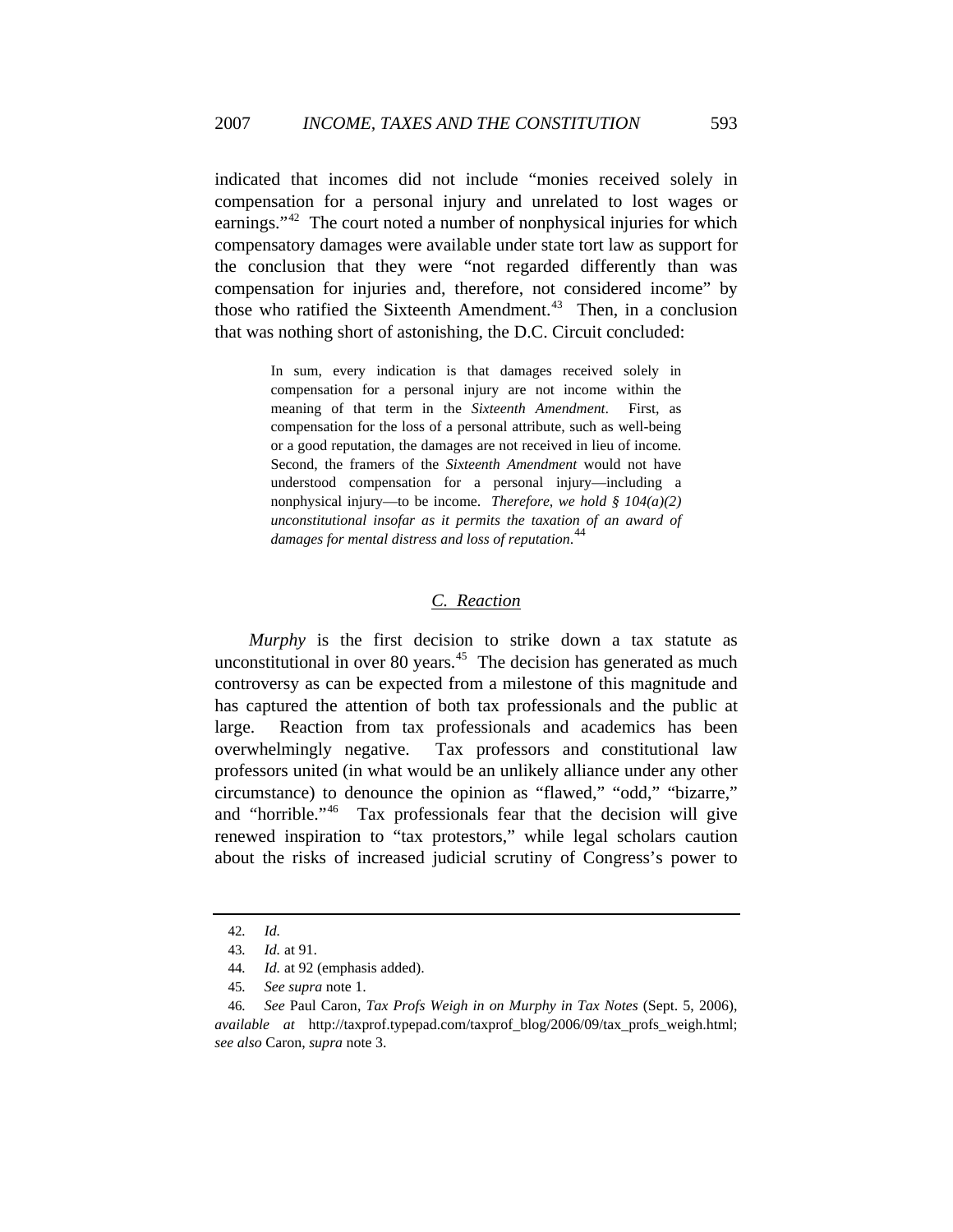tax.[47](#page-8-0) Personal injury lawyers, by contrast, have applauded the court's ruling,[48](#page-8-1) and at least one economist has suggested that its rationale applies with equal force to the risk-free rate of interest.<sup>[49](#page-8-2)</sup>

The reaction to *Murphy* should not be surprising. Courts have traditionally deferred to legislatures' exercise of the power of taxation, and the legal community has both accepted and defended this practice. Courts justify this deference not only on the basis of the need for tax revenue to enable a functioning government, but also on the basis of the Court's broader practice of legislative deference with respect to economic legislation.<sup>[50](#page-8-3)</sup>

Tax legislation, however, can be distinguished from other economic legislation in a number of ways. Generally, regulatory economic legislation is designed to set basic "ground rules" for, and ensure a level playing field among, those who voluntarily participate in the object of the regulation.<sup>[51](#page-8-4)</sup> Tax legislation, by contrast, draws hundreds of

<span id="page-8-1"></span>48*. See* Robert W. Wood, *Tax-Free Damages: Murphy's Law Opens Floodgates* (Sept. 4, 2006), *available at*: http://www.rothcpa.com/archives/002117.php#002117.

<span id="page-8-2"></span>49*. See* Bruce Bartlett, *What Can the Government Tax?* (Aug. 30, 2006), *available at* http://www.woodporter.com/pdf/TN090406.pdf.

<span id="page-8-3"></span>50*. See, e.g.*, United States v. Carlton, 512 U.S. 26 (1994) (holding that retroactive federal estate tax legislation was neither illegitimate nor so arbitrary as to violate the Due Process Clause of the Fifth Amendment); *see also* Nordlinger v. Hahn, 505 U.S. 1 (1992) (declaring that tax classifications need only rationally further a legitimate state interest, so long as there is *any* plausible policy reason for the classification); *see also*  Madden v. Kentucky, 309 U.S. 83, 88 (1940) ("the presumption of constitutionality can be overcome only by the most explicit demonstration that a classification is a hostile and oppressive discrimination against particular persons and classes"); *see also*  Brushaber v. Union Pac. R.R. Co., 240 U.S. 1, 24 (1916). In *Brushaber*, the Supreme Court held that

a constitutional violation is warranted only where although there was a seeming exercise of the taxing power, the act complained of was so arbitrary as to constrain to the conclusion that it was not the exertion of taxation but a confiscation of property, that is, a taking of the same in violation of the Fifth Amendment, or, what is equivalent thereto, was so wanting in basis for classification as to produce such a gross and patent inequality as to inevitably lead to the same conclusion.

*Brushaber*, 240 U.S. at 24.

<span id="page-8-4"></span>51*. See, e.g.,* 29 U.S.C. §§ 201-219 (2000) ("The Fair Labor Standards Act"); *see also* 15 U.S.C. §§ 78a-nn (2000) ("The Securities Exchange Act").

<span id="page-8-0"></span><sup>47</sup>*. See* Tom Herman, *Court Ruling in Damages Case Deals Big Setback to the IRS*, WALL ST. J., Aug. 30, 2006, at D2; *see also* Peter Lattman, *Bombshell Tax Decision From D.C. Circuit* (Aug. 24, 2006), *available at* http://blogs.wsj.com /law/2006/08/24/bombshell-tax-decision-from-dc-circuit/; *see also* Caron, *supra* notes 3 and 46.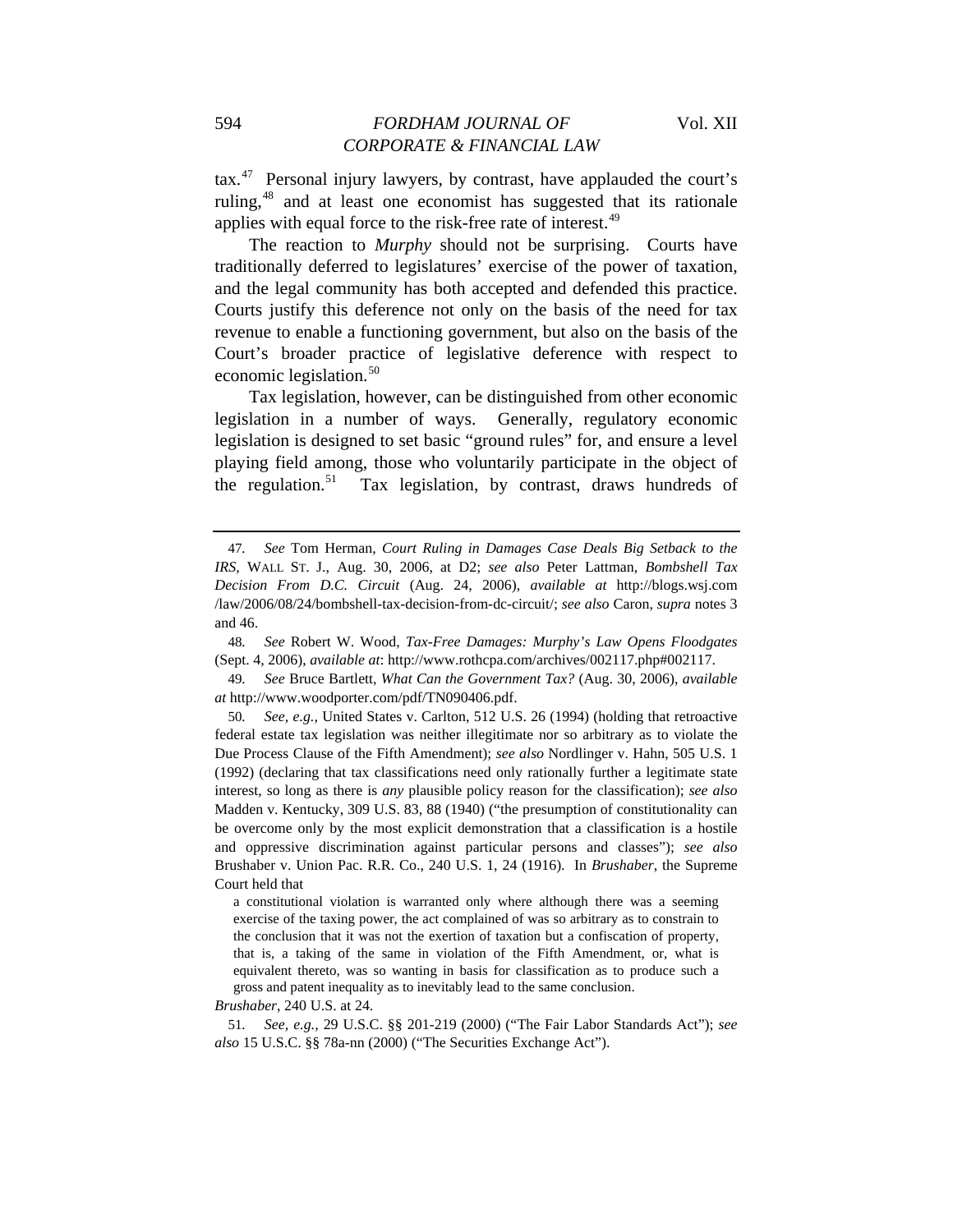distinctions among otherwise similarly situated taxpayers according to varied and specific criteria.<sup>[52](#page-9-0)</sup> Tax legislation also implicates a number of personal rights that the Court has held to be fundamental in other contexts, such as marriage, family, the right to work and property.<sup>[53](#page-9-1)</sup> In this context, it is far from intuitive why courts should afford legislators more deference to define "income" than to define "speech," "due process," or "cruel and unusual."[54](#page-9-2)

The next part of this article will analyze *Murphy* in the context of Congress's power to tax, as well as Supreme Court precedent interpreting this power. As discussed in detail below, the D.C. Circuit ultimately took the wrong road, but arrived at the right place. Critics are right to call attention to the flaws in the decision; however, these flaws are not the real cause of the controversy. Court decisions do not attract widespread and sustained assault simply for holding a statute inapplicable to one specific type of compensatory damage award. The controversy surrounding *Murphy* is the result of one sentence: *"The Sixteenth Amendment simply does not authorize the Congress to tax as 'incomes' every sort of revenue a taxpayer may receive."*[55](#page-9-3) The controversy surrounding *Murphy* exists because although courts have long recognized the truth in this proposition,<sup>[56](#page-9-4)</sup> few courts have acted to enforce it.<sup>[57](#page-9-5)</sup>

<span id="page-9-0"></span><sup>52.</sup> For example, § 1 classifies tax liability according to income amount (5 tax brackets) and filing status (4 classifications). I.R.C. § 1. Eligibility for certain adjustments to gross income are determined by gross income thresholds, and exemptions and itemized deductions are available only where adjusted gross income is below a stipulated amount and phases out when adjusted gross income exceeds a stipulated amount. *See* discussion *infra* notes 183-84.

<span id="page-9-4"></span><span id="page-9-3"></span><span id="page-9-2"></span><span id="page-9-1"></span><sup>53</sup>*. See, e.g.*, Meyer v. Nebraska, 262 U.S. 390 (1923); *see also* Loving v. Virginia, 388 U.S. 1 (1967); *see also* Moore v. East Cleveland, 431 U.S. 494 (1977).

<sup>54.</sup> U.S. CONST. amends. I, V, VIII, XIV and XVI.

<sup>55</sup>*. See* Murphy v. IRS, 460 F.3d 79, 87 (D.C. Cir. 2006) (emphasis added).

<sup>56</sup>*. See* discussion *infra* Part II.D.

<span id="page-9-5"></span><sup>57</sup>*. See supra* notes 1, 4 and 50.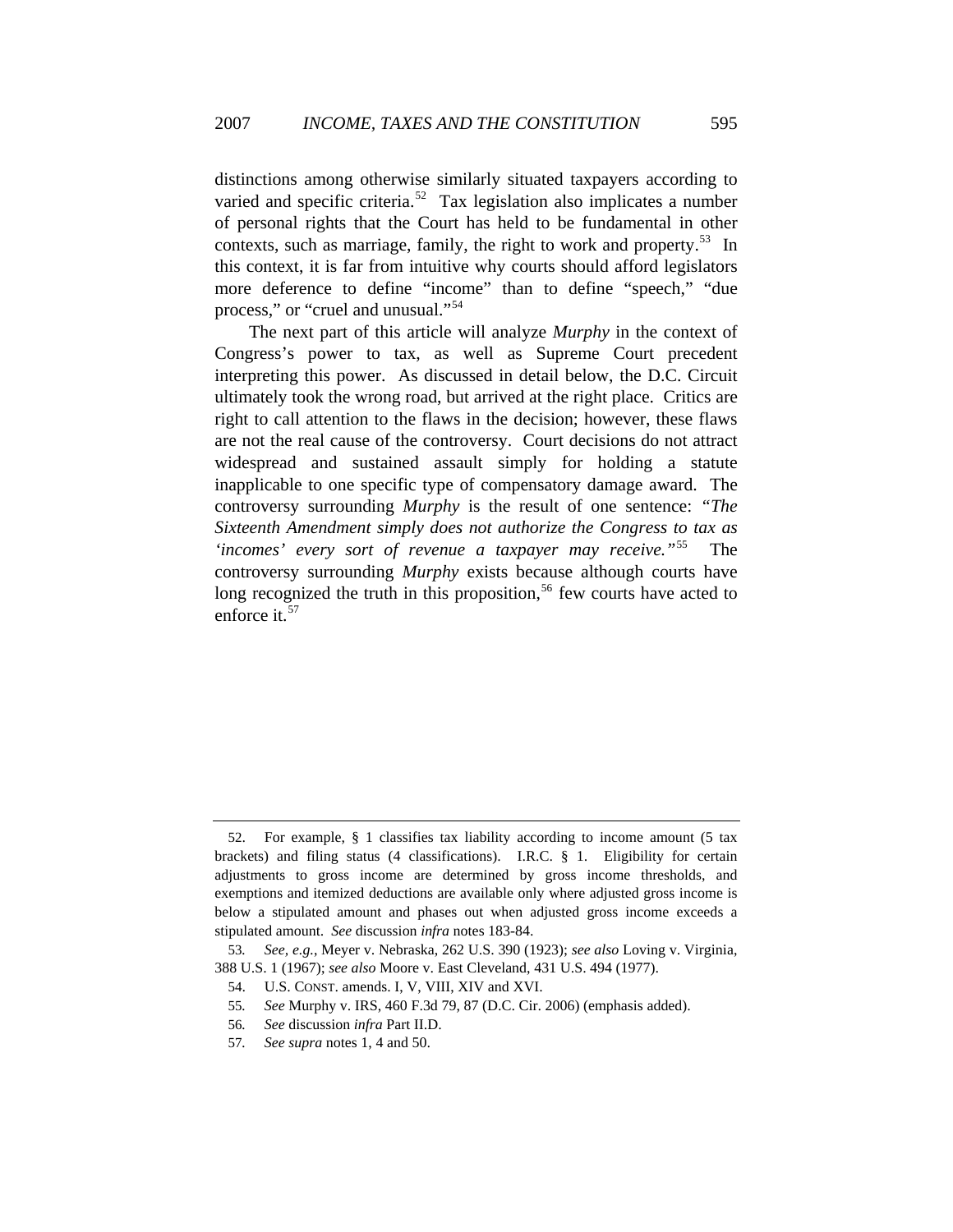#### II. *MURPHY*, TAXATION & THE "ACCESSION TO WEALTH RULE"

#### *A. Analysis: The Wrong Road to the Right Place*

#### *1. The Wrong Road*

#### a. Constitutional Interpretation

The D.C. Circuit traced Congress's taxation power to the Sixteenth Amendment; however, the Constitution expressly grants Congress the authority to tax in Article I,<sup>[58](#page-10-0)</sup> subject to two constraints. Article I,  $\S$  8 requires that all indirect taxes "be uniform throughout the United States."<sup>[59](#page-10-1)</sup> Article I, § 9 requires Congress to apportion direct taxes among the states according to population as determined by a census.<sup>[60](#page-10-2)</sup>

The Sixteenth Amendment did not grant Congress any new power; it merely removed the apportionment requirement with respect to one object of taxation—incomes.[61](#page-10-3) This much is plain from the text of the amendment: "The Congress shall have the power to lay and collect taxes on incomes, from whatever source derived, without apportionment among the several states, and without regard to any census or enumeration."<sup>[62](#page-10-4)</sup>

This fact is not a minor technical point. States ratified the Sixteenth Amendment in direct response to a Supreme Court decision that struck down a federal income tax act as an unconstitutional direct tax.<sup>[63](#page-10-5)</sup> The distinction between direct and indirect taxes, though largely academic today, must be understood in this historical context. The Supreme Court has interpreted "direct tax" to mean a tax levied directly on property because of its *ownership* and "indirect tax" as a tax "not levied directly on property because of its ownership, but rather on its *use*."[64](#page-10-6) Thus, as a general rule, indirect taxes include taxes imposed on activity, such as

<span id="page-10-0"></span><sup>58.</sup> U.S. CONST. art. I, § 8. This power is plenary, as the Court has recognized that Congress's power to tax is "exhaustive and embraces every conceivable power of taxation [that it] has never been questioned, or if it has, has been so often authoritatively declared as to render it necessary only to state the doctrine." Brushaber v. Union Pac. R.R. Co., 240 U.S. 1, 12 (1916).

<span id="page-10-1"></span><sup>59.</sup> U.S. CONST. art. I, § 8, cl. 1.

<span id="page-10-2"></span><sup>60.</sup> U.S. CONST. art. I, § 9, cl. 4.

<span id="page-10-3"></span><sup>61</sup>*. See Brushaber*, 240 U.S. at 18.

<span id="page-10-5"></span><span id="page-10-4"></span><sup>62.</sup> U.S. CONST. amend. XVI.

<span id="page-10-6"></span><sup>63.</sup> Pollock v. Farmers' Loan & Trust Co. (*Pollock I*), 157 U.S. 429 (1895).

<sup>64</sup>*. Brushaber*, 240 U.S. at 14 (emphasis added) (discussing *Pollock I*).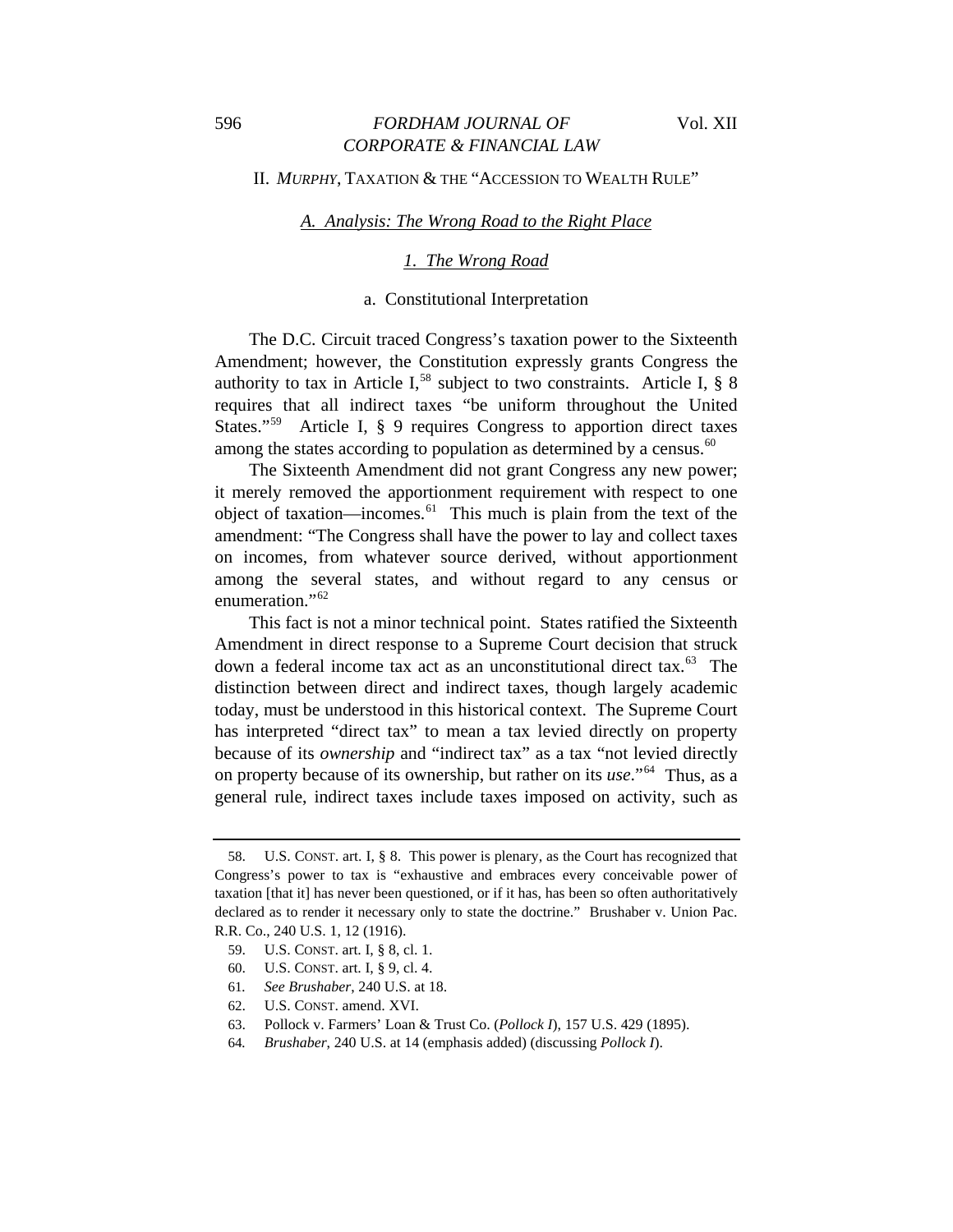consumption, the exercise of a privilege, or some other transaction, while direct taxes are taxes imposed on persons or property.<sup>[65](#page-11-0)</sup>

The Court struck down the Tariff Act of 1894 (the "Act") in *Pollock v. Farmer's Loan and Trust Co.* on the basis of these definitions.<sup>[66](#page-11-1)</sup> In *Pollock I*, the Court reasoned that apportionment, by operation, produced inequalities among the states and thus "must be held to have been contemplated, and was manifestly designed to operate to restrain the exercise of the power of direct taxation to extraordinary emergencies, and to prevent an attack upon accumulated property by mere force of numbers."<sup>[67](#page-11-2)</sup> Stating that Congress cannot be allowed to accomplish indirectly what it cannot do directly, the Court concluded that a tax on income from property was not "so intrinsically different from a tax on [the property] itself as belonging to a wholly different class of taxes," and therefore must be apportioned among the states.<sup>[68](#page-11-3)</sup>

Prior to *Pollock I*, income taxes were generally regarded as indirect excise taxes.<sup>[69](#page-11-4)</sup> To the extent that *Pollock I* held otherwise, its holding rested squarely on the basis of the underlying *source* of the income.<sup>[70](#page-11-5)</sup> Indeed, when considering the constitutionality of the remainder of the Act upon rehearing, the Court was careful to state:

> We have considered the act only in respect of the tax on income derived from real estate, and from invested personal property, and have not commented on so much of it as bears on gains or profits from business, privileges, or employments [sic], in view of the

<span id="page-11-1"></span>66*. Pollock I*, 157 U.S. at 583.

69*. Brushaber*, 240 U.S. at 15.

<span id="page-11-5"></span><span id="page-11-4"></span><span id="page-11-3"></span><span id="page-11-2"></span>70*. See* Pollock v. Farmers' Loan & Trust Co. (*Pollock II*), 158 U.S. 601, 633-36 (1895). Upon rehearing, the Court considered whether the remainder of the Tariff Act of 1894 was constitutional after the Court invalidated the provisions taxing income from property in *Pollock I*. *Id.* The Court held that Congress could not have intended for the burden of the tax to fall on labor and occupations, and struck the remainder of the act. *Id.* at 637.

<span id="page-11-0"></span><sup>65.</sup> Prior to the Sixteenth Amendment, courts strained to classify taxes as indirect. In Magoun v. Illinois Trust and Savings Bank, 170 U.S. 283 (1898), the Court held that an inheritance tax was a tax on succession—a beneficiary's right to receive property rather than as a direct tax on the decedent's estate itself. *See also* Knowlton v. Moore, 178 U.S. 41 (1900). In Hylton v. United States, 3 U.S. 171 (1796), the Court held that a federal tax on carriages was an excise tax on the carriage owners' operations (the "conveyance of persons"), and not a direct tax on the ownership of the carriages themselves.

<sup>67</sup>*. Id.*

<sup>68</sup>*. Id.* at 581.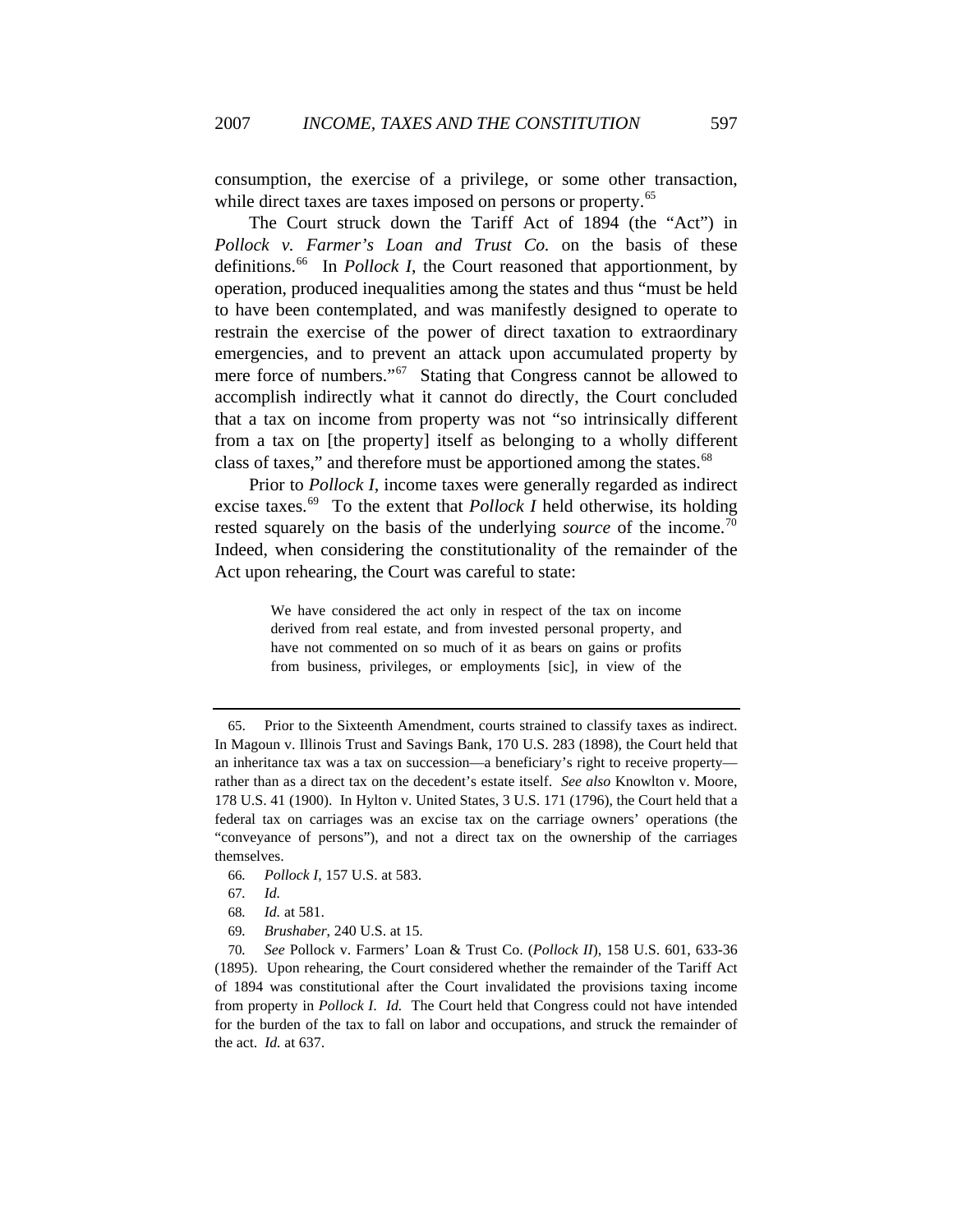instances in which taxation on business, privileges, or employments has assumed the guise of an excise tax and has been sustained as such. $71$ 

The Court did not hold that Congress could not tax incomes, nor did it in any way limit the scope of incomes that Congress could tax.<sup>[72](#page-12-1)</sup> *Pollock I* simply held that certain incomes must be taxed in a certain way.<sup>[73](#page-12-2)</sup> It is clear from the opinion that, if it wished, Congress could have levied an apportioned direct tax on incomes derived from property. To the extent that the Court considered the definition of income at all, it was only in the context of considering the Act's definition of income as applied to property.<sup>[74](#page-12-3)</sup>

States ratified the Sixteenth Amendment specifically to release Congress from the obligation of classifying incomes by source and providing for apportionment where necessary.<sup>[75](#page-12-4)</sup> The Amendment did not alter Congress's power with the phrase "Congress shall have the power to lay and collect taxes on incomes," but with the words "from whatever source derived, without apportionment among the several States, and without regard to any census or enumeration."<sup>[76](#page-12-5)</sup>

The D.C. Circuit erred in *Murphy* because a statute could not possibly violate an *enabling* amendment that serves to remove a limitation upon what is otherwise plenary authority under Article  $I^{77}$  $I^{77}$  $I^{77}$ . It is impossible to hold that Murphy's award was not income as defined by

the [Sixteenth] Amendment was drawn for the purpose of doing away for the future with the principle upon which the Pollock Case was decided, that is, of determining whether a tax on income was direct not by a consideration of the burden placed on the taxed income upon which it directly operated, but by taking into view the burden which resulted on the property from which the income was derived, since in express terms the Amendment provides that income taxes, from whatever source the income may be derived, shall not be subject to the regulation of apportionment.

<span id="page-12-6"></span>77. Prior to the Sixteenth Amendment (but after *Pollock I*), Congress could have chosen to enact apportioned taxes on incomes from property. The Sixteenth Amendment served only to remove that constraint. To the extent that the award is capital or property, it may still be subject to taxation under Article I, § 9. Therefore, to the extent that the taxation of Murphy's award violated any constitutional provision, it violated Article I, § 9.

<sup>71</sup>*. Id.* at 635.

<span id="page-12-2"></span><span id="page-12-1"></span><span id="page-12-0"></span><sup>72</sup>*. Brushaber*, 240 U.S. at 16-17.

<sup>73</sup>*. Id.*

<span id="page-12-3"></span><sup>74</sup>*.* Pollock v. Farmers' Loan & Trust Co. (*Pollock I*), 157 U.S. 429, 583 (1895).

<span id="page-12-4"></span><sup>75</sup>*. Brushaber*, 240 U.S. at 18. There, the Supreme Court reasoned that

<span id="page-12-5"></span>*Id.* 

<sup>76.</sup> U.S. CONST. amend. XVI.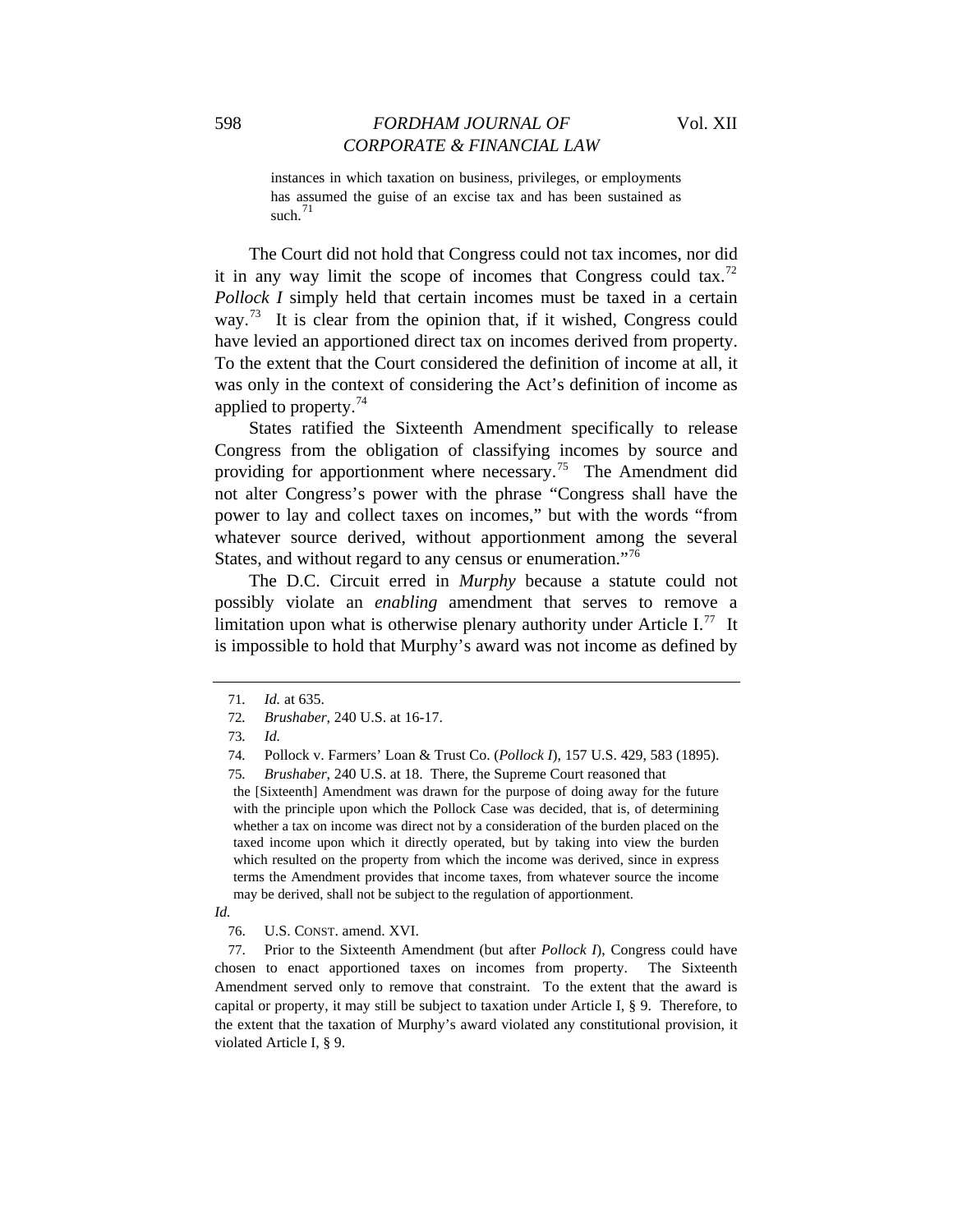the Sixteenth Amendment because the Sixteenth Amendment makes no attempt to define income. The Sixteenth Amendment is relevant only to the extent that *if* Murphy's award was in fact income, then Congress had plenary authority to tax it under Article I. Consequently, the court had three options in *Murphy*: (1) decide whether the award was income subject to income tax, (2) hold the award to be property subject only to apportioned direct taxes, or (3) sustain the tax as an excise tax on the entire amount of the award, regardless of whether it was income.<sup>[78](#page-13-0)</sup>

#### b. Statutory Construction

The court also erred in its interpretation of  $\S$  104(a)(2) of the Code<sup>[79](#page-13-1)</sup> and its construction of that section's relationship to § 61(a).<sup>80</sup> Section 104(a)(2) does not, as the court stated, "make [Murphy's] award taxable as income."[81](#page-13-3) Rather, § 104(a)(2) fails to *exclude* Murphy's award *from* taxable income.<sup>[82](#page-13-4)</sup> Absent another statutory exclusion, the proper inquiry should focus on whether § 61(a) includes the award in gross income.<sup>[83](#page-13-5)</sup>

Section 61(a) defines "gross income" as "all income from whatever source derived, including (but not limited to) [15 enumerated sources]."<sup>[84](#page-13-6)</sup> The Supreme Court has interpreted this section to extend to "all gains," from whatever source derived, "except those specifically exempted."<sup>[85](#page-13-7)</sup> It follows then, that courts should first consider whether a specific exclusion applies to a particular receipt, and if it finds no such exclusion, consider whether the amount in question is in fact a "gain . . .

84. I.R.C. § 61(a).

<span id="page-13-1"></span><span id="page-13-0"></span><sup>78.</sup> The court was correct to choose the first option. *See* discussion *infra* notes 154-60.

<sup>79.</sup> I.R.C. § 104(a)(2).

<sup>80</sup>*. Id.* § 61(a).

<sup>81</sup>*. See* Murphy v. IRS, 460 F.3d 79, 85 (D.C. Cir. 2006).

<span id="page-13-4"></span><span id="page-13-3"></span><span id="page-13-2"></span><sup>82.</sup> I.R.C. § 104(a) states that for purposes of § 104(a)(2), emotional distress shall not be treated as a physical injury or sickness, except to the extent of medical expenses attributable to emotional distress. This text in effect renders unnecessary an inquiry into whether the amounts *spent* are actually income. It does not justify the conclusion that the *remainder* of such awards are in fact income.

<span id="page-13-5"></span><sup>83</sup>*. See* Comm'r v. Banks, 543 U.S. 426, 433 (2005) ("The definition [of gross income] extends broadly to all economic gains not otherwise exempted.").

<span id="page-13-7"></span><span id="page-13-6"></span><sup>85</sup>*.* Comm'r v. Glenshaw Glass Co., 348 U.S. 426, 430 (1955); *accord Banks*, 543 U.S. at 433.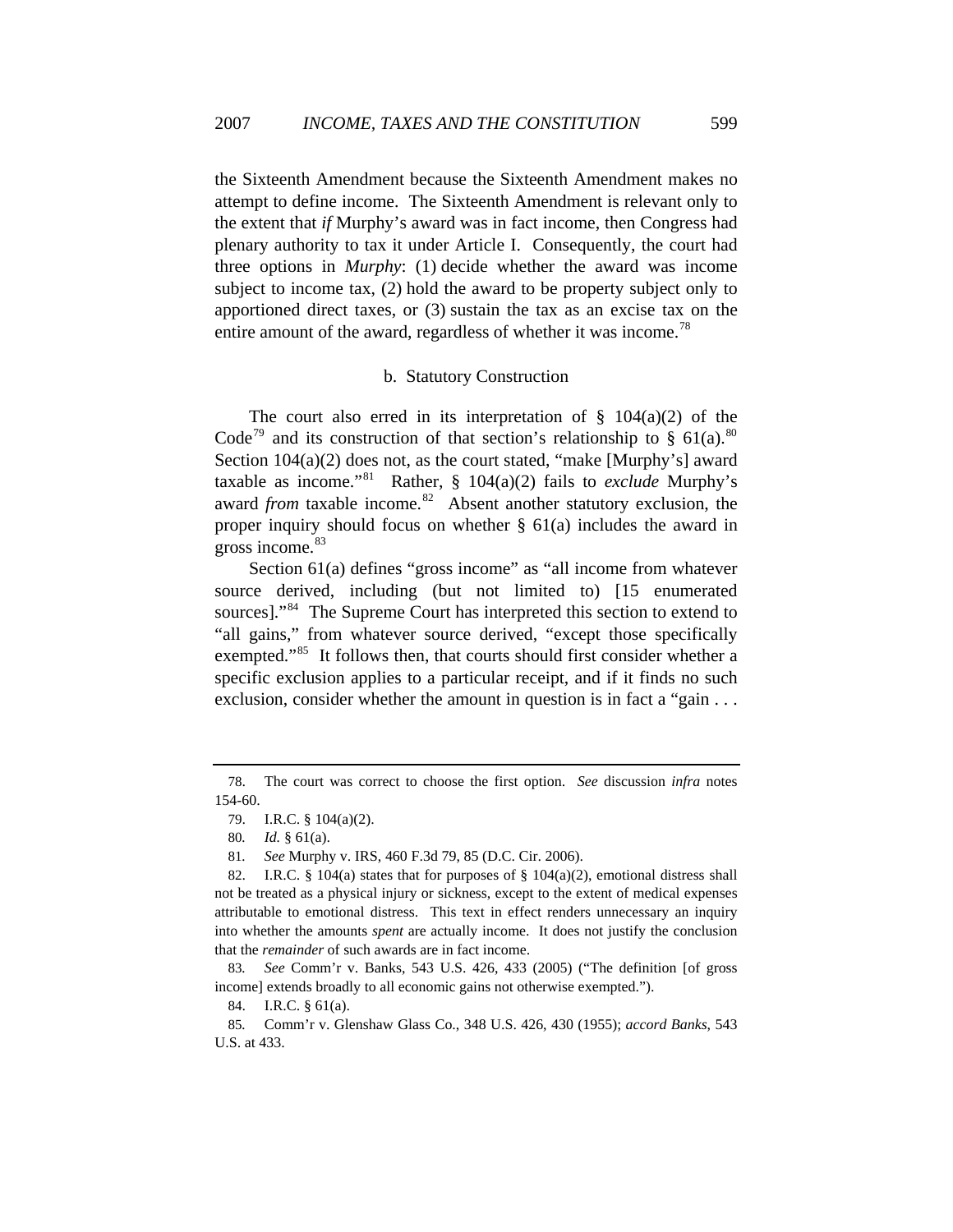derived from any source whatever."<sup>[86](#page-14-0)</sup>

Neither  $\S$  104(a)(2) nor any other exclusionary statute specifically provides for the exclusion of Murphy's award. This fact alone, however, fails to affirmatively establish that the award is actually income. The absence of an exclusionary statute only establishes that compensatory damage awards are a *source* of income for the purpose of calculating gross income. $87$  It does not necessitate a conclusion that the award is *in fact* income to the taxpayer. Such a conclusion could only be the result of an analysis of the nature, characteristics, and circumstances giving rise to the award.

The D.C. Circuit should have held that Murphy was not required to include the award as gross income under  $\S$  61(a). Alternatively, because such awards fall within the scope of sources from which gross income *could* be derived, the court also could have held that Murphy was required to report "0" as the amount of income attributable to her award. There was no need, however, for the court to declare  $\S$  104(a)(2) unconstitutional for failing to stipulate certain exclusions, but not others,<sup>[88](#page-14-2)</sup> particularly when the court was able to arrive at the same result simply by applying the language of the statute to the facts at issue.

#### c. *Glenshaw Glass*, Not *O'Gilvie* or *Merchant's*

The D.C. Circuit's mistaken interpretation of the Sixteenth Amendment could be set aside as a point more important to constitutional scholars than to the outcome of the case. Even the court's striking of  $\S$  104(a)(2) "as applied" to Murphy's award could stand on the basis that the section would still apply to the theoretically conceivable yet practically impossible instance where a court awards a taxpayer compensatory damages for nonphysical injuries that exceed the value of the actual injury. $89$  The D.C. Circuit erred more seriously,

<sup>86</sup>*. Glenshaw Glass Co.*, 348 U.S. at 429.

<sup>87</sup>*. See* discussion *infra* notes 186-91 and accompanying text.

<span id="page-14-2"></span><span id="page-14-1"></span><span id="page-14-0"></span><sup>88.</sup> In Moritz v. Commissioner, 469 F.2d 466, 470 (10th Cir. 1972), the Tenth Circuit held that eligibility for a dependent care deduction (I.R.C.  $\S$  214(a)) impermissibly discriminated on the basis of gender. Instead of holding § 214(a) unconstitutional, the court expanded the eligibility for the deduction to include both genders. *Id.*

<span id="page-14-3"></span><sup>89. &</sup>quot;Damages for personal injury are by definition compensatory only." *Glenshaw Glass Co.*, 348 U.S. at 432 n.11. As a matter of law, compensatory damages will always equal the value of the injury, resulting in no gain to the injured party. Any excess damages would be punitive.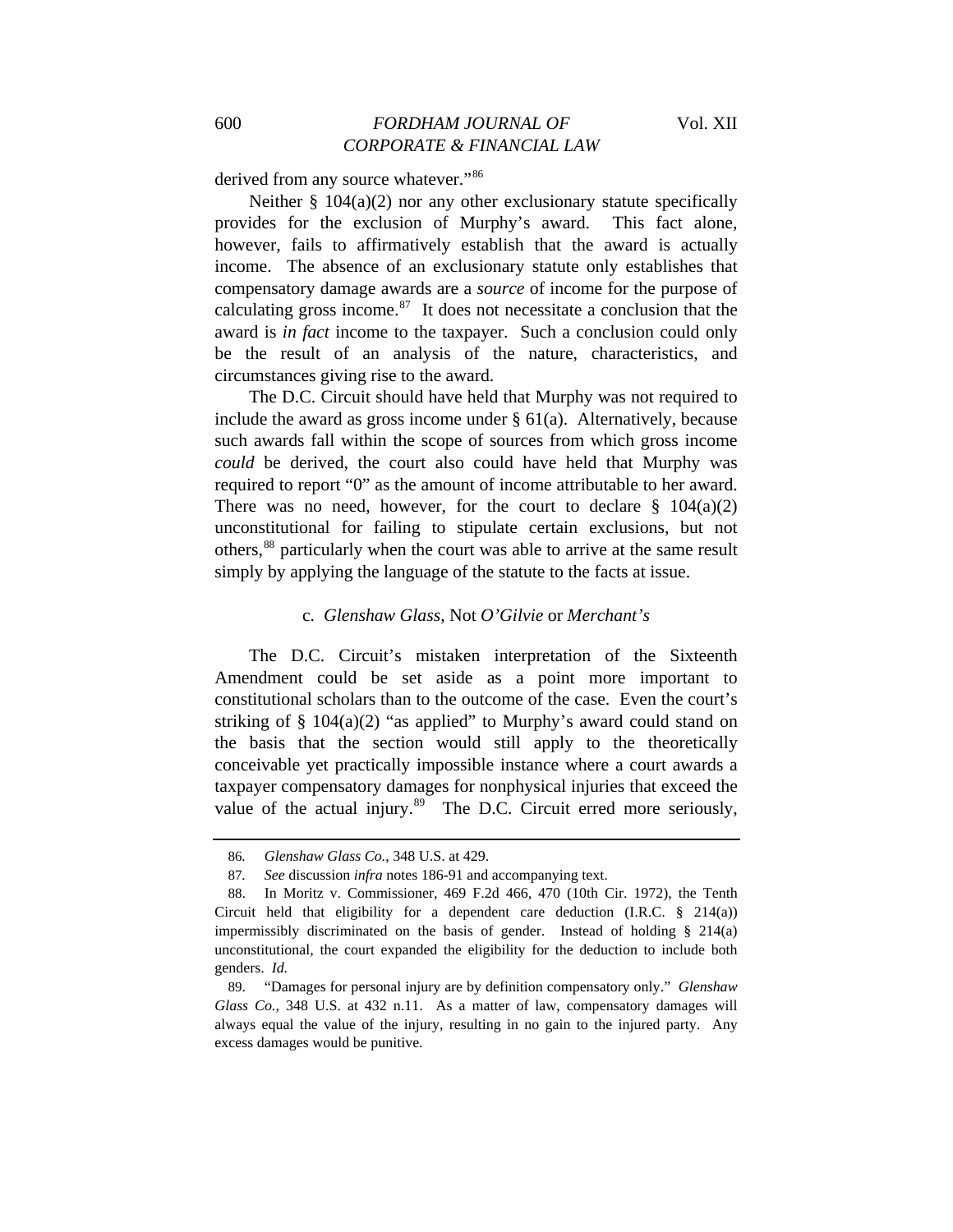however, when it mistakenly applied the Supreme Court's decisions in *O'Gilvie v. United States*<sup>[90](#page-15-0)</sup> and *Merchants' Loan & Trust Co. v. Smietanka*[91](#page-15-1) instead of the rule set forth in *Commissioner v. Glenshaw Glass& Co*. [92](#page-15-2)

*O'Gilvie* was a case about statutory interpretation, not a case about the definition of income.<sup>[93](#page-15-3)</sup> The question at issue in  $O'Glvie$  was whether the prior version of  $\S$  104(a)(2), which excluded the "amount of any damages . . . on account of personal injuries or sickness," excluded punitive as well as compensatory damages through the use of the phrase "on account of."<sup>[94](#page-15-4)</sup> The issue in *O'Gilvie* was not whether Congress *could* tax punitive damages as income—that issue was decided over forty years earlier in *Glenshaw Glass*. [95](#page-15-5) The issue was whether the ambiguous language of the statute *actually* excluded punitive damages.<sup>[96](#page-15-6)</sup> The Court considered whether the damages were "a substitute for [a] normally untaxed personal . . . quality, good, or 'asset'" only to the extent that it was indicative of congressional intent.<sup>[97](#page-15-7)</sup> In *Murphy*, Congress's intent to tax compensatory damages for nonphysical injuries was clear—the issue before the court was whether Congress *could*.

Though the "substitute" analysis applied in *O'Gilvie* can be indicative of whether an item is "income," it is not determinative. Congress can, and does, choose not to tax certain forms of income as a matter of public policy.<sup>[98](#page-15-8)</sup> Similarly, the Court has never given significant weight to whether an item is historically untaxed in deciding whether or not it is income. To the contrary, the Court in *Glenshaw Glass* expressly dismissed the argument that punitive damages were not taxable because they were not taxed in prior versions of the Code.<sup>[99](#page-15-9)</sup>

- 95*. See Glenshaw Glass Co.*, 348 U.S. at 432-33.
- 96*. See O'Gilvie*, 519 U.S. at 81.
- 97*. Id.* at 86-87.

<span id="page-15-8"></span><span id="page-15-7"></span><span id="page-15-6"></span><span id="page-15-5"></span>98. For example, in Gould v. Gould, 245 U.S. 151 (1917), the Supreme Court held that alimony payments made to a wife are taxable to the husband. Currently, the Code allows a taxpayer to exclude payments for a spouse and requires the payee spouse to include the payments in gross income. *See* I.R.C. §§ 71, 215.

<span id="page-15-9"></span>99*. See Glenshaw Glass Co.*, 348 U.S. at 431-32; *see also* Cent. Ill. Pub. Serv. Co. v. United States, 435 U.S. 21, 25 (1978) (holding that the fact that item is not subject to withholding does not mean that it is not gross income).

<sup>90. 519</sup> U.S. 79 (1996).

<span id="page-15-2"></span><span id="page-15-1"></span><span id="page-15-0"></span><sup>91. 255</sup> U.S. 509 (1921).

<sup>92. 348</sup> U.S. at 431.

<span id="page-15-4"></span><span id="page-15-3"></span><sup>93</sup>*. See O'Gilvie*, 519 U.S. at 81.

<sup>94</sup>*. Id.*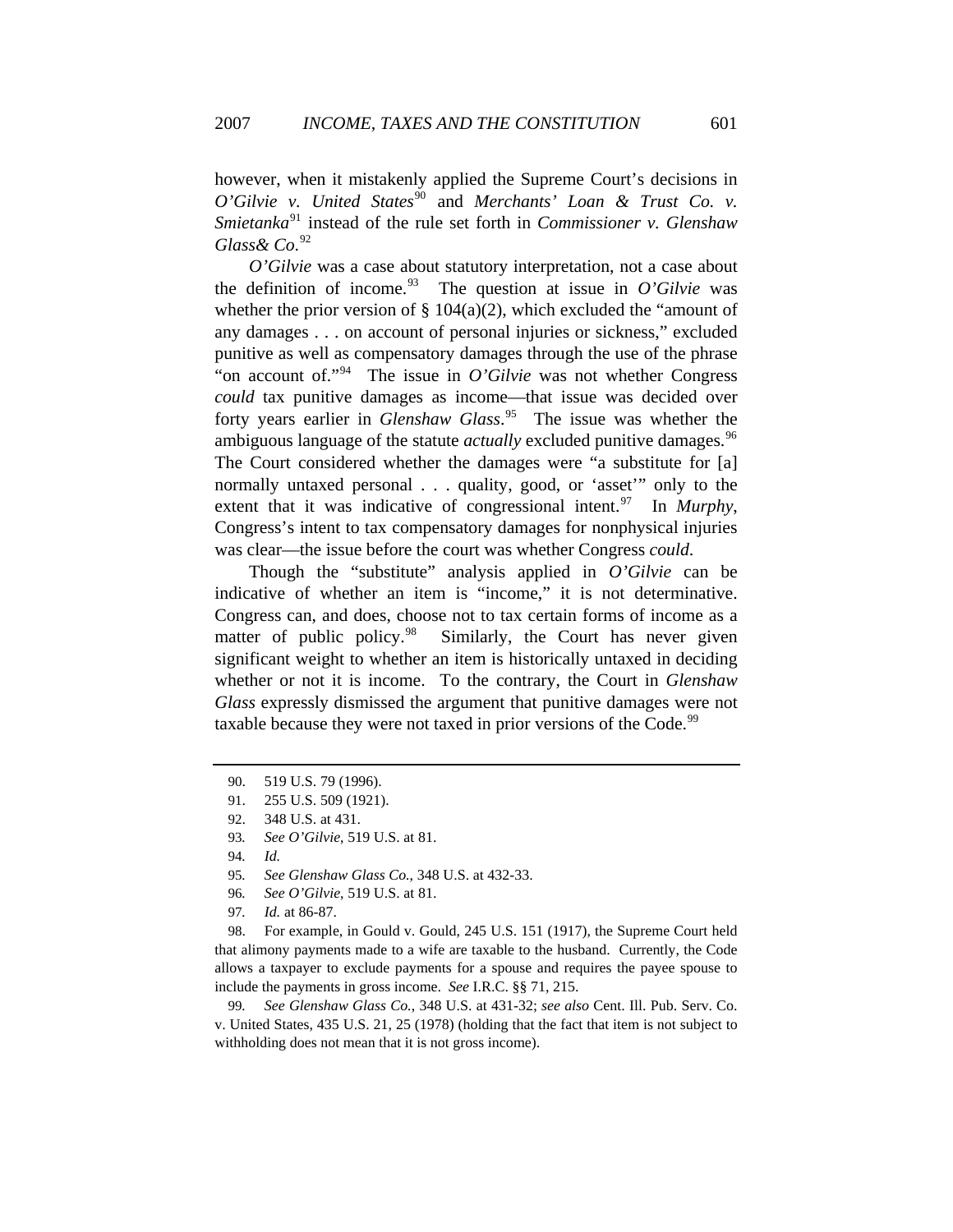## 602 *FORDHAM JOURNAL OF* Vol. XII *CORPORATE & FINANCIAL LAW*

The "substitute" analysis would require not only the exclusion of other compensation payments that would be "accessions to wealth" under *Glenshaw Glass*, but would also exclude other items currently taxed under the Code. For example, suppose a company purchased a building for \$600,000. Now suppose that five years later, when the building had a fair market value of \$700,000, it was destroyed due to a contractor's negligence. The company recovers \$700,000 from the contractor. Even though a building is an asset normally untaxed by Congress, the taxpayer has realized a gain of  $$100,000$  $$100,000$  $$100,000$ .<sup>100</sup> While this gain is properly taxed as income under  $\S$  170 of the Code,<sup>[101](#page-16-1)</sup> the *O'Gilvie* analysis would dictate the opposite result.

Furthermore, the court's reliance on original understanding is unnecessary. Although the court cited *Merchants' Bank* as authoritative, courts have since emphasized plain meaning in its interpretations of tax laws.<sup>[102](#page-16-2)</sup> "Income" is a limited concept with certain characteristics that have been consistently recognized, similar to "property" and "contracts."<sup>[103](#page-16-3)</sup> Moreover, while the Court did look to original understanding in *O'Gilvie*, it did so only to determine the *legislative intent of a statute*, not for guidance on the definition of income.<sup>[104](#page-16-4)</sup>

#### d. No Accession to Wealth

The D.C. Circuit should have resolved *Murphy* through a straightforward application of *Glenshaw Glass*. In *Glenshaw Glass*, the Court addressed whether income from a particular source is taxable.<sup>[105](#page-16-5)</sup> The definition of income was not at issue, as the Court recognized the

<sup>100.</sup> See William A. Klein et al., *Federal Income Taxation*, 140 (13<sup>th</sup> ed. 2003).

<sup>101</sup>*. See* I.R.C. § 170(h)(2).

<span id="page-16-2"></span><span id="page-16-1"></span><span id="page-16-0"></span><sup>102</sup>*. See Glenshaw Glass Co.*, 348 U.S. at 432; *see also* Helvering v. Edison Bros. Stores, Inc., 133 F.2d 575, 579 (8th Cir. 1943) ("The meaning of the word 'income' in the Sixteenth Amendment and the acts of Congress pursuant [thereto] is that given it in common speech and every day usage.").

<sup>103</sup>*. See* discussion *infra* notes 116-17 and 130-31.

<sup>104</sup>*. See supra* notes 93-103 and accompanying text.

<span id="page-16-5"></span><span id="page-16-4"></span><span id="page-16-3"></span><sup>105. 348</sup> U.S. at 430. Punitive damages were not specifically enumerated, and the Court was interpreting the effect of the "catchall provision" of § 22(a) (the predecessor statute to  $\S$  61(a)). *Id.* The Court explained "we cannot but ascribe content to the catchall provision of § 22(a), 'gains or profits and income derived from any source whatever.' The importance of that phrase has been too [sic] frequently recognized since its first appearance in the Revenue Act of 1913 to say now that it adds nothing to the meaning of 'gross income.'" *Id.*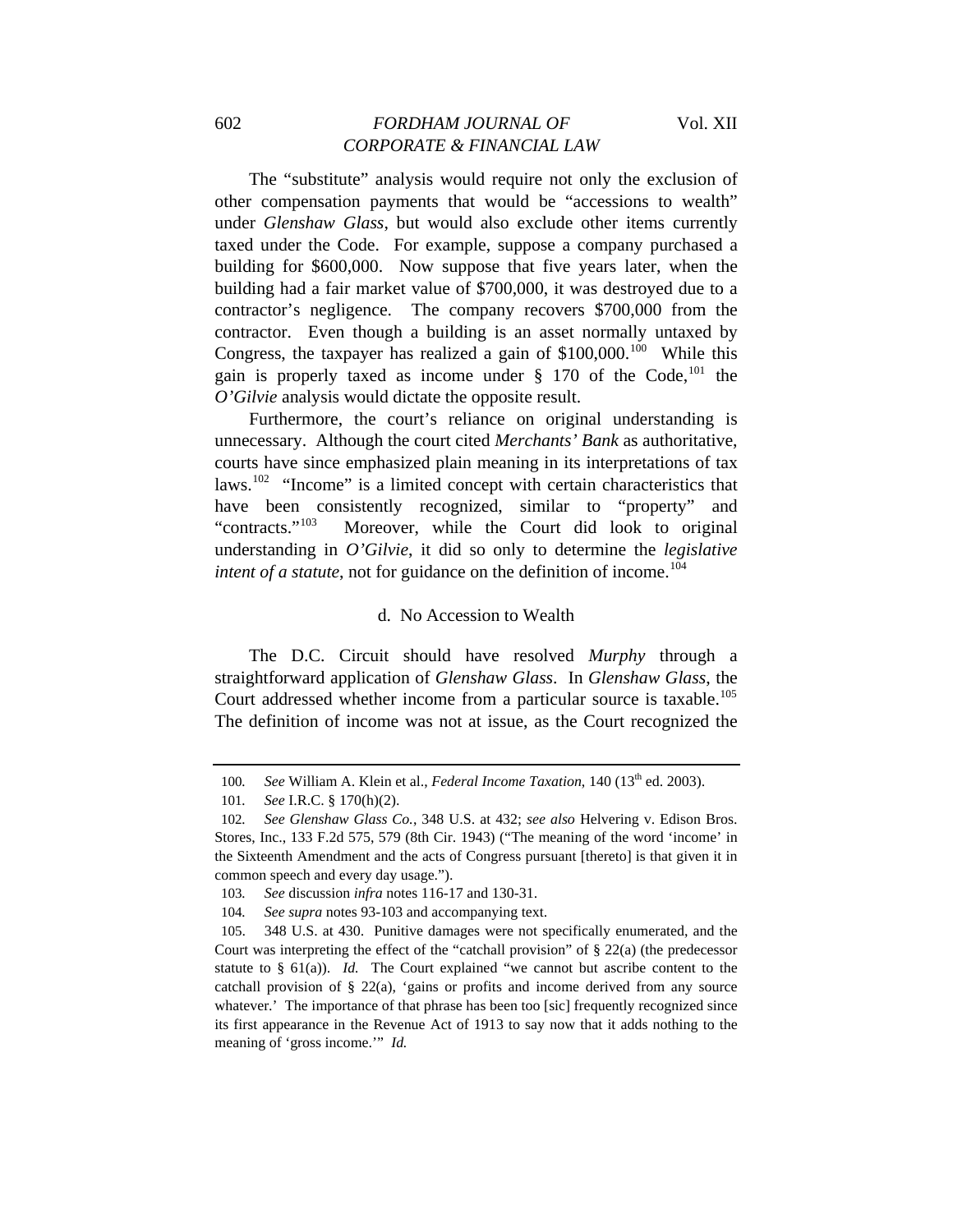award was (1) an accession to wealth, (2) clearly realized, and (3) one over which the recipient exercised complete dominion.<sup>[106](#page-17-0)</sup> The Court has since consistently defined income in the context of these three elements.[107](#page-17-1) *Murphy* presented a different issue: the parties contested the award's *classification as income*, not whether the award was a source of taxable income. Still, an examination of Murphy's award in the context of the Court's definition of income in *Glenshaw Glass* suggests that the D.C. Circuit was correct in holding that the award was not income.

Realization and dominion were not at issue in *Murphy*; the record is clear that both elements were satisfied.<sup>[108](#page-17-2)</sup> The decisive issue was whether Murphy's award was in fact an "accession to wealth." The Government argued that Murphy's entire award was an accession to wealth, while Murphy argued that no part of the award met that condition.[109](#page-17-3)

Unfortunately, the Supreme Court has not provided clear guidance on how to determine whether an amount is an "accession to wealth," as each subsequent case turned on its own set of facts.<sup>[110](#page-17-4)</sup> As a result, each party in *Murphy* had to articulate its points in terms of existing tax concepts, resulting in awkward arguments on both sides. Murphy's claim rested on the notion of "human capital," a notion discussed in dicta but never completely adopted by either Congress or the Court.<sup>[111](#page-17-5)</sup> The Government argued that human beings have a "zero basis" in their well-being and that taxpayers are not permitted to depreciate themselves.<sup>[112](#page-17-6)</sup>

Not surprisingly, awkward arguments resulted in an awkward opinion. Without accepting Murphy's "human capital argument," the court held that the purpose of Murphy's award was to restore her to the "*status quo ante*," e.g., the economic equivalent of her position prior to

<span id="page-17-0"></span><sup>106</sup>*. Id.* at 431. The Court thus adopted a broader definition of income than it had previously applied in Eisner v. Macomber, 252 U.S. 189, 207 (1920) (defining income as "the gain derived from capital, from labor, or from both combined").

<span id="page-17-2"></span><span id="page-17-1"></span><sup>107</sup>*. See, e.g*., Comm'r v. Banks, 543 U.S. 426 (2005), discussed *infra* notes 125-29; *see also* Comm'r v. Kowalski, 434 U.S. 77, 83 (1977).

<sup>108</sup>*. See* Murphy v. IRS*,* 460 F.3d 79, 81 (D.C. Cir. 2006).

<sup>109</sup>*. Id.* at 85-88.

<span id="page-17-4"></span><span id="page-17-3"></span><sup>110.</sup> The "substitute" analysis from *O'Gilvie* would be helpful here as the results would often be similar, but from a doctrinal perspective, that approach has flaws for the reasons discussed *supra* notes 98-100.

<span id="page-17-5"></span><sup>111</sup>*. See Murphy*, 460 F.3d at 85.

<span id="page-17-6"></span><sup>112</sup>*. See id.* at 87.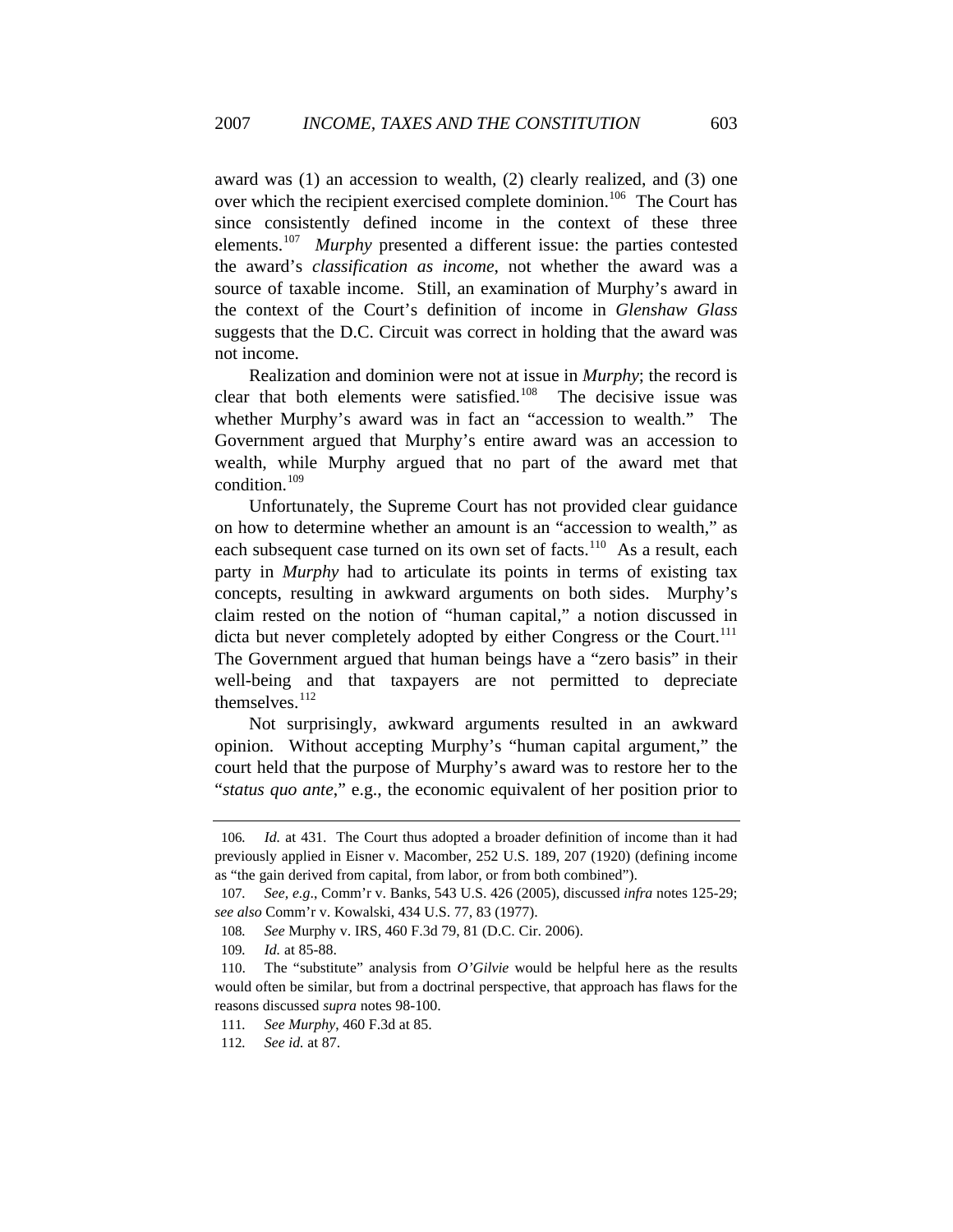## 604 *FORDHAM JOURNAL OF* Vol. XII *CORPORATE & FINANCIAL LAW*

her injury, and thus the award was neither a "gain" nor an "accession to wealth."<sup>[113](#page-18-0)</sup> While the court's decision was intuitively correct, the fact that its opinion was not written in conventional tax terminology provided the basis for a substantial amount of criticism.<sup>[114](#page-18-1)</sup>

#### *B. A Rule for Determining an "Accession to Wealth"*

*Murphy* demonstrates the need for the Supreme Court to provide clear guidance on how to distinguish "accessions to wealth" from the broader category of receipts. This distinction is necessary because the Supreme Court has recognized that "income" is not simply a label that Congress may apply to any item it wishes to tax. As *Murphy* correctly noted, "Congress cannot make a thing income which is not so in fact."<sup>[115](#page-18-2)</sup> It is currently unclear what facts courts should consider when determining whether there has been an "accession to wealth" under *Glenshaw Glass*. Should courts examine the receipt of the award, in isolation, as the Government suggested in *Murphy* or should courts look to events as a whole, and consider amounts in the context of the events that resulted in their receipt? Are courts constrained only to those principles recognized in the Code or should courts also consider the inherent characteristics of the alleged taxable event?

The Supreme Court has consistently recognized an event or transaction as a gain or an accession to wealth where the total accretion of wealth to the taxpayer attributable to a transaction or event exceeds the diminution of wealth the taxpayer incurred from such transaction or event.<sup>[116](#page-18-3)</sup> This interpretation, referred to throughout the remainder of this article as the "accession to wealth rule" (or, "the rule"), applied within the *Glenshaw Glass* framework, justifies early precedents involving punitive damages, windfalls, and treasure troves, as well as the exclusion of compensatory damages, returns of capital, and stock dividends, and is consistent with the Code's existing notion of basis.<sup>[117](#page-18-4)</sup>

<span id="page-18-4"></span>117. Indeed, the denial of a recognition of a "net gain" concept would require a

<sup>113</sup>*. See id.* at 88.

<span id="page-18-0"></span><sup>114</sup>*. See* discussion *supra* notes 3 and 46.

<sup>115</sup>*. Murphy*, 460 F.3d at 87.

<span id="page-18-3"></span><span id="page-18-2"></span><span id="page-18-1"></span><sup>116.</sup> In this context, the *O'Gilvie* analysis is helpful in separating the gain from what would normally go untaxed. Thus, in the example in Part A, *supra*, the \$100,000 gain would be separated from the cost of the untaxed house destroyed, which would be consistent with recognizing no gain attributable to compensating Murphy for her untaxed well-being and reputation.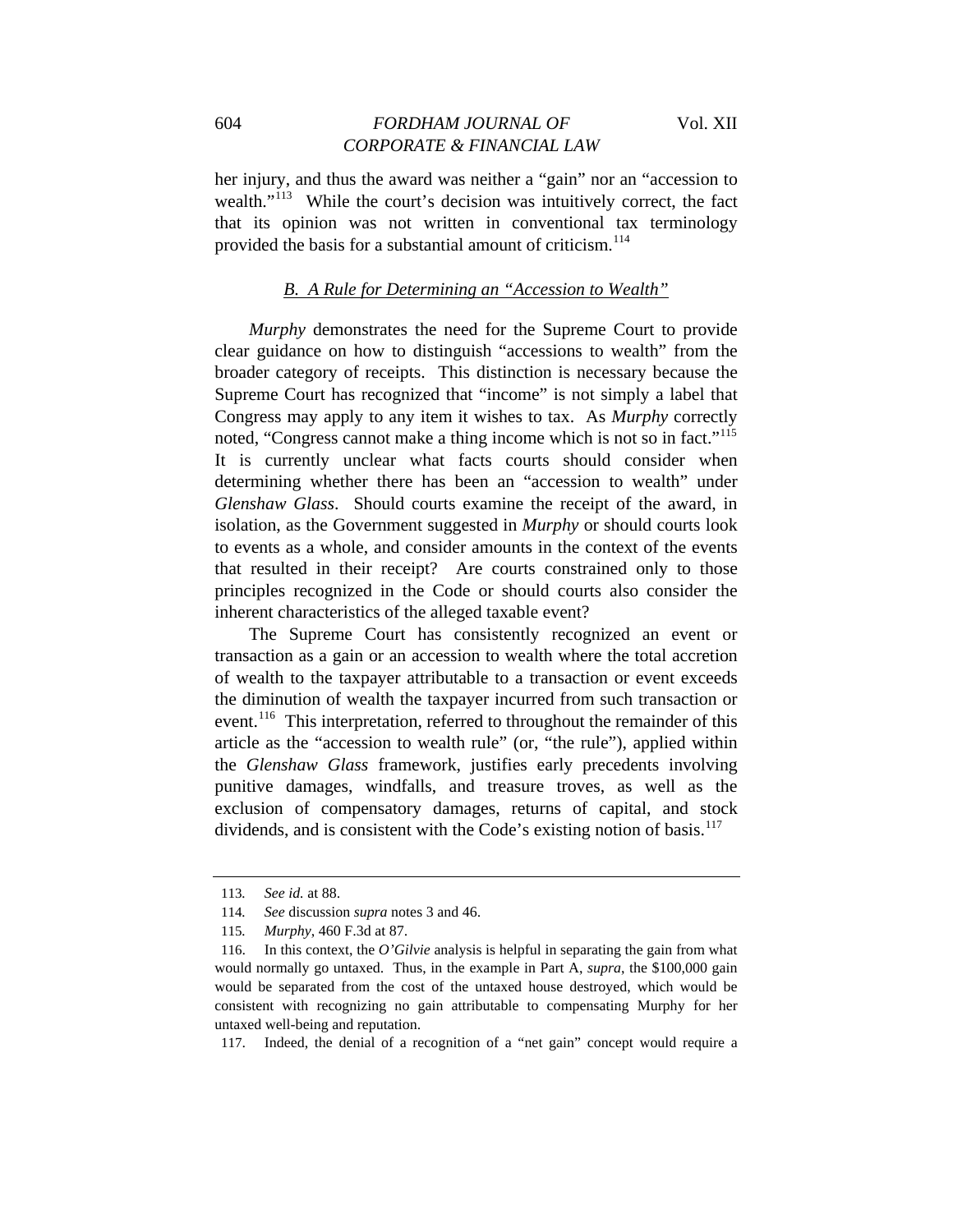## *C. The Accession to Wealth Rule in the Context of Supreme Court Precedent*

In *Glenshaw Glass*, both awards at issue were accessions to wealth because the accretions and diminutions of wealth were presumed, as a matter of law, when the trial court awarded the respondents compensation for lost profits.<sup>[118](#page-19-0)</sup> The court's punishment of the *offending* parties, by contrast, did not in any way diminish the *victims'* wealth.<sup>[119](#page-19-1)</sup> Consequently, the accretion of the victims' wealth attributable to punitive damages exceeded the victims' diminution of wealth by the entire amount of the award. It was clear from the record that the victims each realized and exercised dominion over these awards, so the Court properly deemed the damages to be income.

The rule also justifies the exclusion of stock dividends in *Eisner v. Macomber* because although there was an accession to wealth over which shareholders exercised complete dominion, the shareholders did not realize these dividends.<sup>[120](#page-19-2)</sup> In that case, there would have been an accession to wealth to the shareholder due to the increase in the value of the net assets of the underlying corporation. This much would be true whether Standard Oil issued a stock dividend or no dividend whatsoever.<sup>[121](#page-19-3)</sup> Each shareholder exercised complete dominion over its

curious interpretation of *Glenshaw Glass*—that wherever receipt of an amount results in *any* accession to wealth to the recipient, the *entire* amount received would be taxable *regardless* of the actual amount of the accession to wealth by the recipient. Such an interpretation would be inconsistent with prior decisions distinguishing receipts from incomes, particularly *Stewart Dry Goods Co. v. Lewis*, discussed *infra*, notes 138-47.

<span id="page-19-0"></span><sup>118.</sup> Compensatory damages for lost profits are calculated by assuming, as a matter of law, that business operations prevented by the events giving rise to plaintiff's claim had, in fact, occurred. Therefore, courts construct sales (accretions of wealth) and costs (diminutions of wealth) and award the lost profit (the accession to wealth). Even though these damages are "compensatory," they compensate *for* an accession to wealth, and are rightly taxable. The determination of lost profits in *Glenshaw Glass* is discussed at length in the lower court opinions. *See* Comm'r v. Glenshaw Glass Co., 211 F.2d 928 (3d Cir. 1954); *see also* Glenshaw Glass Co. v. Comm'r, 18 T.C. 860 (1954).

<span id="page-19-1"></span><sup>119</sup>*. See* Comm'r v. Glenshaw Glass Co., 348 U.S. 426, 431 (1955); *see also supra* notes 93-101 and accompanying text.

<sup>120. 252</sup> U.S. 189, 208-12 (1920).

<span id="page-19-3"></span><span id="page-19-2"></span><sup>121</sup>*. See id.* at 211-12. The shareholder's wealth would increase by the incremental increase in value of the corporation's assets as represented by that shareholder's shares, regardless of whether the corporation retains this value or distributes it as a dividend.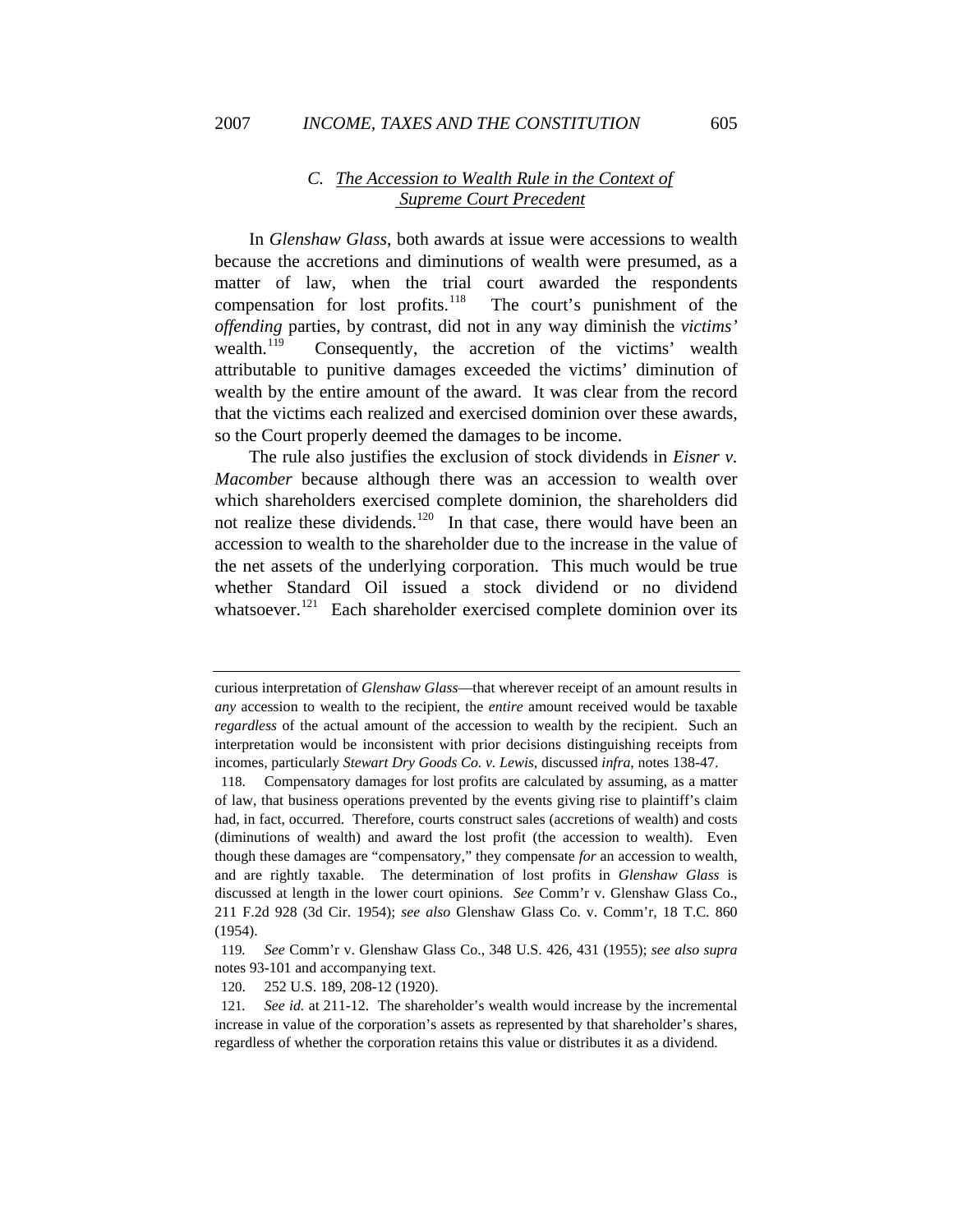## 606 *FORDHAM JOURNAL OF* Vol. XII *CORPORATE & FINANCIAL LAW*

shares by virtue of their ownership,<sup>[122](#page-20-0)</sup> yet did not *realize* this accession to wealth, because, as the Court stated, the "essential and controlling fact is that the stockholder has received nothing out of the company's assets for his separate use and benefit."<sup>[123](#page-20-1)</sup> The Court then added that "[f]ar from being a realization of profits . . . [stock dividends] tend[] rather to postpone such realization."[124](#page-20-2)

At first glance, the Court's holding in *Commissioner v. Banks* seems inconsistent with the accession to wealth rule.[125](#page-20-3) In *Banks*, the taxpayers received punitive damages and excluded from gross income the portion of the award paid as contingency fees to their attorneys.<sup>[126](#page-20-4)</sup> The taxpayers argued that they never exercised complete dominion over the portion of the award paid as contingency fees, and the Court ruled against them by applying the anticipatory assignment of income doctrine.<sup>[127](#page-20-5)</sup> The taxpayers did not challenge the inclusion of the entire award as an accession to wealth nor did they argue that the denial of a deduction for legal fees was inequitable. In an amicus brief, the Association of Trial Lawyers of America argued that the fees should be subtracted as a capital expense from the disposition of personal property.[128](#page-20-6) This argument bears similarities to arguments challenging the amount of an accession to wealth, but the Court declined to consider the argument because it was the first time the argument was presented in the case and it had not been examined by the Court of Appeals.<sup>[129](#page-20-7)</sup>

#### *D. A Tax on Net Income*

This is not to say that courts should apply the accession to wealth rule in every case where a taxpayer claims a payment is not income, but only to say that courts should ensure that Congress levies the income tax

<span id="page-20-0"></span><sup>122</sup>*. See id.* at 208-09.

<sup>123</sup>*. Id.* at 211.

<sup>124</sup>*. Id.*

<span id="page-20-4"></span><span id="page-20-3"></span><span id="page-20-2"></span><span id="page-20-1"></span><sup>125. 543</sup> U.S. 426 (2005). *Banks* is the Court's most recent occasion to consider the issue of income in the context of *Glenshaw Glass*.

<sup>126</sup>*. Id.* at 429-32.

<sup>127</sup>*. Id.* at 434-38.

<sup>128</sup>*. Id.* at 437.

<span id="page-20-7"></span><span id="page-20-6"></span><span id="page-20-5"></span><sup>129</sup>*. Id.* at 438. Had the taxpayers in *Banks* challenged the inclusion by claiming that portion was not an "accession to wealth," the Court may not even have reached the issues decided in *Banks*, because if there was no accession to wealth in the first place, there would have been no need to consider whether the taxpayers exercised complete dominion over the award or if the taxpayers' income had been assigned.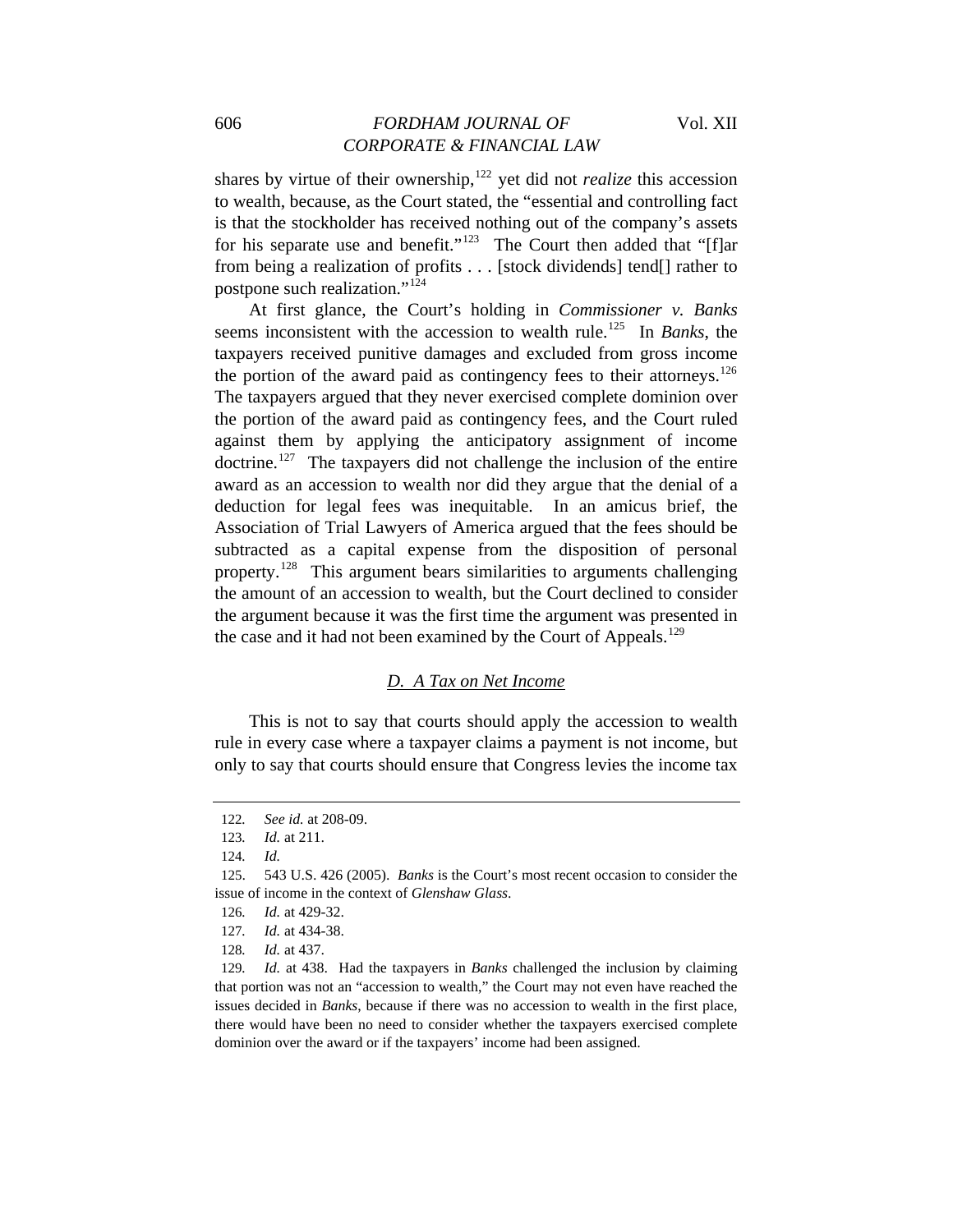on *incomes* and not *receipts*. Courts have long ago recognized that Congress implemented the income tax to "carry out a broad basic policy of taxing net, not gross income,"[130](#page-21-0) and the "term '[i]ncome' as used in the Revenue Acts includes only gain or profit as a basis for income taxation and they exclude gross receipts or gross income as such a basis."<sup>[131](#page-21-1)</sup> Where a taxpayer claims an amount is not income and Congress has prescribed a method to derive income from revenues, $^{132}$  $^{132}$  $^{132}$ then, barring any constitutional infirmity, $133$  courts need only determine whether the prescribed method is correctly applied.<sup>[134](#page-21-4)</sup> Courts should apply the accession to wealth rule, however, in cases like *Murphy*, where it is unclear whether an amount is revenue or income and Congress is silent on how to make the distinction.

This practice would not turn judges into tax law activists. To the contrary, courts have given legislatures a substantial degree of latitude in how they exercise their taxing power as well as how they design tax policy.[135](#page-21-5) Courts place no limitations on the items Congress may tax. Courts routinely support how Congress imposes taxes.<sup>[136](#page-21-6)</sup> Congress has plenary power to impose excise taxes on revenues if it wishes.<sup>[137](#page-21-7)</sup> It is not activism to ensure that Congress actually taxes income when it purports to do so.

In 1935, the Supreme Court decided *Stewart Dry Goods Co. v. Lewis*, a case involving the state of Kentucky's graduated tax on gross sales receipts.<sup>[138](#page-21-8)</sup> The tax rate on sales increased by three-twentieths of one percent for each additional \$100,000 of sales volume.<sup>[139](#page-21-9)</sup> The Court

- <span id="page-21-5"></span><span id="page-21-4"></span>134*. See supra* notes 125-29 and accompanying text.
- <span id="page-21-6"></span>135*. See* discussion *supra* notes 4 and 50.
- 136*. See* discussion *supra* note 50.
- 137*. See* discussion *supra* notes 58-77.
- 138. 294 U.S. 550 (1935).

<span id="page-21-9"></span><span id="page-21-8"></span><span id="page-21-7"></span>139*. Id.* at 554. The tax rate on gross sales was 0.05% on the first \$400,000 of gross sales, 0.10% on the next \$100,000 of gross sales, and then increased by 0.15% for each additional \$100,000 of gross sales not exceeding an aggregate of \$1,000,000. The statute assessed a 1% tax rate on gross sales in excess of \$1,000,000.

<span id="page-21-0"></span><sup>130.</sup> Tank Truck Rentals v. Comm'r, 356 U.S. 30, 33 (1958) (internal citations omitted); *see also* McDonald v. Comm'r, 323 U.S. 57, 66 (1944).

<span id="page-21-1"></span><sup>131.</sup> St. Paul Fire & Marine Ins. Co. v. Reynolds, 44 F. Supp. 863, 865 (D. Minn. 1942).

<sup>132</sup>*. See* discussion *infra*, notes 173-79.

<span id="page-21-3"></span><span id="page-21-2"></span><sup>133</sup>*. See, e.g.*, Eisner v. Macomber, 252 U.S. 189, 218 (1920) (although the income tax statute prescribed a way to calculate the gain from a stock dividend, the Court held that stock dividends were not income).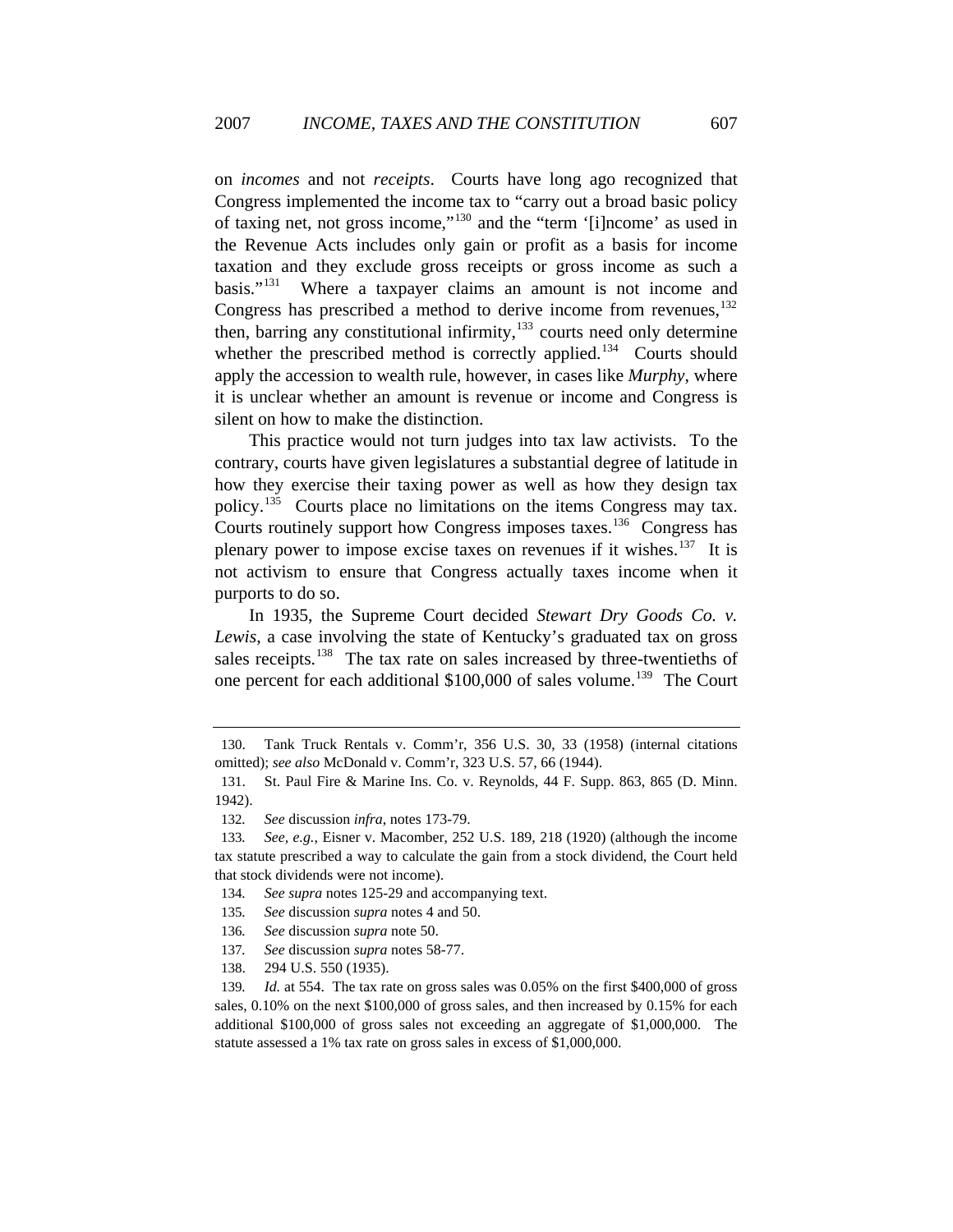## 608 *FORDHAM JOURNAL OF* Vol. XII *CORPORATE & FINANCIAL LAW*

struck down the tax as a violation of due process, holding the tax to be "unjustifiably unequal, whimsical, and arbitrary  $\ldots$  ."<sup>[140](#page-22-0)</sup> The Court's underlying rationale in *Stewart* was based on two key principles. First, a graduated tax on gross sales imposed an incremental tax on volume, and arbitrarily imposed increasing taxes on identical transactions solely because one was performed "more often [sic] than the other."<sup>[141](#page-22-1)</sup> The second principle was that a graduated tax on gross sales, unlike a graduated tax on income, did not bear a rational relation to a taxpayer's ability to pay.<sup>[142](#page-22-2)</sup> The Court expressly distinguished sales from income, and graduated taxes on each, because "[a]n income levy by its very nature assures equality of treatment, because the burden of the exaction varies with increase or decrease of return on capital invested and with the comparative success or failure of the enterprise."<sup>[143](#page-22-3)</sup> Ability to pay was determined from profitability—by accounting for the business's costs and management decisions.[144](#page-22-4) Prior to this decision, the Court had consistently upheld progressive taxes based upon wealth or the ability to pay.<sup>[145](#page-22-5)</sup> The Court expressly rejected Kentucky's argument that gross sales were an acceptable proxy for income or ability to pay, as well as the argument that administrative convenience justified this simpler method.<sup>[146](#page-22-6)</sup> Thus, the Court held that graduated taxes on receipts are unjustified when marginal receipts are a function of increasing volume.<sup>[147](#page-22-7)</sup>

<span id="page-22-6"></span>146*. Stewart Dry Goods Co.*, 294 U.S. at 560 ("If the commonwealth desires to tax incomes, it must take the trouble equitably to distribute the burden of the impost. Gross inequalities may not be ignored for the sake of ease of collection."); *see also id.* at 563 ("The record fails to show that an income tax or a flat tax on sales would not accomplish the desired end.").

<span id="page-22-7"></span>147*. Id. at* 565-66; *see also* Valentine v. Great Atl. & Pac. Tea Co., 299 U.S. 32 (1936) (invalidating an Iowa gross sales tax, citing *Stewart*); *In re* Williams, 1995 U.S. Dist. LEXIS 16222 at 23 (discussing *Stewart* when distinguishing a gross receipts tax

<sup>140</sup>*. Id.* at 557.

<span id="page-22-1"></span><span id="page-22-0"></span><sup>141</sup>*. Id.* at 566 ("It exacts from two persons different amounts for the privilege of doing exactly similar acts because the one has performed the act oftener than the other.").

<span id="page-22-2"></span><sup>142</sup>*. Id.* at 558.

<sup>143</sup>*. Id.* at 560.

<sup>144</sup>*. Id.*

<span id="page-22-5"></span><span id="page-22-4"></span><span id="page-22-3"></span><sup>145</sup>*. See* Magoun v. Ill. Trust & Sav. Bank, 170 U.S. 283 (1898) (upholding a progressive tax based on the value of the estate); *see also* Knowlton v. Moore, 178 U.S. 41, 109 (1900) (upholding a similar inheritance tax against a uniformity clause challenge); *see also* Brushaber v. Union Pac. R.R. Co., 240 U.S. 1, 24-25 (1916) (upholding the progressive rate structure of a federal income tax statute).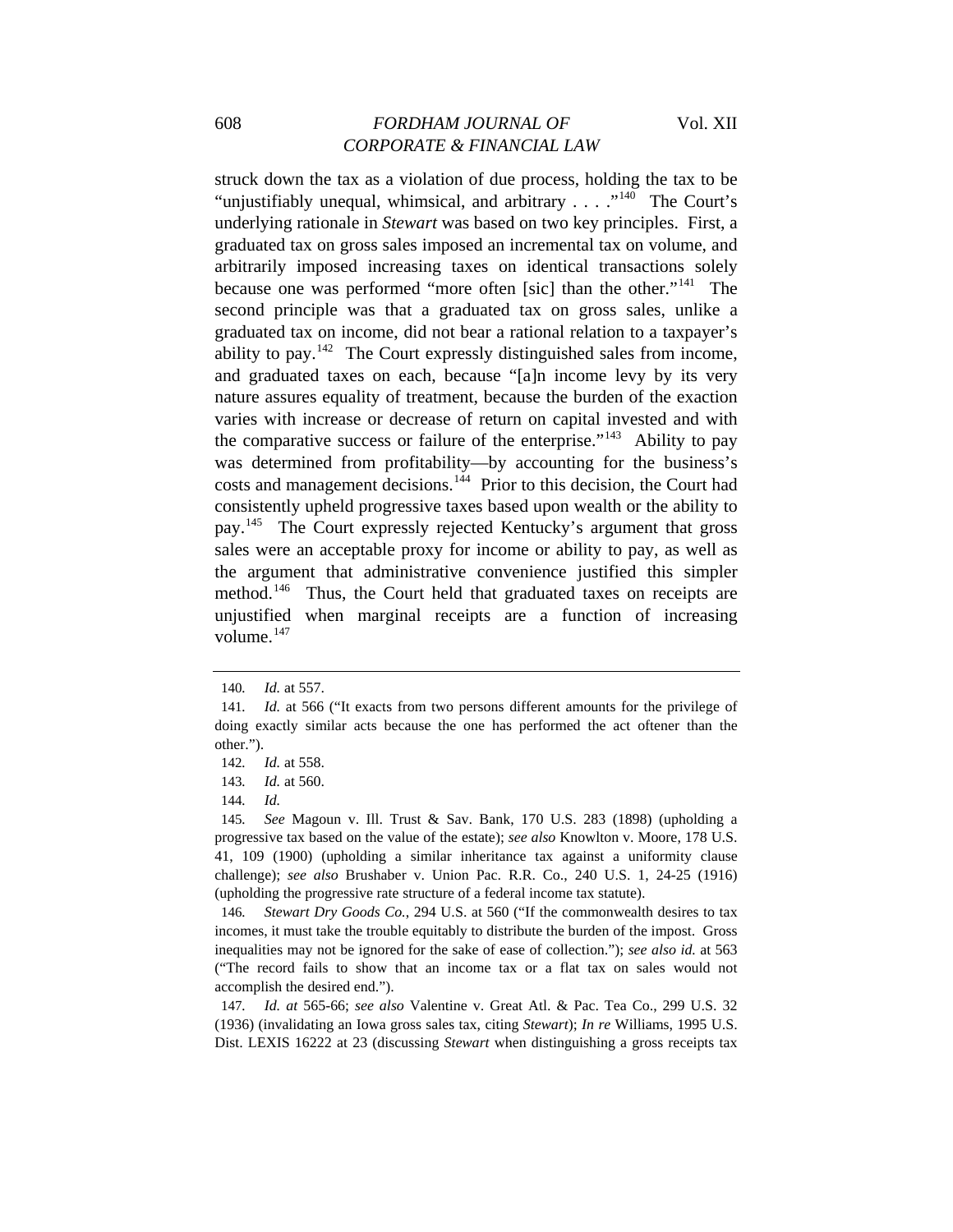#### *E. The Right Place:* Murphy *Revisited*

A straightforward application of the accession to wealth rule within the framework of *Glenshaw Glass* illustrates why the D.C. Circuit decided *Murphy* correctly. Murphy's award caused her wealth to accrete by  $$70,000$  in compensation for nonphysical injuries.<sup>[148](#page-23-0)</sup> An administrative law judge determined that these same nonphysical injuries diminished her wealth by  $$70,000$ .<sup>[149](#page-23-1)</sup> Her accession to wealth from these injuries, therefore, was \$0.

The Government's "basis" argument misses the point. At its core, "basis" is nothing more than the mechanism chosen by Congress to measure the cost of property.<sup>[150](#page-23-2)</sup> This mechanism serves two functions: (1) it measures taxpayers' gains, and (2) it ensures that Congress does not overstep its constitutional bounds and tax underlying property.<sup>[151](#page-23-3)</sup> Depreciation, depletion and amortization are simply statutory

<span id="page-23-3"></span>151*. See* discussion *supra* note 68. Some argue that the primary purpose of basis is to ensure that the same dollars should not be taxed to the same taxpayer more than once. *See* Deborah A. Geier, *Murphy and the Evolution of "Basis,"* 113 TAX NOTES 576, 578 (Nov. 6, 2006). While basis does generally operate so as to prevent the taxation of previously taxed dollars, in Murphy's case such previous taxation of her well-being could not constitutionally occur without apportionment as either a direct or capitation tax. If, as the Court discussed in *O'Gilvie*, Congress can tax a substitute payment in the same way manner as it could the original, why would constraints that protect the original not extend to the substitute? *See* discussion *supra* note 97. If the sole purpose of basis is to further a congressional policy, then there is no reason why Congress could not do away with the notion of basis entirely and impose an income tax on, for example, the entire amount of a purchase price received by a seller of property. It is unclear why such a tax would not be a direct tax imposed upon the value of the seller's property, simply deferred until such property is sold. Indeed, if such deferred direct taxes are constitutionally permissible, then it is not clear why it was necessary for the Supreme Court to recast inheritance taxes as excise taxes levied on the beneficiaries' *right to receive* an inheritance, as opposed to the owner's right to *devise*. Furthermore, if a parallel rationale applies that would enable Congress to levy an excise tax on a property owner's *right to sell* his or her property, then it is hard to see why it was necessary to adopt the 16th Amendment in the first place.

<span id="page-23-0"></span>from a gains tax). *Compare* N.Y. Rapid Transit Corp. v. City of N.Y., 303 U.S. 573, 583 (1938) (upholding a fixed-rate gross receipts tax).

<sup>148</sup>*.* Murphy v. IRS, 460 F.3d 79, 81 (D.C. Cir. 2006).

<sup>149</sup>*. Id.*

<span id="page-23-2"></span><span id="page-23-1"></span><sup>150.</sup> I.R.C. § 1012 provides that "the basis of property shall be the cost of such property, except as otherwise provided . . . ." The Code defines property as "tangible items." Treas. Reg. § 1.61-6(a) (1986).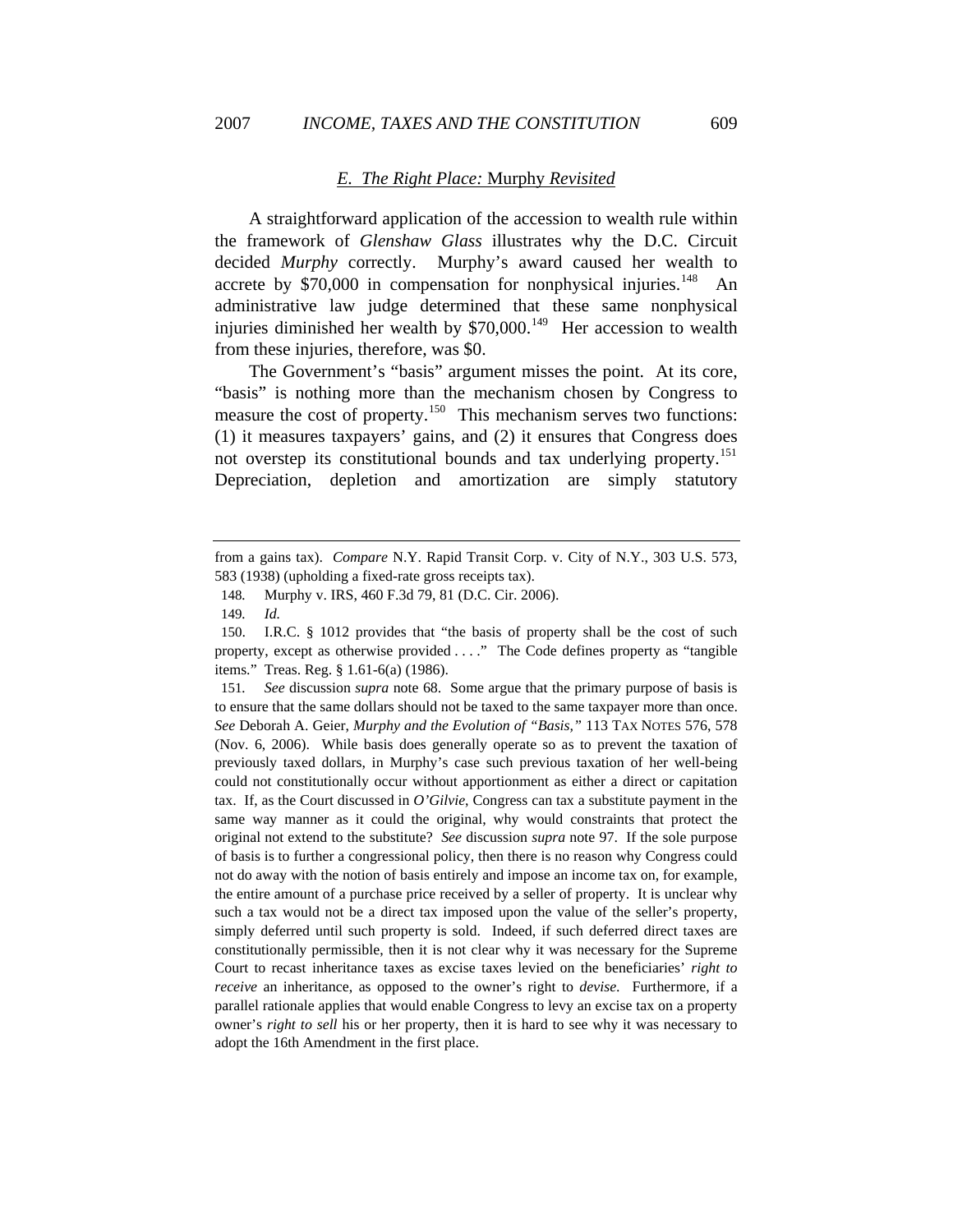innovations to apply this mechanism over a period of time.<sup>[152](#page-24-0)</sup> Basis is not a constitutional requirement, but merely the method Congress *chose* to measure particular costs. It does not follow that basis is the *only* way to measure costs, nor does it follow that costs to which the concept of basis does not extend should not be measured. In Murphy's case, the costs of her loss were valued *at trial*, where the judge determined she had suffered harm in the amount of  $$70,000$ .<sup>[153](#page-24-1)</sup>

Because Congress's power to tax is plenary and extends far beyond the power to tax incomes, Congress could tax Murphy's award whether or not it was income, as the IRS argued.[154](#page-24-2) As stated above, the court had three options: (1) analyze whether the award was income subject to income tax, (2) hold the award to be property subject only to apportioned direct taxes, or (3) sustain the tax as an excise tax on the entire amount of the award. Although the court chose the first option, it is worth briefly discussing the other two.

First, had the court accepted Murphy's "human capital" argument, the award would operate as a restoration of capital.<sup>[155](#page-24-3)</sup> As such, a tax on the award would be an unapportioned direct tax, and consequently fail for that defect.<sup>[156](#page-24-4)</sup> Second, Congress could clearly levy an excise tax on the "right" to receive compensatory damages, as it has done with respect to inheritances in *Magoun*. [157](#page-24-5) However, courts should be wary of converting tax statutes suffering from constitutional defect into other "legitimate" taxes.<sup>[158](#page-24-6)</sup> While the Supreme Court has stated that the

- <span id="page-24-2"></span><span id="page-24-1"></span>153*. See Murphy,* 460 F.3d at 81.
- 154*. See id.* at 86.
- <span id="page-24-3"></span>155*. See* discussion *supra* notes 20-21, 58-68.
- <span id="page-24-5"></span><span id="page-24-4"></span>156*. See* discussion *supra* notes 58-68.
- <span id="page-24-6"></span>157*. See* discussion *supra* note 65.

158*. See* Gould v. Gould, 245 U.S. 151, 153 (1917). In *Gould,* the Court held:

In the interpretation of statutes levying taxes it is the established rule not to extend their provisions, by implication, beyond the clear import of the language used, or to enlarge their operations so as to embrace matters not specifically pointed out. In case of doubt they are construed most strongly against the government, and in favor of the

<span id="page-24-0"></span><sup>152.</sup> I.R.C. § 1016 provides for "adjustments to basis"—a method by which a taxpayer can "recover" the cost of property over its useful life. Depreciation, amortization and depletion are conventions by which the taxpayer recovers the costs of property against the income the property produces. At the time of disposition, the adjusted basis of property is substantially below cost (possibly zero) and the taxpayer will pay tax on a larger (possibly the entire) amount of gain. However, since the cost is recovered over the life of its use, the Code ensures that the value of the property itself is accounted for at some point, and thus not taxed. *See, e.g.*, I.R.C. §§ 167-69, 197 and 199.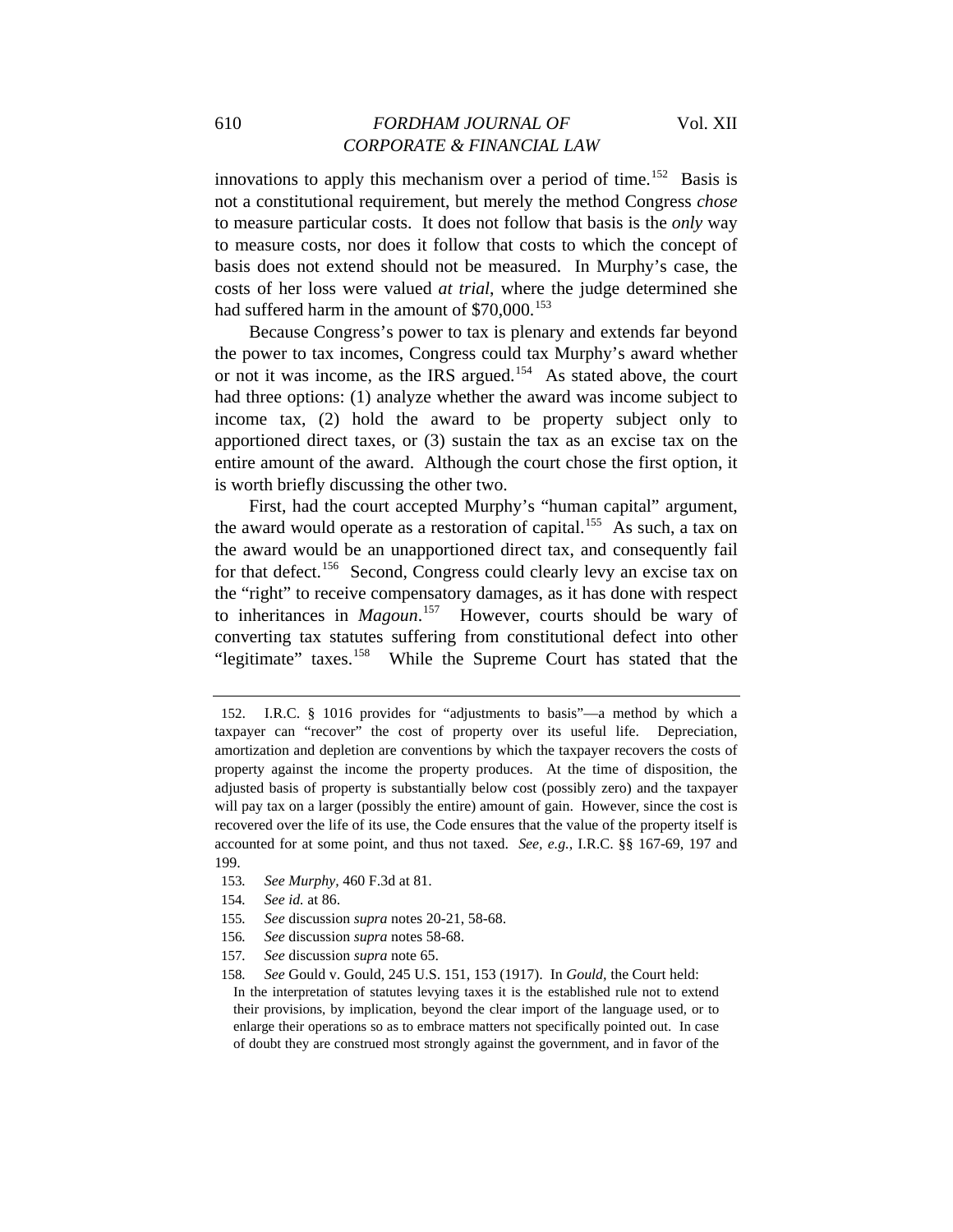Sixteenth Amendment operated so as to bring all income taxes within the category of indirect taxes, $159$  it has also recognized that income taxes are distinct from other forms of excise taxes.<sup>[160](#page-25-1)</sup>

If the court held that a defective income tax converted into a valid excise tax by default, several issues would arise. First, the court would have to determine what rate the tax would impose. Would the court impose a judicially determined rate? If so, they would violate the separation of powers. If not, would the court apply the Code's graduated rate structure to the award? Second, if courts apply the Code's graduated rates, would these rates apply to the award in isolation or at the marginal rate of the recipient's last dollar of taxable income? The absence of a statute authorizing a different excise tax would either result in a judicially-imposed tax or make the tax impossible to administer and arbitrary in operation.

### III. *MURPHY* & WAGES: NO, THE SKY IS NOT FALLING

## *A. Is* Murphy *Really a Tax Protestor's Dream Come True?*

After *Murphy* was decided, tax experts predicted the decision would give new inspiration to "tax protestors"—taxpayers who challenge (usually *pro se*) the government's power to tax wages based on a variety of long discredited constitutional theories, one of which happens to be a variation of the "human capital" theory.<sup>[161](#page-25-2)</sup> Tax protestors have made three general arguments based on this theory, none of which are any stronger after *Murphy*.

The first argument is that wages and labor are a "like kind exchange" from which neither the wage earner nor the employer recognize a gain. Tax exemptions for such exchanges are predicated upon an exchange of property of similar classification.<sup>[162](#page-25-3)</sup> This argument fails for two reasons. First, labor is not "property" as defined in Treas. Reg.  $§$  1.61-6.<sup>[163](#page-25-4)</sup> Second, even if labor were property, an exchange of

citizen.

*Id.* 

<span id="page-25-0"></span><sup>159</sup>*. See* Brushaber v. Union Pac. R.R. Co., 240 U.S. 1, 19 (1916) (stating that the Sixteenth Amendment's effect was to prevent taking "an income tax out of the class of excises, duties and imposts and place it in the class of direct taxes").

<span id="page-25-2"></span><span id="page-25-1"></span><sup>160</sup>*. See supra* notes 138-47 and accompanying text.

<sup>161</sup>*. See, e.g.*, Yuen v. United States, 290 F. Supp. 2d 1220 (D. Nev. 2003).

<span id="page-25-4"></span><span id="page-25-3"></span><sup>162.</sup> I.R.C. § 1031(a)(1).

<sup>163</sup>*. See supra* note 150.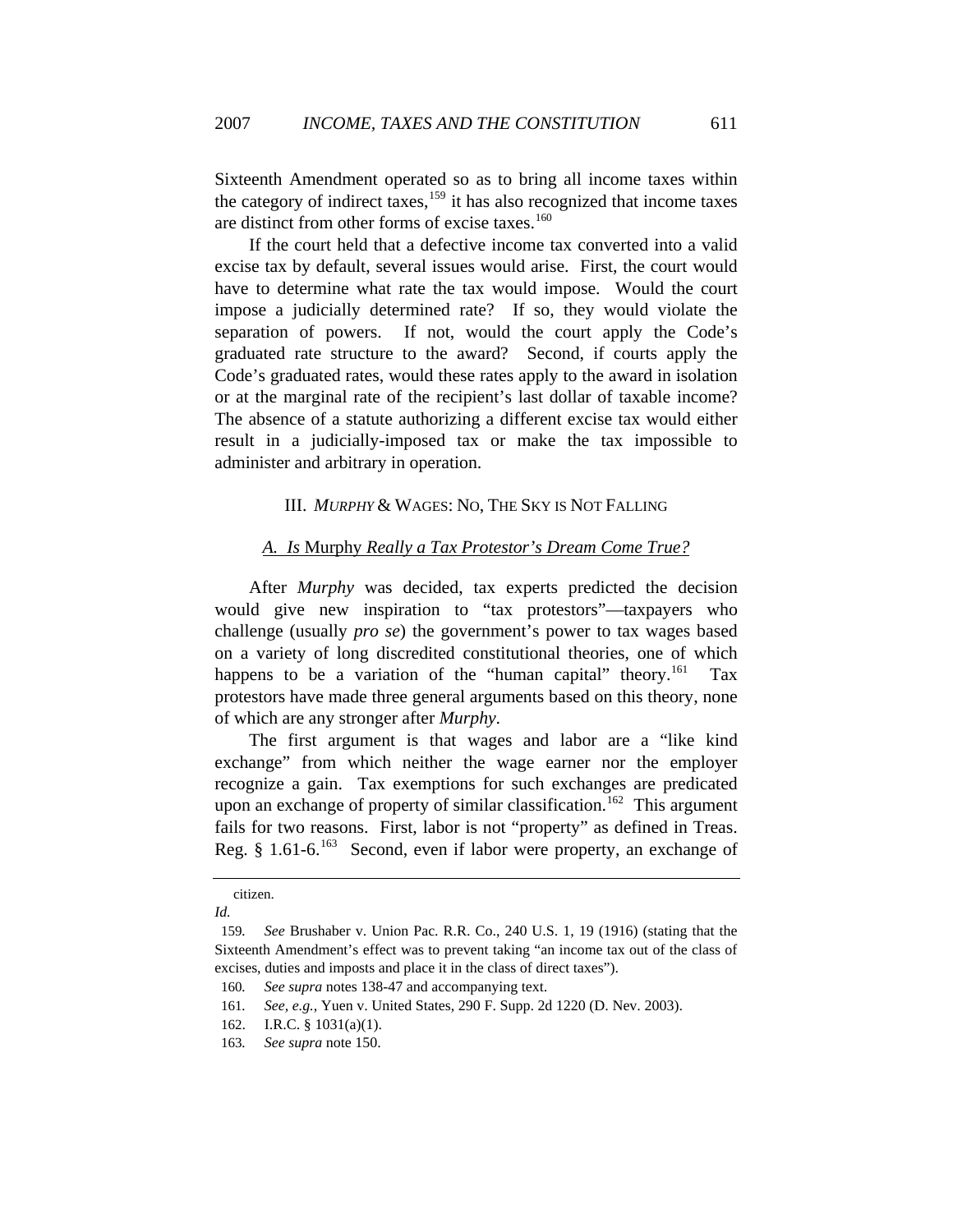labor for money would not qualify as an exchange of "property of *like kind* which is to be held either for productive use in a trade or business or for investment."<sup>[164](#page-26-0)</sup>

The second tax protestor argument is that labor is human capital; therefore, the payment of wages for this labor constitutes a non-taxable return of capital.<sup>[165](#page-26-1)</sup> This argument fails because a taxpayer's labor is not capital, human or otherwise, for much the same reason a stock dividend was not income in *Eisner v. Macomber*. Assuming that labor is the result of an investment in human capital (one's person), labor is severed from the employee when provided to the employer, while the person remains intact and undiminished after his labor is complete.[166](#page-26-2) *Murphy* in no way alters the responses to these arguments.

Another related argument of tax protestors is that no gain is realized upon the payment of wages because wages represent the fair market value of the labor the employee provided.<sup>[167](#page-26-3)</sup> This argument is equally frivolous as a matter of law, as the Code is clear that gains are calculated on the basis of *cost*, not fair market value at the time of exchange.<sup>[168](#page-26-4)</sup> According to this rationale, no business would *ever* recognize gains from the sale of goods, as the very act of purchase is *prima facie* evidence of fair market value.<sup>[169](#page-26-5)</sup> However, by rejecting the claim that *no* amount of wages received constitutes gain, does it necessarily follow that the *entire* amount of wages received is gain?

<sup>164.</sup> I.R.C. § 1031(a)(1) (emphasis added).

<sup>165</sup>*. See* Parker v. Comm'r, 724 F.2d 469 (5th Cir. 1984).

<span id="page-26-2"></span><span id="page-26-1"></span><span id="page-26-0"></span><sup>166</sup>*. Compare* Eisner v. Macomber, 252 U.S. 189, 212 (1920) (holding that stock dividends were not income because no separate property or capital was severed from the corporation and distributed to the shareholder).

<span id="page-26-3"></span><sup>167</sup>*. See* Lonsdale v. Comm'r, 661 F.2d 71, 72 (5th Cir. 1981) (appellants arguing that "the exchange of services for money is a zero-sum transaction, the value of the wages being exactly that of the labor exchanged for them and hence containing no element of profit"); *see also* Davis v. United States, 742 F.2d 171, 172 (5th Cir. 1984) (taxpayer arguing "that an individual receives no taxable gain from the exchange of labor for money because the wages received are offset by an equal amount of 'costs of labor'").

<span id="page-26-4"></span><sup>168.</sup> I.R.C. § 1012. Treas. Reg. § 1.1012-1(a) defines "cost" as "the amount paid for such property in cash or other property." Thus, the cost basis of property may be the fair market value of property surrendered in the exchange, but not the property received*.*

<span id="page-26-5"></span><sup>169.</sup> Rational actors acting at arm's-length usually transact at fair market value in the conduct of their daily affairs.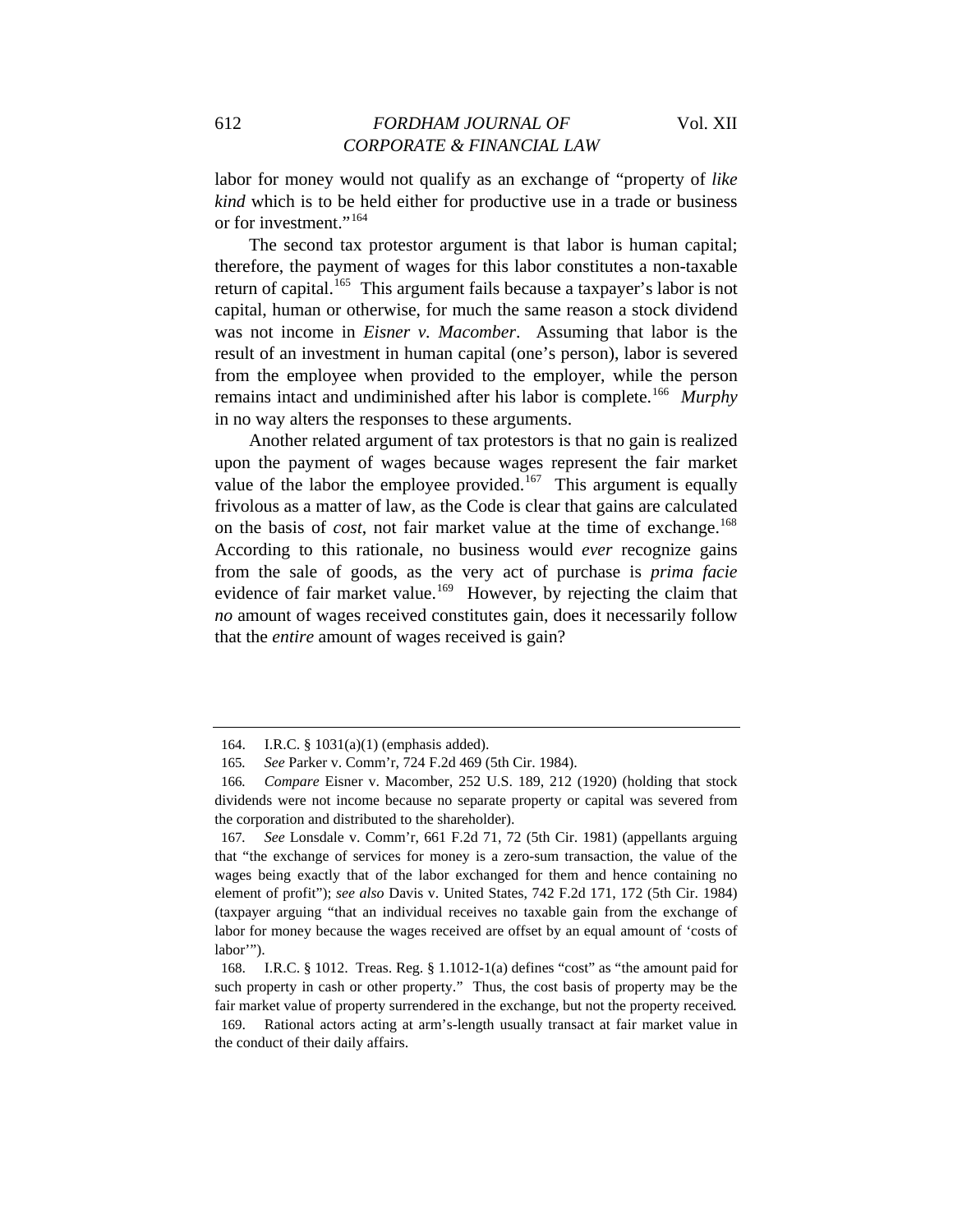### *B. Wages in the Context of* Glenshaw Glass

The Code distinguishes a taxpayer's gross income (the taxpayer's aggregate amount of income received in a given period) from its taxable income (the amount of income the government taxes).<sup>[170](#page-27-0)</sup> The Code provides for this distinction through a statutory framework that generally operates as follows:

Gross Income Less: Adjustments to Gross Income  $=$  Adjusted Gross Income<sup>[171](#page-27-1)</sup>

Adjusted Gross Income Less: Standard or Itemized Deduction(s) Less: Personal and Dependency Exemptions  $=$  Taxable Income<sup>[172](#page-27-2)</sup>

This statutory framework is generally faithful to the historical notion of income as *net* income (as well as the principles set forth in *Glenshaw Glass* and the proposed accession to wealth rule) with respect to property or business operations. Consequently, taxpayers include only the gain from sales of property in gross income.<sup>[173](#page-27-3)</sup> For example, the Code uses basis to determine gains from transactions in property.[174](#page-27-4) Taxpayers calculate this amount on Schedule D and report this result as gross income on Form  $1040$ <sup> $175$ </sup> Similarly, gross income derived from business is defined as "total sales, less the cost of goods sold, plus any income from investments and from incidental operations or outside operations or sources."[176](#page-27-6) Thus, business owners subtract both the basis of property sold, as well as an "expenditure basis" in the form of "ordinary and necessary" business expenses such as salaries, taxes paid

<span id="page-27-6"></span>176. Treas. Reg. § 1.61-3.

<span id="page-27-0"></span><sup>170.</sup> I.R.C. §§ 62-63.

<sup>171</sup>*. Id.* § 62.

<sup>172</sup>*. Id.* § 63.

<span id="page-27-3"></span><span id="page-27-2"></span><span id="page-27-1"></span><sup>173.</sup> I.R.C. § 61(a) ("[G]ross income means . . . gains derived from dealings in property.").

<span id="page-27-4"></span><sup>174.</sup> Treas. Reg. § 1.61-6 ("gain is the excess of the amount realized over the unrecovered cost or other basis for the property sold or exchanged").

<span id="page-27-5"></span><sup>175.</sup> Form 1040 ("U.S. Individual Income Tax Return") is the form most individual taxpayers use to report their income tax liability. Gains and losses calculated on Schedule D ("Capital Gains and Losses") are reported on Form 1040, line 13.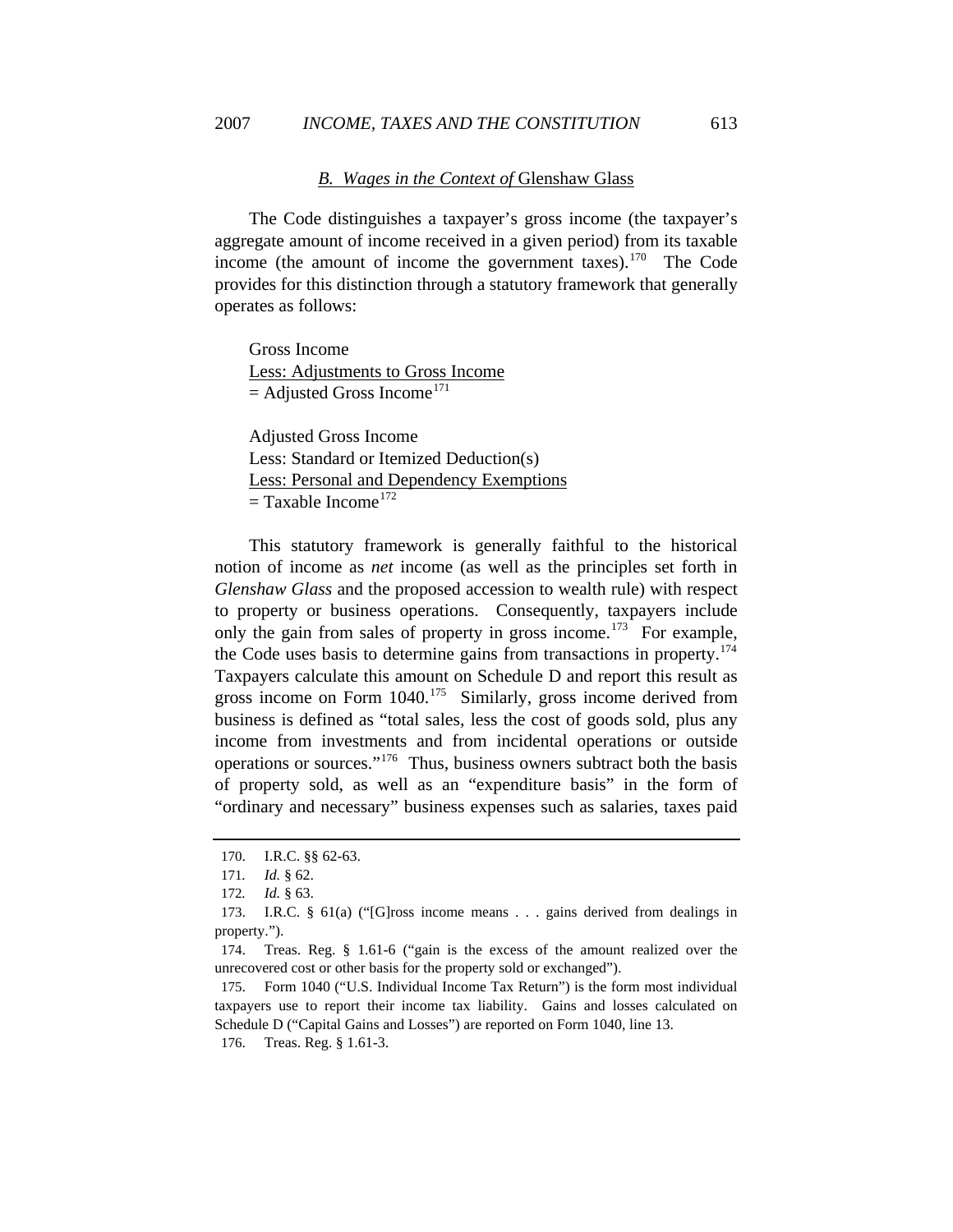## 614 *FORDHAM JOURNAL OF* Vol. XII *CORPORATE & FINANCIAL LAW*

and travel expenses.[177](#page-28-0) They calculate their net income on Schedule C and report this result as gross income on Form  $1040$ <sup> $178$ </sup> Similar methods are stipulated for rental and royalty income.<sup>[179](#page-28-2)</sup> Each of these methods ensures that taxpayers report gains, and not aggregate receipts, from these activities.

There is no analogous statutory provision for wages and compensation for services. Taxpayers earning wages report the entire amount of earned wages as gross income, despite the fact that they may not receive the entire amount.<sup>[180](#page-28-3)</sup> The Code does not allow wage earners to subtract the costs of earning those wages to arrive at "gross income from wages," despite the fact that these costs can be substantial.<sup>[181](#page-28-4)</sup> Payroll taxes, state and local income taxes, and travel expenses are all costs that employees incur as a result of their employment, and these expenses would certainly qualify as ordinary and necessary business expenses under  $\S$  162.<sup>[182](#page-28-5)</sup> Yet the Code expressly prohibits a deduction for payroll taxes and commuting expenses, and allows deductions for state and local taxes only as itemized deductions.<sup>[183](#page-28-6)</sup> Any taxpayer may elect to itemize their deductions, but these deductions may ultimately be disallowed by operation of phase-outs or the Alternative Minimum Tax.[184](#page-28-7) The Code also assigns no value to the labor the wage earner

<span id="page-28-0"></span><sup>177.</sup> I.R.C. § 162 ("There shall be allowed as a deduction all the ordinary and necessary expenses paid or incurred during the taxable year in carrying on any trade or business  $\dots$ .").

<sup>178.</sup> Schedule C ("Profit or Loss From Business"), reported on Form 1040, line 12.

<span id="page-28-2"></span><span id="page-28-1"></span><sup>179.</sup> Schedule E ("Supplemental Income and Loss"), reported on Form 1040, line 17.

<sup>180.</sup> Form 1040, line 7.

<span id="page-28-4"></span><span id="page-28-3"></span><sup>181.</sup> For example, the Federal Insurance Contributions Act ("FICA") imposes payroll taxes at a rate of 7.65% of gross wages (6.2% for Social Security taxes, and 1.45% for Medicare taxes). I.R.C. § 3101.

<span id="page-28-5"></span><sup>182.</sup> I.R.C. § 162. Payroll taxes paid by employers pursuant to I.R.C. § 3111 are deductible under this section. *See* Kornhauser v. United States, 276 U.S. 145 (1928) (holding that where a matter relating to business ordinarily and necessarily requires expenditure, it is an 'ordinary and necessary' expense of that business").

<span id="page-28-6"></span><sup>183.</sup> I.R.C. §§ 164, 275. These deductions would be "above the line" for taxpayers operating a trade or business, and not subject to any limitation, *see infra* note 184, and taxpayers could still take either the standard or itemized deduction. Taxpayers earning wages, however, could only take these deductions if their aggregate itemized deductions exceed the standard deduction (\$5,150 for unmarried individuals in 2006), and are subject to limitations. I.R.C. § 63.

<span id="page-28-7"></span><sup>184.</sup> Personal exemption amounts are reduced when a taxpayer's adjusted gross income exceeds \$100,000 (if unmarried) or \$150,000 (if married and filing a joint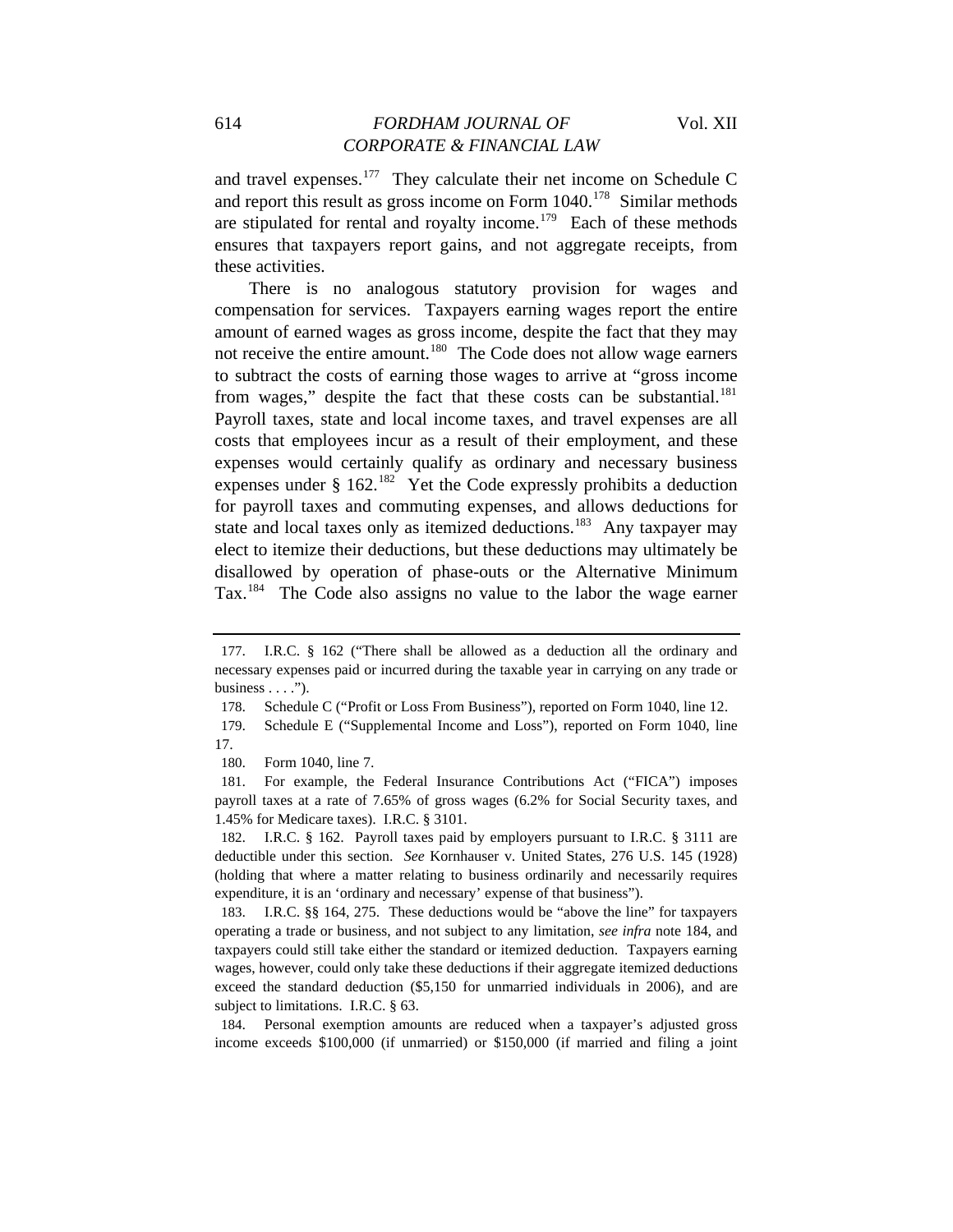provided. Thus, employees who work 75 hours are deemed to provide the same value of labor to their employers—\$0—as those who work 40 hours.<sup>[185](#page-29-0)</sup>

The income tax thus operates upon wage earners in a manner contrary to its original purpose, not only as recognized by the Supreme Court, but also as expressed by the language of  $\S$  61(a), its authorizing statute. Section 61(a) is ultimately a *source* statute. It embodies "the full measure of [Congress's] taxing power," and has been deemed "coextensive with" (and therefore given the same interpretation as) the Sixteenth Amendment, and thus establishes sources of income, not definitions.<sup>[186](#page-29-1)</sup>

Section 61(a) states, with respect to wages, "gross income means all income from whatever source derived, including (but not limited to) . . . compensation for services  $\dots$ ."<sup>[187](#page-29-2)</sup> If the purpose of the sentence was to define *what* constitutes gross income, as opposed to *where* it is to be found, it would read as follows: "gross income means all *income*, from whatever source derived, including (but not limited to) . . . compensation for services . . . ." The word "including" would instead modify "income," not "source," and the phrase "from whatever source derived" would be nothing more than an appositive phrase evincing Congress's acknowledgement of the fact that gross income may be found in other sources not listed therein. As written, however, the word "including" must be taken to modify "source," and thus interpreted as Congress expressing its intent to tax income regardless of *where* it is found. This interpretation is consistent with the Court's interpretation of the Sixteenth Amendment.<sup>[188](#page-29-3)</sup>

Predecessor statutes to  $\S$  61(a) support this reading. Section 22(a) of the Internal Revenue Code of 1939, for example, stated "'Gross income' includes *gains, profits, and income* derived from salaries, wages, or compensation for personal service . . . of whatever kind and in whatever form paid, or from professions, vocations, trades, businesses,

return). *See* I.R.C. § 151. Itemized deductions generally are phased-out when adjusted gross income exceeds \$150,500. *See* I.R.C. § 68(a) and (b). In calculating Alternative Minimum Tax liability, deductions for state and local taxes are disallowed. *See* I.R.C. § 56(b).

<sup>185</sup>*. See* discussion *infra* notes 204-05.

<span id="page-29-2"></span><span id="page-29-1"></span><span id="page-29-0"></span><sup>186</sup>*. See* Helvering v. Clifford, 309 U.S. 331, 334 (1940); *see* also discussion *supra* notes 75 and 76.

<span id="page-29-3"></span><sup>187.</sup> I.R.C. § 61.

<sup>188</sup>*. See generally* Brushaber v. Union Pac. R.R. Co., 240 U.S. 1 (1916).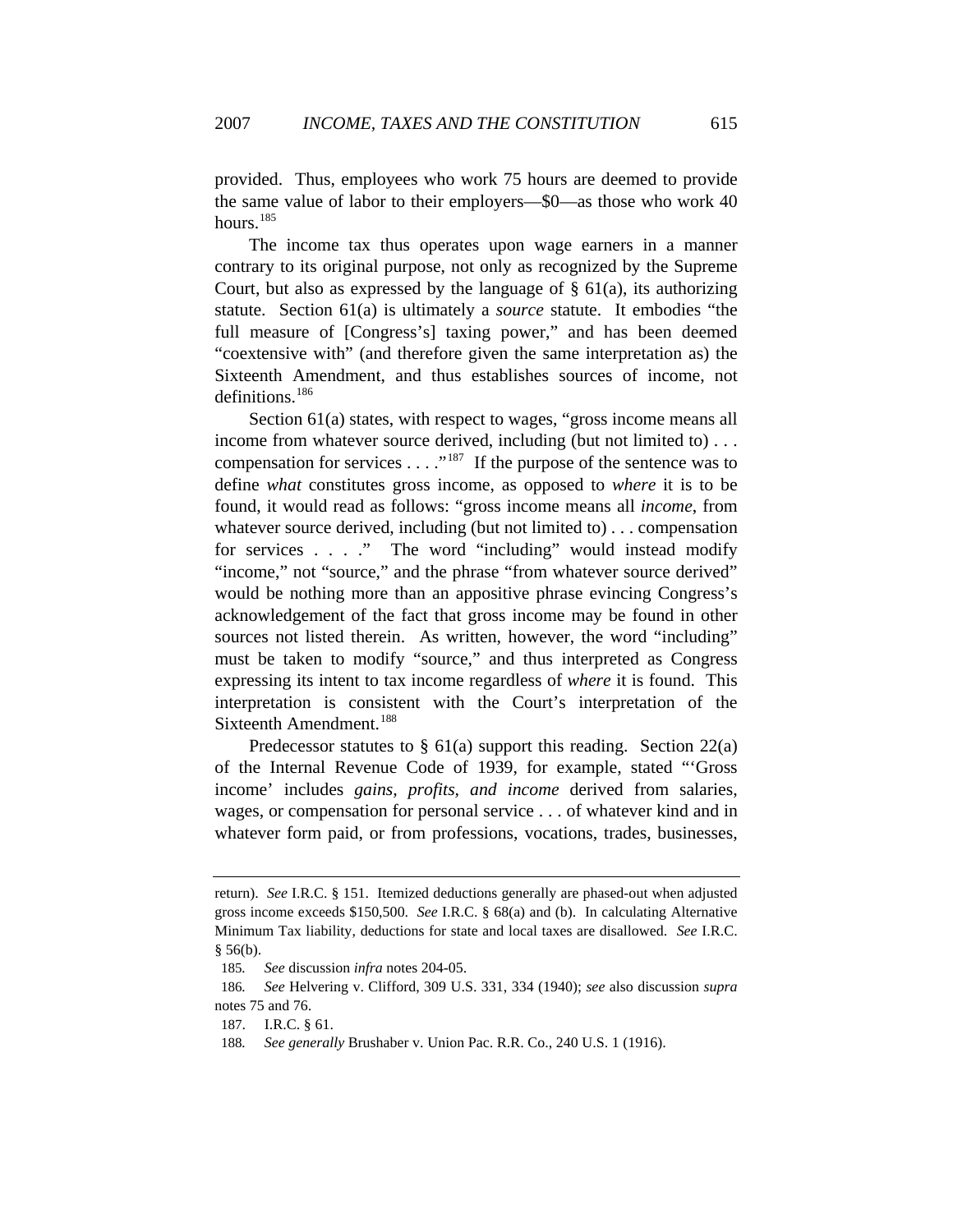## 616 *FORDHAM JOURNAL OF* Vol. XII *CORPORATE & FINANCIAL LAW*

commerce, or sales, or dealings in property, whether real or personal, growing out of the ownership or use of or interest in such property; also from interest, rent, dividends, securities, or the transaction of any business carried on for gain or profit, or gains or profits and income derived from any source whatever. . . ."<sup>[189](#page-30-0)</sup> The placement of "income" in this sentence, after the terms "gains" and "profits," justifies interpreting the word consistent with its definition as a gain, as opposed to its broader definition of "inflows" or "receipts."[190](#page-30-1) Furthermore, the Tariff Act of 1894 provided for the exclusion of costs incurred when paying taxes on wages.<sup>[191](#page-30-2)</sup>

These statutes and the Court's statements together illustrate the historical understanding that the amount of wages that constitutes income to a wage earner is less than the full amount of wages he actually earns. So why is it that Congress never made provisions for employees to adjust for the costs they incur when earning their income? The Revenue Act of 1913 imposed a tax of 1% on income exceeding the first \$3,000 of taxable income  $(\$4,000$  if married).<sup>[192](#page-30-3)</sup> At the time, this amount excluded 98% of workers.<sup>[193](#page-30-4)</sup> Congress could have realistically determined that such a provision was unnecessary based on the improbability that the costs incurred would exceed that amount.<sup>[194](#page-30-5)</sup> Moreover, the personal income tax evolved over time to encompass a variety of personal deductions and exemptions unrelated to income, such as deductions for the mortgage interest paid on a primary residence, college tuition, interest on student loans, retirement savings and medical expenses. It could be argued that these deductions have the effect of accounting for the costs of earning wages.<sup>[195](#page-30-6)</sup>

<span id="page-30-0"></span><sup>189.</sup> I.R.C. § 22(a); *see also* Comm'r v. Glenshaw Glass Co., 348 U.S. 426, 429 (1955).

<span id="page-30-1"></span><sup>190.</sup> According to the rule of *noscitur a sociis*, a canon of interpretation meaning "a word is known by the company it keeps." *See generally* Jarecki v. G. D. Searle & Co., 367 U.S. 303, 307 (1961). Congress did not change the definition's application to wages with subsequent textual changes to the definition of gross income, because, as the Court acknowledged in *Glenshaw Glass*, Congress did not intend to alter the scope of "gross income" in any way when it altered the language of the statute. *See Glenshaw Glass Co.*, 348 U.S. at 432.

<sup>191</sup>*. See* Pollock v. Farmers' Loan & Trust Co., 157 U.S. 429, 429 n.1 (1895).

<sup>192</sup>*. See Brushaber*, 240 U.S. at 23.

<span id="page-30-5"></span><span id="page-30-4"></span><span id="page-30-3"></span><span id="page-30-2"></span><sup>193</sup>*. See* Deborah A. Geier, *Integrating the Tax Burdens of the Federal Income and Payroll Taxes on Labor Income*, 22 VA. TAX REV. 1, 15 n.40 (2002).

<sup>194</sup>*. See supra* note 50 and accompanying text.

<span id="page-30-6"></span><sup>195.</sup> I.R.C. §§ 62(a)(6)-(20), 163(h)(3), and 213.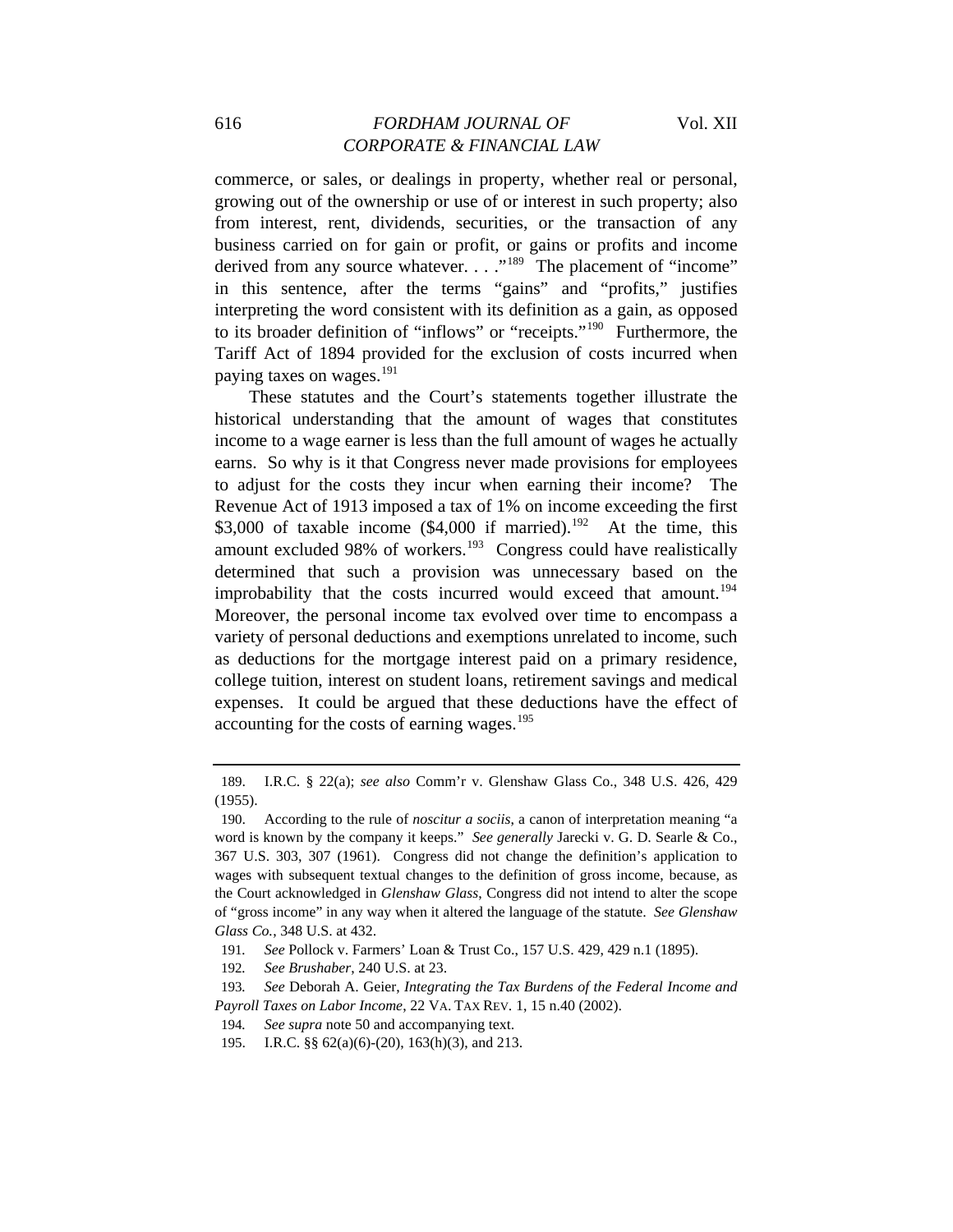While each of these justifications may have been true at some point, none are true today. With the exception of the standard deduction, there is no single exemption amount available to all wage earners. The current amount of the standard deduction does not have the effect of exempting reasonably conceivable costs, as the amount is less than the statutory cap on payroll taxes.<sup>[196](#page-31-0)</sup> Personal exemptions and itemized deductions "phase out" after a certain adjusted gross income is exceeded.[197](#page-31-1) Moreover, these are *personal* deductions—a product of legislative policy designed to ease burdens on taxpayers unrelated to the cost of producing income.<sup>[198](#page-31-2)</sup> Finally, deductions are a matter of "legislative grace."[199](#page-31-3) Congress is bound by few constitutional constraints when determining eligibility of deductions, and can grant or disallow them on the basis of almost any condition.<sup>[200](#page-31-4)</sup>

## *C. The Accession to Wealth Rule Applied: How Much of Wages are Income?*

When an employee earns its salary, its wealth accretes by the amount of the salary earned. However, the employee's wealth

Significant increases in the standard deduction and modifications to certain personal deductions provide further simplicity by greatly reducing the number of taxpayers who will itemize their deductions. . . . The Act retains the most widely utilized itemized deductions, including deductions for home mortgage interest, state and local income taxes, real estate and personal property taxes, charitable contributions, casualty and theft losses, and medical expenses (above an increased floor). . . . In addition to ensuring that high-income taxpayers pay their share of the Federal tax burden, the Act provides tax relief to low-and middle-income wage earners. To achieve this goal, the Act substantially increases the standard deduction (the prior-law zero bracket amount) and almost doubles the personal exemption . . . to ensure that no families below the poverty level will have Federal income tax liability.

<span id="page-31-4"></span>200*. See* Comm'r v. Nat'l Alfalfa Dehydrating & Milling Co., 417 U.S. 134, 148-49 (1974) ("The propriety of a deduction does not turn upon general equitable considerations, such as a demonstration of effective economic and practical equivalence.").

<span id="page-31-0"></span><sup>196.</sup> The standard deduction for single taxpayers in 2006 is \$5,150. I.R.C. § 63. FICA imposes a payroll tax of 7.65% on the first \$94,200 of wages (\$7,206.30). I.R.C. § 3101.

<sup>197.</sup> I.R.C. §§ 68 and 151.

<span id="page-31-2"></span><span id="page-31-1"></span><sup>198</sup>*. See General Explanation of the Tax Reform Act of 1986*, H.R. Rep. No. 99- 3838, at 8-10 (Conf. Rep.). The Joint Committee report reveals that the overriding goals for these deductions were simplicity and progressivity:

<span id="page-31-3"></span>*Id.*

<sup>199</sup>*. See* New Colonial Ice Co. v. Helvering, 292 U.S. 435, 440 (1934).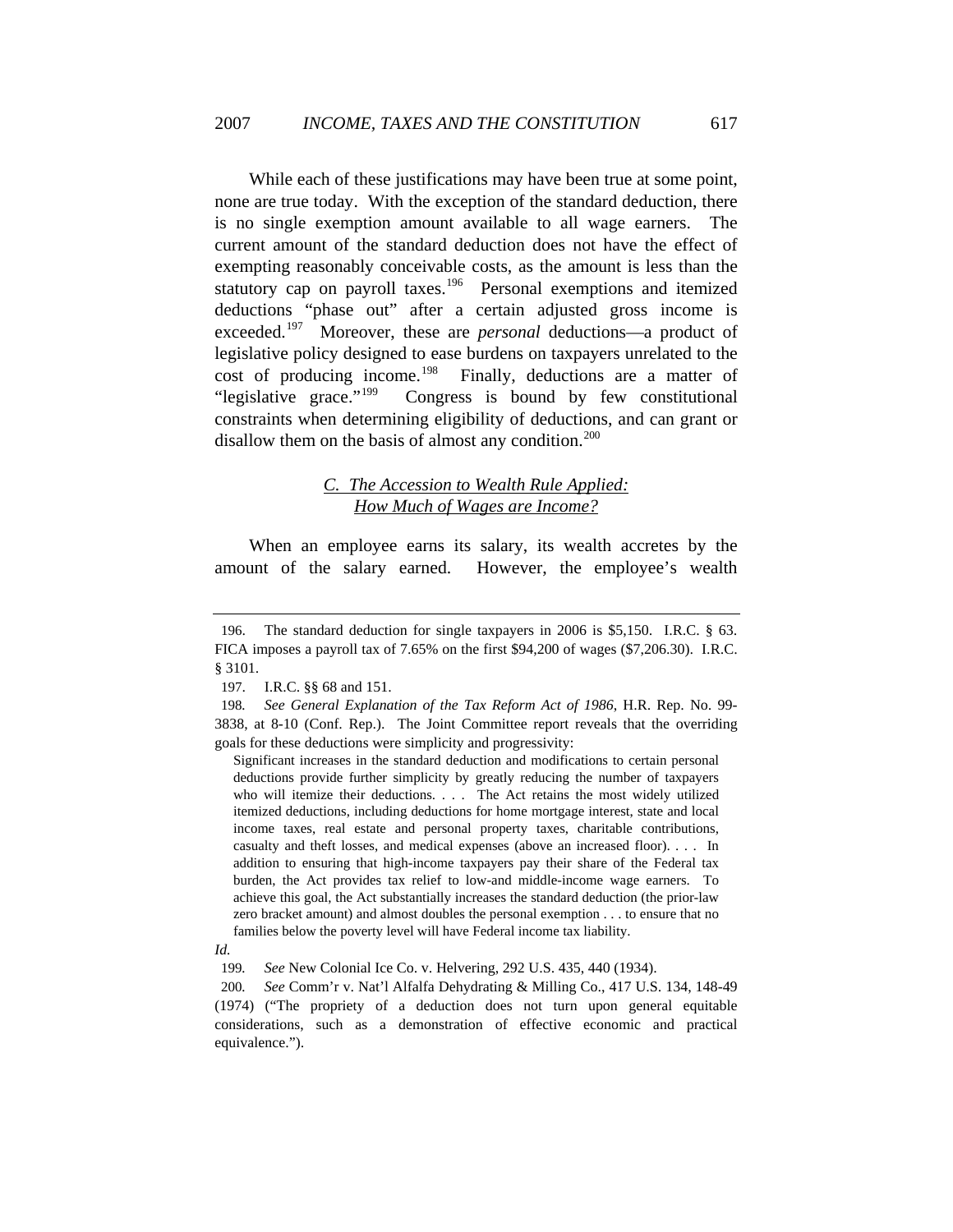## 618 *FORDHAM JOURNAL OF* Vol. XII *CORPORATE & FINANCIAL LAW*

diminishes by the amount of payroll, state and local income taxes assessed on this salary, as well as other expenses "ordinary and necessary" to earning this salary, such as commuting expenses.<sup>[201](#page-32-0)</sup> Thus, under the accession to wealth rule, the amount of gain that should be reported as gross income is the amount by which the employee's salary exceeds these costs. Congress should adopt provisions to recognize an "expenditure basis" in these costs and ensure that it taxes wages in parity with other sources of income.

Assuming the entire amount of wages are receipts and not income, Congress can, and does, tax these receipts through the imposition of excise taxes.<sup>[202](#page-32-1)</sup> The FICA tax, for example, is an excise tax on the first  $$94,200$  of wage receipts.<sup>[203](#page-32-2)</sup> Why, then, should Congress provide for the determination of wage income from wage receipts in light of this excise tax alternative? For two reasons: (1) the income tax's graduated rate structure, and (2) the Alternative Minimum Tax and phase-out of other deductions.

#### *1. Graduated Structure of Income Tax Rates*

This Court's rationale in *Stewart* is theoretically applicable to wage earners.<sup>[204](#page-32-3)</sup> A merchant's sale of a good to a customer is economically indistinguishable from an employee's "sale" of labor to his employer. Volume factors into calculating employee wages in a number of ways: hourly rates, commissions on sales, or bonuses calculated on the basis of working in excess of a fixed number of hours or number of deals closed in a year.

Consider the following example. Two employees, A and B, each earn \$10 per hour. A state law imposes a 10% tax on the first \$300 of wages, and a 20% tax on the next \$300 of wages. In week 1, A works 20 hours and B works 30 hours. A earns \$200 and pays \$20 in taxes,

<span id="page-32-0"></span><sup>201.</sup> An argument can be made that wealth does not diminish because the state provides services in exchange for taxes paid. While taxpayers may enjoy such benefits, they do not necessarily have an enforceable right to them vested to the extent that they should be considered an "accession to wealth." *See generally*, Calvin R. Massey, *Takings and Progressive Rate Taxation*, 20 HARV. J.L. & PUB. POL'Y 85 (1996).

<sup>202</sup>*. See* discussion *supra* notes 69-71, 181 and 196.

<span id="page-32-2"></span><span id="page-32-1"></span><sup>203.</sup> I.R.C. § 3101. The taxable amount of wages is schedule to increase to \$97,500 for 2007. *See* "History of the OASDI contribution and benefit base," *available at* http://www.ssa.gov/OACT/COLA/cbb.html; *see also supra* notes 181 and 196.

<span id="page-32-3"></span><sup>204</sup>*. See supra* notes 138-47 and accompanying text.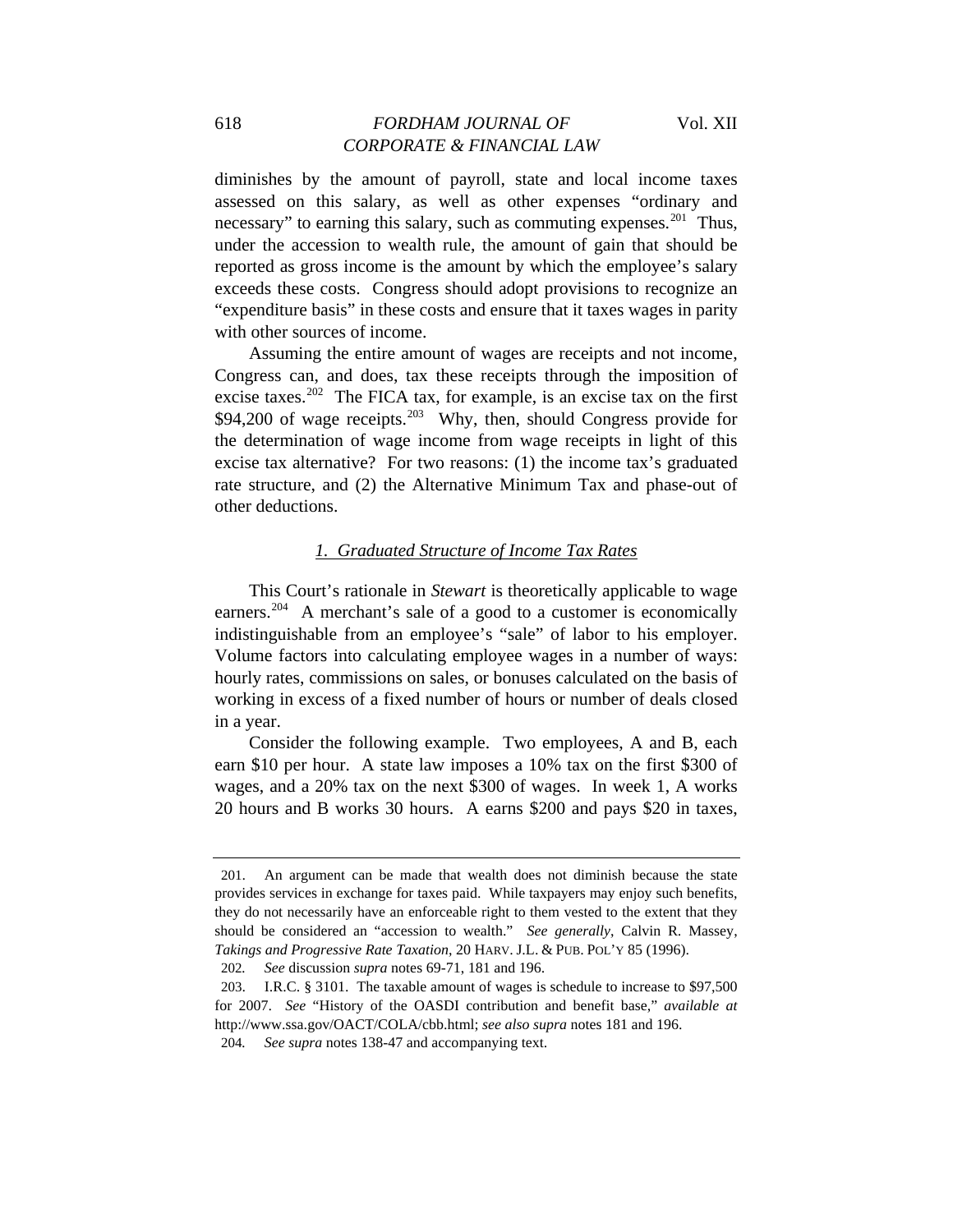while B earns \$300 and pays \$30 in taxes. In week 2, A and B each work an additional 10 hours—30 and 40 respectively. A earns \$300 and pays \$30 in taxes. B earns \$400, but pays \$50 in taxes. While A and B each pay a \$1 tax on their 30th hour of labor, B pays a \$2 tax on his 31st hour. B pays an additional 10% tax on each additional hour worked, essentially, according to *Stewart*, for engaging in a work hour "more often" than A—with no recognition of the incremental costs B incurs by working that additional hour.<sup>[205](#page-33-0)</sup>

Consequently, the Court's rationale in *Stewart* could theoretically limit Congress to assessing a uniform tax rate on wage receipts calculated on the basis of volume. Where employees are paid a salary, however, Congress would still be free to impose a progressive rate excise tax, as clearly indicated in *Magoun* and *Knowlton*. [206](#page-33-1) Congress would thus need to establish a method to distinguish volume-based wages, yet should also anticipate a significant shift away from salaries to some type of volume-based wage structure.

## *2. Deductions, Exemptions, Phase-Outs and the Alternative Minimum Tax*

The Court's decision in *Stewart* carried few implications for wages when the Court decided the case, as income tax exemptions were large enough at the time to compensate for the costs employees incurred.<sup>[207](#page-33-2)</sup> The current Code likewise provides for numerous deductions and

<span id="page-33-0"></span><sup>205</sup>*. See* Stewart Dry Goods Co. v. Lewis, 294 U.S. 550, 566 (1935). Volume also distorts income calculations if A and B earn different hourly rates. For example, if A earned \$15 per hour and B earned \$10, each would pay \$30 in taxes on \$300 of wages, despite the fact that B had to work 10 additional hours for the additional \$100.

<span id="page-33-1"></span><sup>206</sup>*. See* discussion *supra* notes 65 and 145.

<span id="page-33-2"></span><sup>207</sup>*. See* Geier, *supra* note 193, at 24.

In 1939 (and, indeed, through 1949), the combined employer and employee Social Security tax was two percent (one percent each), which was imposed on wages up to \$3,000. Because of the generous personal exemptions under the income tax—\$2,500 for married couples and \$1,000 for single taxpayers, along with \$400 for each dependent, at a time when few households earned as much each year—the twopercent payroll tax was the only tax paid by the vast majority of lower- and middleclass workers.

*Id.* This contrasts sharply with 2004, where only 17.2% of taxpayers earning wages earned less than \$10,000, and the standard deduction and personal exemptions were \$4,850 and \$3,100, respectively. *See* IRS Statistics of Income Tax Stats, *Individual Income Tax Returns Publication 1304 (Complete Report)* (2004), *available at* http://www.irs.gov/taxstats/indtaxstats/article/id=134951,00.html.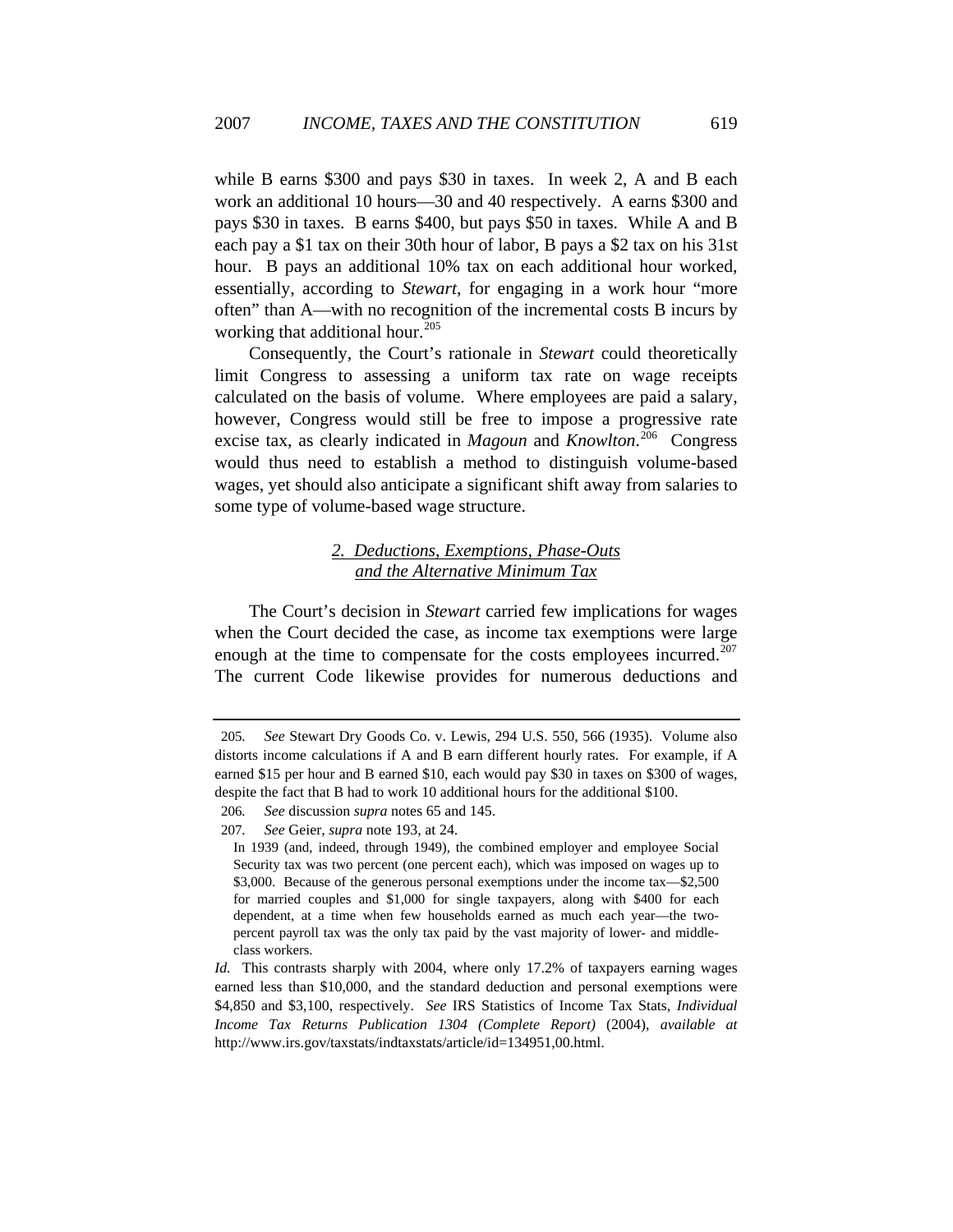## 620 *FORDHAM JOURNAL OF* Vol. XII *CORPORATE & FINANCIAL LAW*

exemptions from income. $^{208}$  $^{208}$  $^{208}$  Some could argue that these provisions also function as an *approximate*<sup>[209](#page-34-1)</sup> calculation of income from receipts, to which a few observations are available in response. First, while there are personal and dependency exemptions available to taxpayers, these amounts are far lower in proportion to wages than those of 1935, and do not have the same compensating effect.<sup>[210](#page-34-2)</sup> Second, the deductions and exemptions currently available are mostly for personal expenditures.<sup>[211](#page-34-3)</sup> Certain deductions that would be considered wage expenditures are allowable, but only as itemized deductions. $212$  Third, to the extent deductions and exemptions are available, they are denied to many wage earners due to limitations such as phase-outs and the Alternative Minimum  $\text{Tax.}^{213}$  $\text{Tax.}^{213}$  $\text{Tax.}^{213}$  Itemized deductions are also subject to certain limitations.<sup>214</sup> Since adjusted gross income is calculated before Since adjusted gross income is calculated before subtracting itemized deductions, phase-outs deny many wage earners the ability to deduct the wage expenditures that the Code actually allows. Furthermore, whereas other taxpayers' adjusted gross income reflects their net income, eligibility for permitted deductions is determined by wage earners' gross receipts. <sup>[215](#page-34-7)</sup> Both structural inequities are especially acute where adjusted gross income thresholds are exceeded because of an increased volume of labor.<sup>[216](#page-34-8)</sup> Finally, the Alternative Minimum Tax, a parallel mandatory maximum tax system, disallows deductions for wage expenditures when calculating alternative minimum taxable income.<sup>[217](#page-34-9)</sup>

<sup>208</sup>*. See supra* note 195 and accompanying text.

<span id="page-34-1"></span><span id="page-34-0"></span><sup>209</sup>*. See, e.g.*, *Stewart Dry Goods Co.*, 294 U.S. at 559-60 (Kentucky asserting that a gross receipts tax was a "rough and ready method of taxing gains" and a "less complicated and more convenient [method] of administration than an income tax").

<span id="page-34-2"></span><sup>210</sup>*. See* discussion *supra* note 193; *compare* Geier, *supra* note 193, at 24 (reporting that by 1939, only about 5% of the population paid income taxes), *with Individual Income Tax Returns Publication 1304*, *supra* note 207 (publishing that in 2004, the IRS reported receiving 132.2 million tax returns, 67.9% of which paid income taxes).

<span id="page-34-3"></span><sup>211</sup>*. See* discussion *supra* note 195 and accompanying text.

<sup>212</sup>*. See* discussion *supra* notes 183-84.

<sup>213</sup>*. See* discussion *supra* note 184.

<span id="page-34-6"></span><span id="page-34-5"></span><span id="page-34-4"></span><sup>214.</sup> Medical expenses are deductible only to the extent they exceed 7.5% of adjusted gross income. I.R.C. § 213. Other miscellaneous itemized deductions are subject to a 2% floor. I.R.C. § 67.

<span id="page-34-7"></span><sup>215</sup>*. See* discussion *supra* notes 180-85.

<span id="page-34-9"></span><span id="page-34-8"></span><sup>216</sup>*. See* discussion *supra* notes 204-05.

<sup>217.</sup> I.R.C. § 56(b).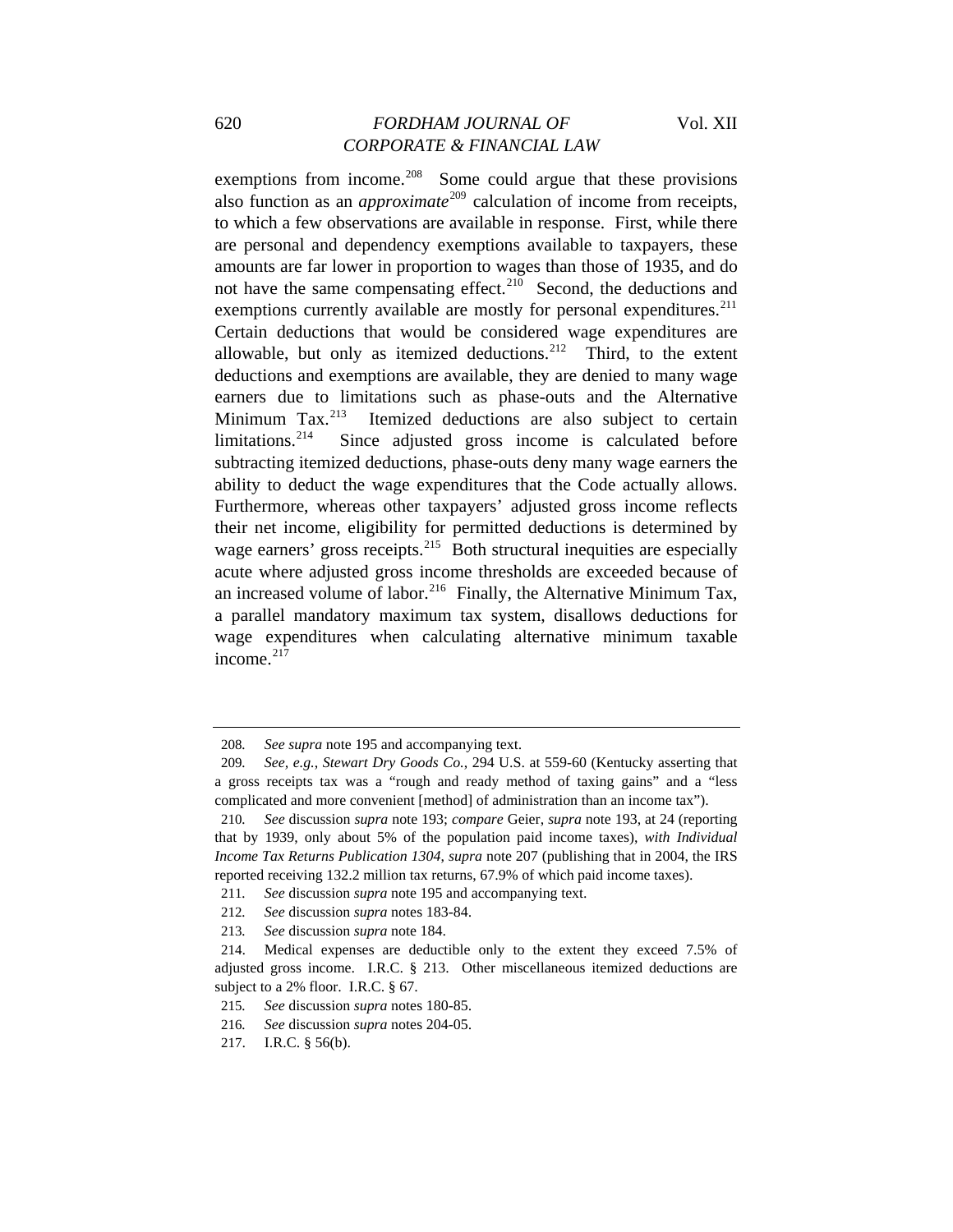#### IV. A PROPOSAL FOR A WAGE EXPENDITURE BASIS

The preceding sections discussed why it is entirely proper for courts to play a role in interpreting tax laws and identified current issues with respect to wages in the context of Supreme Court precedent. The discussion above demonstrates that tax laws should recognize and adjust for some form of wage expenditure; however, it is Congress, and not the courts, that must ultimately address how to recognize such a provision. This Part proposes the adoption of a "wage expenditure basis," a concept that balances the notion of equity for wage earners with established federal policies and administrative convenience.

#### *A. The Wage Expenditure Basis*

As discussed in Part II, basis is the mechanism by which the Code measures the costs of property.<sup>[218](#page-35-0)</sup> The Code also incorporates an "expenditure basis" for taxpayers who operate a trade or business to deduct from their gross receipts. $219$  This expenditure basis includes salary expenses, taxes, fees, rents, travel and other costs unrelated to property.[220](#page-35-2) A wage expenditure basis would operate in a similar fashion, i.e., a separate schedule on which wage earners calculate their "gross income from wages" from their "wage receipts."

The wage expenditure basis would be calculated by the following formula:

 $B_{we} = [P + T + (E_{mw} * 92.35\%)]$ 

*where*:

 $B_{we}$  = Wage expenditure basis;

 $P =$  Payroll taxes withheld:

 $T =$  State and local income taxes withheld; and

 $E_{mw}$  = Minimum wage equivalent.

<span id="page-35-1"></span><span id="page-35-0"></span><sup>218</sup>*. See* discussion *supra* notes 173-75.

<sup>219</sup>*. See* discussion *supra* notes 176-78.

<span id="page-35-2"></span><sup>220</sup>*. See* discussion *supra* notes 177 and 182.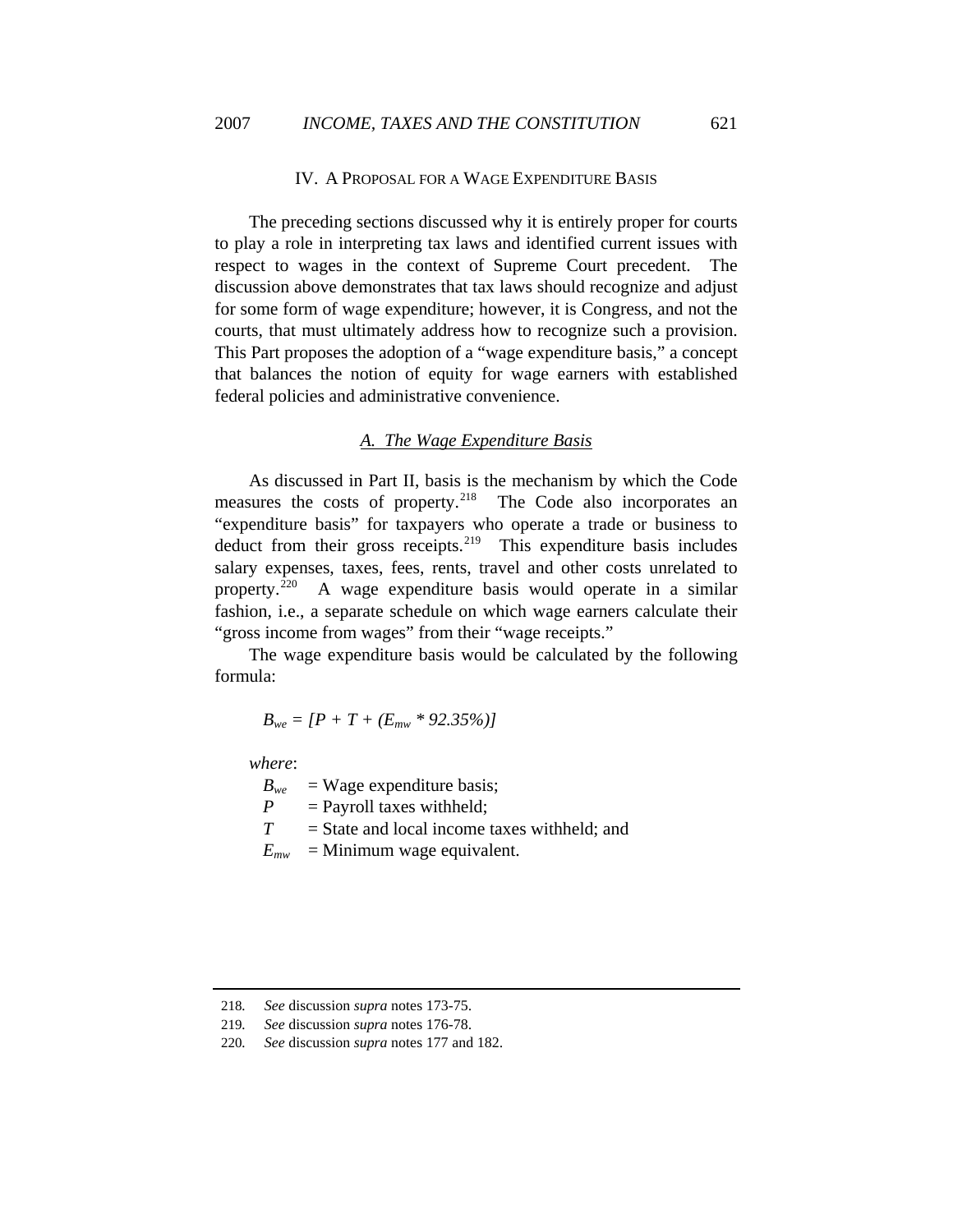Gross income from wages would then be calculated as follows:

$$
I_w = W_a - B_{we}
$$

 *where*:

 $I_w$  = Gross income from wages;

 $W_a$  = Aggregate wage receipts; and

 $B_{we}$ = Wage expenditure basis.

#### *1. Taxes*

Payroll taxes and income taxes each qualify as expenses "ordinary and necessary  $\dots$  in carrying on any trade or business."<sup>[221](#page-36-0)</sup> The costs to employees for these items increase in direct proportion to the amount of wages earned. The Code, however, expressly disallows deductions for employee payroll taxes,<sup>[222](#page-36-1)</sup> and state and local taxes are available only as itemized deductions.<sup>[223](#page-36-2)</sup> The wage expenditure basis recognizes these significant costs to all employees without imposing an additional administrative burden on the government. These items are each reported on Form W-2, which is available to both employees and tax authorities.<sup>[224](#page-36-3)</sup> While each employee taxpayer's state and local tax liability may vary from the amounts actually withheld from wages, these taxpayers can include refunds as income and deduct additional payments on the subsequent year's wage expenditure basis schedule.<sup>[225](#page-36-4)</sup>

#### *2. The Minimum Wage Equivalent*

The minimum wage equivalent concept allows Congress to assign a base value to the employee taxpayer's labor, recognize variations in the amount of time worked, and account for other miscellaneous costs of labor in an administratively convenient way. The federal minimum wage represents Congress's determination of the amount of income

<span id="page-36-1"></span><span id="page-36-0"></span><sup>221</sup>*. See* discussion *supra* notes 177 and 182.

<sup>222.</sup> I.R.C. § 275.

<sup>223.</sup> I.R.C. § 164.

<span id="page-36-3"></span><span id="page-36-2"></span><sup>224.</sup> Employers send end of year W-2 forms to their employees as well as to the IRS and state tax authorities.

<span id="page-36-4"></span><sup>225.</sup> Such an approach would be consistent with current practice. State and local income tax refunds are includible in gross income in the year received under the Tax Benefit Rule. *See* I.R.C. § 111.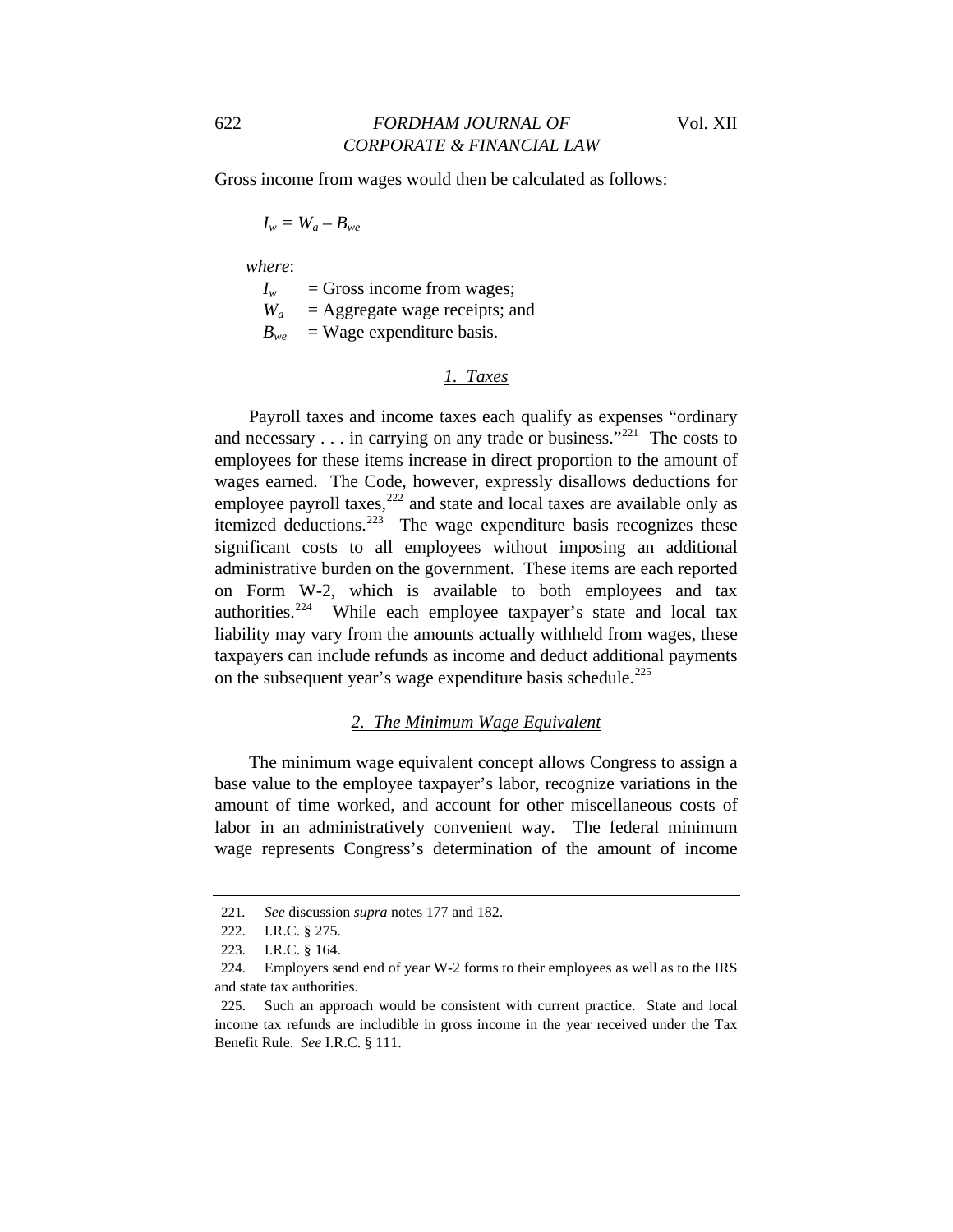necessary to maintain "the minimum standard of living necessary for the health, efficiency, and general-well-being of workers."<sup>[226](#page-37-0)</sup> Congress thus frustrates its labor policy through its tax policy by imposing income taxes on employees who earn the minimum wage. By providing a deduction on the basis of the minimum wage the employee would have earned for the work performed, the Code would truly embody a policy of taxing "gains" derived from labor, while Congress would move further toward its stated goal of ensuring a minimum standard of living for low-income workers by exempting minimum wage earners from income tax.[227](#page-37-1)

The minimum wage equivalent is also administratively convenient. Congress could reasonably conclude, for example, that when it sets the minimum wage rate, it takes into account the various incidental costs of earning wages, such as commuting and meals. The minimum wage equivalent thus operates as a "catch-all" exclusion, eliminating the need to provide a detailed itemization of varied miscellaneous costs, and ensuring simplicity for taxpayers and tax agencies alike.

Furthermore, the minimum wage equivalent eliminates the bias against taxpayers who earn higher wages by working longer hours. Employees who are compensated on the basis of volume would deduct a minimum wage equivalent calculated on such basis. Without adjusting for quantity of work, an employee who works 30 hours a week yet earns less per hour could pay higher income taxes than an employee who works 20 hours per week yet earns more per hour.<sup>[228](#page-37-2)</sup> With the minimum wage equivalent, the employee working 30 hours per week and paid hourly subtracts a larger minimum wage equivalent than the employee

<span id="page-37-0"></span><sup>226.</sup> Fair Labor Standards Act, 29 U.S.C. § 202 [hereinafter "FLSA"]. A number of states have minimum wage laws requiring higher compensation than that of FLSA. *See* Minimum Wage Laws in the States—January 1, 2007, http://www.dol.gov/esa/minwage /america.htm. Congress could allow a deduction for these amounts, thus deferring to state determinations of minimum standards of living, or it could use the federal minimum wage for the sake of simplicity. The same administrative convenience also makes a federal minimum wage equivalent more advantageous than unemployment compensation, which also varies by state. Unemployment compensation may be more doctrinally "pure" to the extent that it represents value that accrues to a wage earner who does not engage in any labor, and any wages in excess of this amount would be literally—"gains from labor."

<span id="page-37-2"></span><span id="page-37-1"></span><sup>227.</sup> By imposing taxes only on the gains that accrue to taxpayers after providing for "minimum living standards." *See* 29 U.S.C. § 202.

<sup>228</sup>*. See* example *supra* note 205.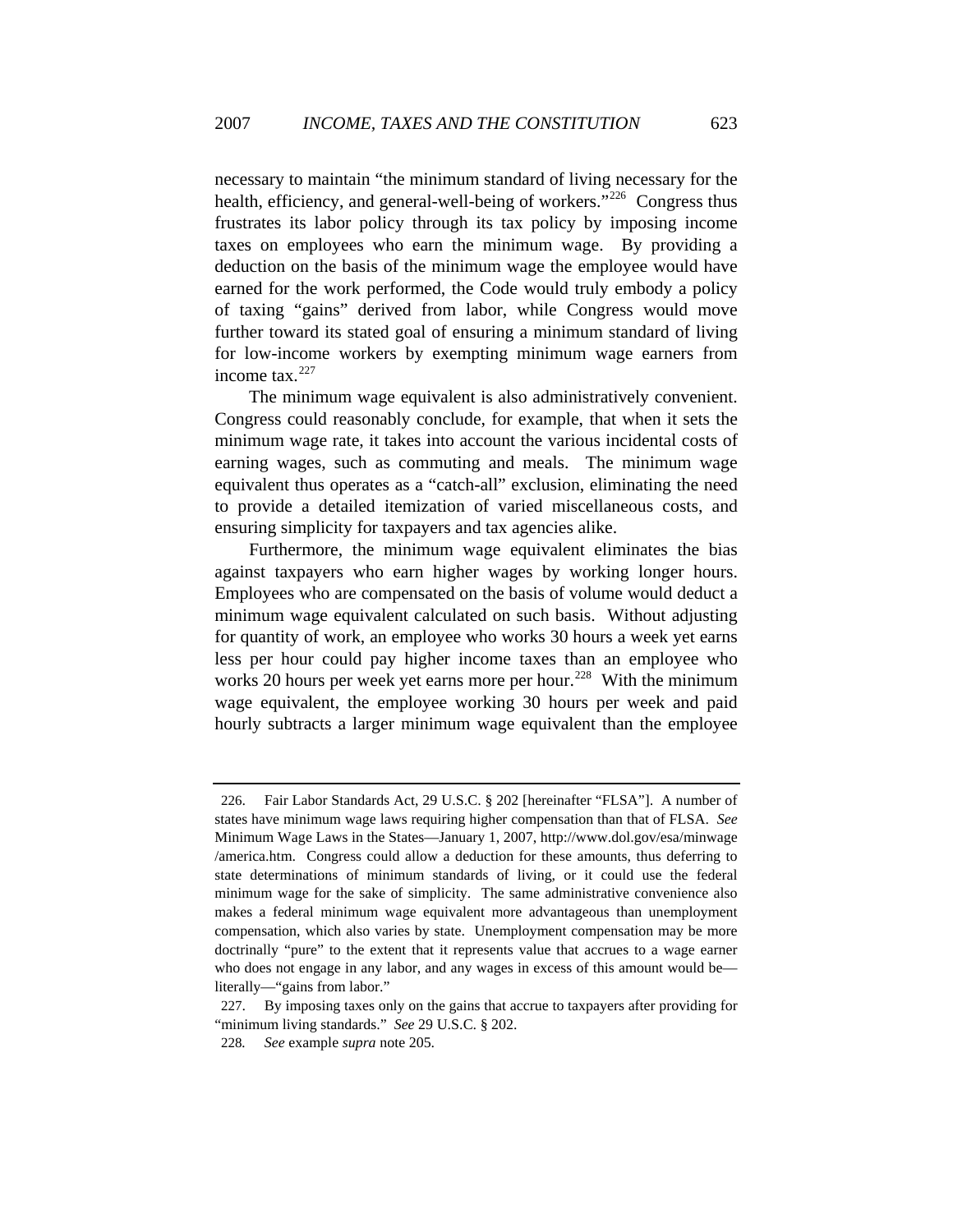working 20 hours per week, and their tax liability adjusts accordingly.<sup>[229](#page-38-0)</sup> Employees paid a salary, by contrast, could deduct the equivalent of 40 hours per week, the standard workweek under the FLSA.<sup>[230](#page-38-1)</sup>

Minimum wage earners also currently pay payroll taxes of 7.65% under FICA. $^{231}$  $^{231}$  $^{231}$  The wage expenditure basis formula adjusts the minimum wage equivalent to 92.35% of the minimum wage payable because the entire amount of payroll taxes withheld is also excluded.<sup>[232](#page-38-3)</sup>

## *3. The Impact of the Wage Expenditure Basis*

The wage expenditure basis adjusts wages for the costs employees incur in earning them. This concept is consistent with the accession to wealth rule because employees' wealth increases by their *net* wages. Tax withholdings, for instance, are neither realized nor subject to an employee's complete dominion, as understood within the context of *Glenshaw Glass*. The minimum wage equivalent, though possibly greater than the costs some employees would incur, strikes the appropriate balance between the equity in recognizing these costs and the need to minimize the administrative burden in so doing.

Congress could adopt the wage expenditure basis with minimal impact on the statutory framework of the Code. Ultimately, the wage

<span id="page-38-0"></span><sup>229.</sup> The minimum wage equivalent would allow each earner to subtract their wage expenditure basis and report only their "gains" from wages as gross income. Thus, in the example in note 205, *supra*, A and B's minimum wage equivalent would be \$95.12 and \$142.68, respectively. Their gross income from wages would be \$181.93 and \$134.37, respectively. For a similar reason, the minimum wage equivalent concept would also alleviate the inequity of the marriage penalty, the repeal of which is scheduled to expire in 2010. In two-earner families, the second earner's first dollar of income is taxed at the marginal tax rate of the first earner's last dollar of income. The minimum wage equivalent could also obviate the need for personal exemptions for each worker, while continuing to allow for dependency exemptions, which could still be phased-out for high-income workers.

<span id="page-38-1"></span><sup>230.</sup> Employees with a portion of their compensation calculated on the basis of time, such as bonuses in excess of a minimum hour threshold, could also deduct the hourly equivalent of their work since there would be evidence provided by employers of hours worked.

<sup>231</sup>*. See supra* note 181.

<span id="page-38-3"></span><span id="page-38-2"></span><sup>232.</sup> These adjustments thus continue Congress's policy of disallowing "double deductions." *See* I.R.C. § 62 ("Nothing in this section shall permit the same item to be deducted more than once."). State and local income taxes did not significantly affect this percentage, and thus were excluded from the minimum wage equivalent adjustment.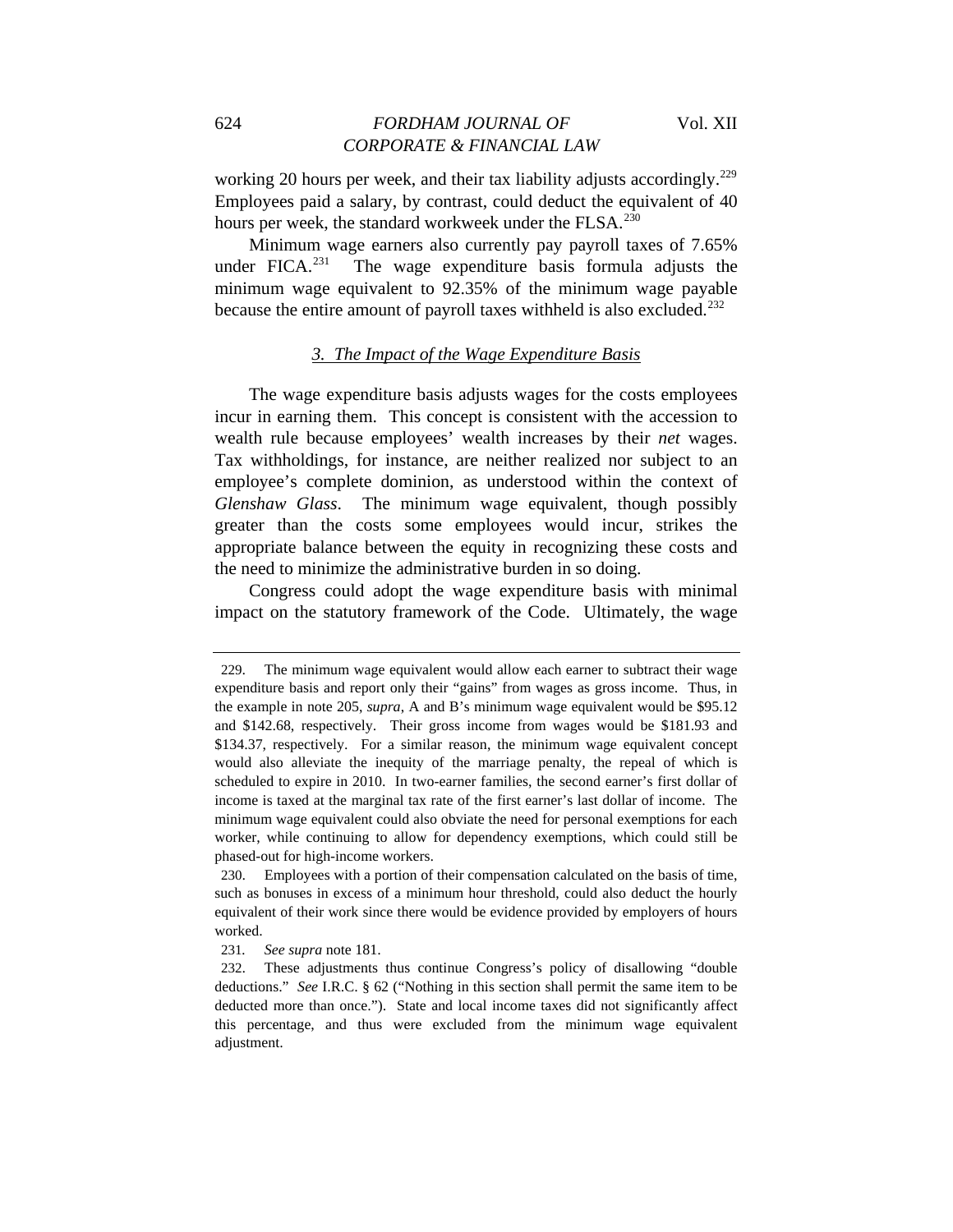expenditure basis would: (1) require a new schedule similar to Schedule C or Schedule E, (2) add two new exclusions from income—payroll taxes and the minimum wage equivalent, and (3) reclassify the itemized deductions for state and local income taxes as an exclusion on this new schedule. The wage expenditure basis would make the Code far more progressive and Congress could also offset the cost of correcting these structural inequities by adjusting marginal tax rates accordingly.<sup>[233](#page-39-0)</sup> Congress would also be free to continue its practice of allowing additional personal deductions both above and below the line to support worthwhile public policies, subject to the same adjusted gross income ceilings, phase-outs and inclusions under the Alternative Minimum Tax. Each increase in the minimum wage would carry greater economic effect, as workers would receive each additional dollar tax-free. Finally, each minimum wage increase would also operate as an income tax reduction, and Congress would no longer "stand on both sides" of the transaction by voting itself more tax revenue with each additional increase in the minimum wage. $^{234}$  $^{234}$  $^{234}$ 

#### V. CONCLUSION

As of this writing, it is not yet known how *Murphy* will finally be resolved. The original panel's decision to vacate and rehear the case is just one of many unexpected developments in Ms. Murphy's long quest for her refund. This unusual move places the panel in an interesting position. The panel can reaffirm a controversial and widely criticized decision, strengthened by a more comprehensive constitutional analysis

<span id="page-39-0"></span><sup>233.</sup> Taxpayers earning less than \$10,712 would not need to file at all (assuming a minimum wage of \$5.15, a 40-hour week and a 52-week year).

<span id="page-39-1"></span><sup>234.</sup> The current proposal to raise the minimum wage to \$7.25 would, if passed, reduce each taxpayer's taxable income by an average \$4,368 (based on a 40-hour week and a 52-week year) using the minimum wage equivalent. When Congress raises the minimum wage, it is requiring third parties—employers—to increase the amount of wages paid to employees. Congress directly benefits from increased income and payroll tax revenue. The structural design of the minimum wage equivalent eliminates this benefit. Under analogous circumstances in corporate law, when a corporation's board of directors engages in self-dealing, courts review such transactions under a more stringent standard. *See* Sinclair Oil Corp. v. Levien, 280 A.2d 717, 720 (Del. 1971) (applying the test of intrinsic fairness to a self-dealing transaction); *see also* Weinberger v. UOP, Inc., 457 A.2d 701 (Del. 1983) ("When directors of a . . . corporation are on both sides of a transaction, they are required to demonstrate their utmost good faith and the most scrupulous inherent fairness of the bargain.").